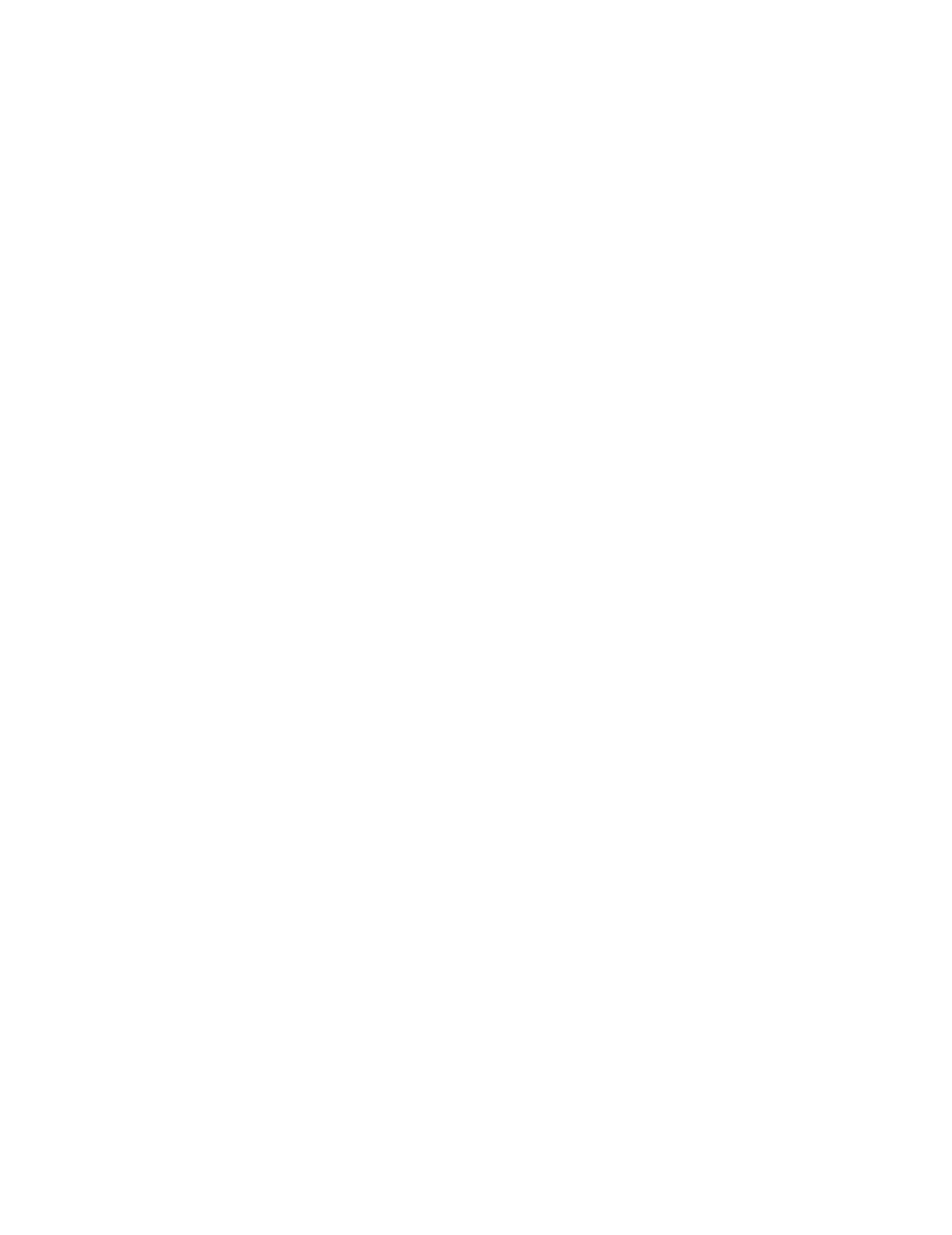## **Caring for Each Other**

*by Patty Wickstrom*

HE WORLD HAS EXPERIENCED SOME<br>horrific events over the past few<br>months. One cannot help but be affected by the<br>tragedies resulting from the tsunami that rocked the HE WORLD HAS EXPERIENCED SOME horrific events over the past few

months. One cannot help but be affected by the world. As we watch in horror the incredible destruction and loss of life, we look more closely at what we have near at hand. The people we hold dear become even more precious. The world can be proud how all countries rushed forward to help.

But in the face of the tragedy in Southeast Asia, we must not lose sight of what is happening on an ongoing basis here in our own country. There is a constant increase in the number of homeless, jobless, and working poor in Canada. They struggle every day to provide many necessities such as food for themselves and their families and warm shelter for the night. Winter is especially difficult.

*We must convince governments of the vital role that dental hygienists play in the treatment and prevention of oral health conditions*

Then, as well, there can be a vicious circle with their health. With inadequate living conditions and nutrition comes overall ill health, which affects their oral health. Poor oral health then contributes back to the existing poor overall health. A majority of this population lacks access to the necessary health care or oral health care because of financial barriers, transportation issues, or geographical barriers.

As Canadians and dental hygienists, we have a responsibility to assist those in need. We must convince governments of the vital role that dental hygienists play in the treatment and prevention of oral health conditions. Prevention is a key element for a healthier nation. In preventing major diseases, good oral health will ultimately reduce the overall health care costs. Dental hygienists are perfectly situated to provide the care that will help prevent oral health conditions.

I am proud to be a citizen of a nation that donated over \$150 million for tsunami aid and a fellow-citizen of the hundreds of people who have volunteered their time and services to aid the victims of this disaster.

**Caring for Each Other** *…continued on page 66*

# **L'entraide**

*par Patty Wickstrom*

E MONDE A CONNU QUELQUES ÉVÉNEMENTS<br>terrifiants ces derniers mois. Nous ne<br>pouvons pas faire autrement que d'être<br>touchés par les tragédies découlant du tsunami E MONDE A CONNU QUELQUES ÉVÉNEMENTS terrifiants ces derniers mois. Nous ne pouvons pas faire autrement que d'être qui a ébranlé la planète. L'observation horrifiante des invraisemblables destructions et pertes de vie nous amène à regarder de plus près ce que nous avons à portée de la

main. Les êtres qui nous sont chers deviennent encore plus précieux. L'humanité peut être fière de la manière dont les pays se sont tous précipités pour acheminer de l'aide. Mais, malgré la tragédie survenue en Asie du Sud, nous ne devons pas perdre de vue ce qui se produit de façon

continue dans notre propre pays. Le nombre de sans-abri, de chômeurs et de petits salariés est en hausse constante au Canada. Ces personnes mènent un combat quotidien pour se procurer les nombreuses nécessités de la vie – de la nourriture pour elles-mêmes et leur famille et un abri chaud pour la nuit, par exemple. L'hiver est particulièrement pénible.

*Il nous faut convaincre les gouvernements du rôle essentiel que jouent les hygiénistes dentaires dans le traitement et la prévention des problèmes de santé bucco-dentaire*

Ensuite, il peut aussi y avoir un cercle vicieux en ce qui a trait à leur santé. À cause de conditions de vie et d'une alimentation inadéquates, leur état de santé général se dégrade, ce qui a des effets sur leur santé bucco-dentaire. La mauvaise santé bucco-dentaire contribue alors à son tour au mauvais état de santé général déjà existant. La majorité de cette population n'a pas accès aux soins de santé ou de santé bucco-dentaire nécessaires, en raison d'obstacles financiers, de problèmes de transport ou de barrières géographiques.

À titre de Canadiennes et de Canadiens et d'hygiénistes dentaires, nous avons la responsabilité de venir en aide aux personnes dans le besoin. Il nous faut convaincre les gouvernements du rôle essentiel que jouent les hygiénistes dentaires dans le traitement et la prévention des problèmes de santé bucco-dentaire. La prévention constitue un élément clé de l'amélioration de la santé de la population du pays. En prévenant les maladies importantes, la bonne santé bucco-dentaire finira par réduire les coûts de santé

**L'entraide** *…suite page 66*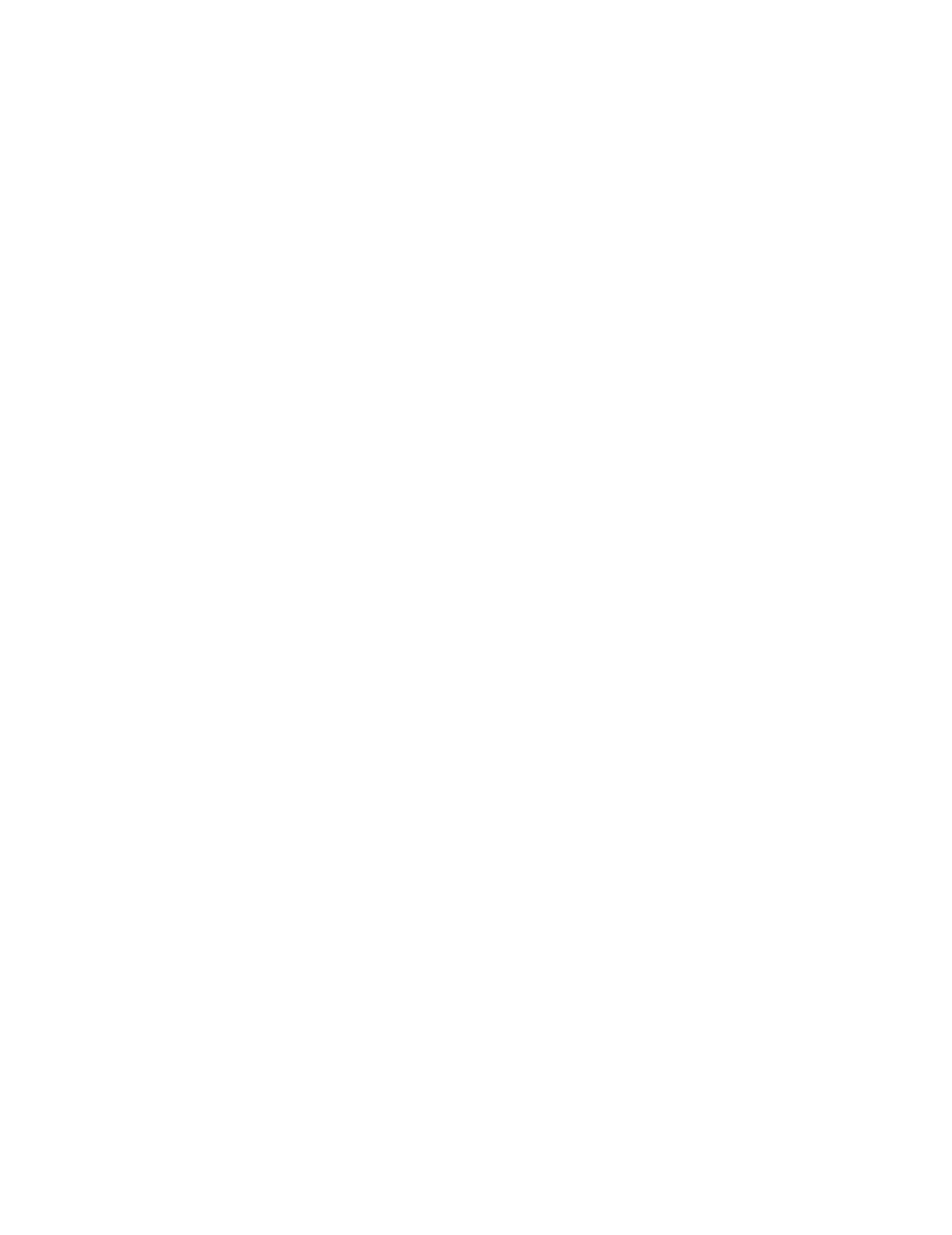CDHA BOARD OF DIRECTORS<br>
Patty Wickstrom Alberta - President<br>
Diane Theiriault New Brunswick - President Elect<br>
Lynn Smith<br>
Lynn Smith<br>
British Columbia Patty Wickstrom *Alberta - President* Diane Thériault *New Brunswick - President Elect* Karen Wolf *Nova Scotia - Past President* Lynn Smith *British Columbia* Saskatchewan<br>Manitoba Carol Ann Yakiwchuk *Manitol*<br>Evie Jesin *Ontario* Evie Jesin *Ontario* Chantal Normand<br>Alison MacDougall Alison MacDougall *Prince Edward Island* Palmer Nelson *Newfoundland and Labrador* Bonnie Blank *Dental Hygiene Educators Canada* Dominique Derome *Dental Hygiene Regulatory Authorities* RESEARCH ADVISORY COMMITTEE Susanne Sunell *(Scientific Editor)* Joanne Clovis Marilyn Goulding<br>Sandra Cobban Salme Lavigne Sandra Cobban<br>Bonnie Craig Barbara Long Shafik Dharamsi Audrey Penner<br>Indu Dhir Gladys Stewart Gladys Stewart Dianne Gallagher MANAGING EDITOR Patricia Buchanan TRANSLATION AND REVISION Version Plus Louise Saint-André GRAPHIC DESIGN AND PRODUCTION Mike Donnelly Published six times a year, January/February, March/April, May/June, July/August, September/October, November/ December, by the Canadian Dental Hygienists Association, 96 Centrepointe Drive, Ottawa, ON K2G 6B1. Tel: (613) 224-5515 Canada Post #40063062. CANADIAN POSTMASTER Notice of change of address and undeliverables should be sent to: Canadian Dental Hygienists Association 96 Centrepointe Drive, Ottawa, ON K2G 6B1 ADVERTISING Keith Health Care Inc. 1599 Hurontario Street, Suite 104 Mississauga, ON L5G 4S1 (905) 278-6700 1 800 661-5004 SUBSCRIPTIONS \$85 plus GST in Canada, \$140 Cdn for U.S., and \$145 Cdn elsewhere. Fifty cents per issue is allocated from membership fees for journal production. All statements are those of the authors and do not necessarily represent the CDHA, its Board, or its staff. CDHA 2005 **6176 CN ISSN 1712-171X** *(Print)* **ISSN 1712-1728** *(Online)* GST Registration No. R106845233 CDHA OFFICE STAFF *Executive Director:* Susan A. Ziebarth *Health Policy Communications Specialist:* Judy Lux *Director of Strategic Partnerships:* Monica Helgoth *Membership and Conference Coordinator:* Martine Proulx *Executive Assistant:* Frances Patterson *Library Services:* Nancy Roberts *Administrative Assistant:* Lythecia Blanchard CDHA CORPORATE SPONSORS<br>Oral-B Procter and Gan Procter and Gamble All CDHA members are invited to call the CDHA's Member Line toll-free, with their questions/inquiries Monday to Friday, 8:30 a.m. - 5:00 p.m. ET: **Toll free: 1 800 267-5235, Fax: (613) 224-7283 Internet: http://www.cdha.ca E-mail: info@cdha.ca** The Canadian Dental Hygienists Association journal, the *Canadian Journal of Dental Hygiene,* is the official publication of the CDHA. The CDHA invites submissions of original research, discussion papers, and statements of opinion pertinent to the dental hygiene profession. All manuscripts are refereed anonymously. Contributions to the journal do not necessarily represent the views of the CDHA, nor can the CDHA guarantee the authenticity of the reported research. Copyright 2005. All materials subject to this copyright may be photocopied or copied from the website for non-com-**Situations the Dental Hygienist** DEPARTMENTS

mercial purposes of scientific or educational advancement.



EVIDENCE FOR PRACTICE

| Selecting Surgical Telescopes for Dental Hygiene Practice       | 54 |
|-----------------------------------------------------------------|----|
| Dental Hygiene Student Experience with Ethically Problematic    |    |
| Situations                                                      |    |
| by Sandra J. Cobban, Margaret P. Wilson, Patricia A. Covington, |    |
| Bess Miller, Diane P. Moore, Susan L. Rudin 67                  |    |
| Disease Prevention in the Music Environment: Guidelines for     |    |
| the Dental Hygienist                                            |    |
|                                                                 | 76 |

| President's Message de la présidente                                                                                     |    |
|--------------------------------------------------------------------------------------------------------------------------|----|
| Executive Director's Message de la directrice générale<br>Of Listening and Ethics / Questions d'écoute et de déontologie | 51 |
| Your Opinion – Responses to "Extreme Name Makeover"                                                                      | 53 |
|                                                                                                                          | 80 |
|                                                                                                                          |    |
|                                                                                                                          |    |
|                                                                                                                          |    |
|                                                                                                                          | 86 |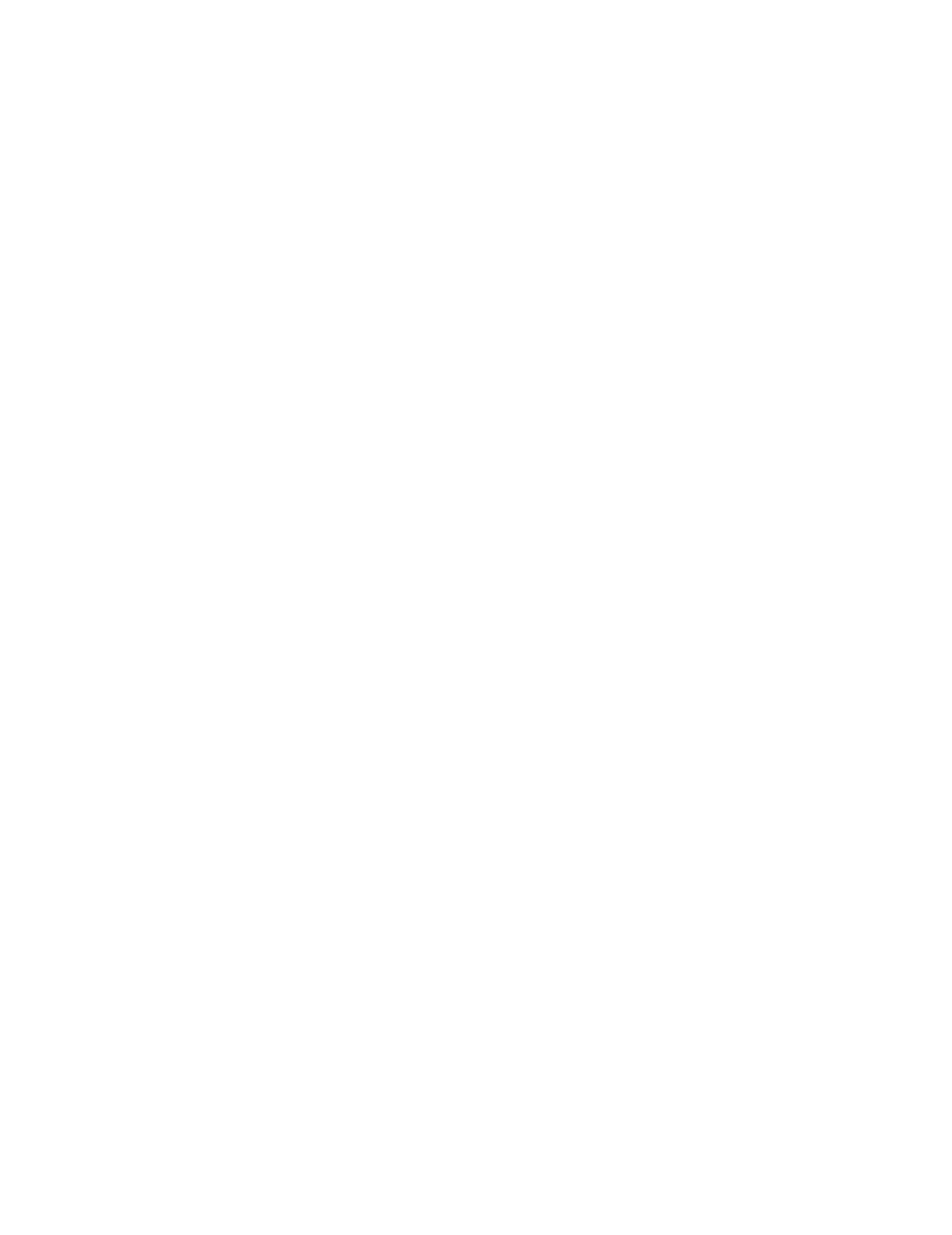## **Of Listening and Ethics**

*by Susan Ziebarth, BSc, MHA, CHE*

*Good company and good discourse are the very sinews of virtue.*

– Izaak Walton in *The Compleat Angler* (first published 1653)

DHA'S MISSION IS TO BE *THE COLLECTIVE VOICE AND*<br>vision of dental hygienists in Canada, advancing the<br>profession, supporting its members, and contributing to<br>the oral health and general well-being of the public. To create *vision of dental hygienists in Canada, advancing the profession, supporting its members, and contributing to the oral health and general well-being of the public*. To create a voice, we must listen. Our birthday festivities have been providing us with an opportunity to hear your voices on various topics every month. Thank you for participating and thank you to our sponsors for providing the collection of monthly prizes. Part of a healthy association is the ability to engage in a discourse and learn from one another. Our last issue of the journal has given us two such opportunities upon which to build.

### *Part of a healthy association is the ability to engage in a discourse and learn from one another*

Lorraine J. Assmus suggested that "For our 40<sup>th</sup> birthday, 'dental hygienists' deserve an… Extreme Name Makeover!" Lorraine certainly captured the attention of many of our readers who agreed or disagreed with her and some have suggested new names for the profession. A selection of the replies to the article is included in this issue.

Also in our last issue was a Letter to the Editor from Anita Vallée, asking that CDHA discontinue an advertisement for a non-fluoridated toothpaste. Ms. Vallée believed that supporting the ad was in conflict with CDHA's position on fluoride. This issue has sparked a very healthy discussion within the association at the same time, coincidentally, as the issue of fluoride has been a top subject on the Canadian Association of Public Health Dentistry listserv. The response from the journal editor to Ms. Vallée was not well received. A follow-up letter to the CDHA arrived at the end of 2004 with Ms. Vallée representing the British Columbia Dental Public Health Committee. The Committee expressed concern about "the ethical issue of advertising a product that is contrary to the

## **Questions d'écoute et de déontologie**

*par Susan Ziebarth, B.Sc., M.H.A., C.H.E.*

*La bonne compagnie et la bonne conversation sont justement les points d'appui de la vertu.* – Izaak Walton, dans *The Compleat Angler* (paru pour la première fois en 1653)

<sup>'</sup>ACHD A POUR MISSION D'ÊTRE *LA VOIX ET LA VISION*<br> *collectives des hygiénistes dentaires au Canada, en faisant<br>
progresser la profession, en appuyant ses membres et en<br>
contribuant à la santé bucco-dentaire et au bien-*'ACHD A POUR MISSION D'ÊTRE *LA VOIX ET LA VISION collectives des hygiénistes dentaires au Canada, en faisant progresser la profession, en appuyant ses membres et en public*. Or pour créer une voix, il nous faut écouter. Les festivités entourant notre anniversaire nous ont donné l'occasion d'entendre chaque mois votre opinion sur divers sujets. Merci de votre participation et merci à nos commanditaires de nous offrir l'ensemble de prix mensuels. La capacité de s'engager dans un échange d'idées et d'apprendre les uns des autres constitue un élément de la vitalité d'une association. Le dernier numéro de notre journal nous a fourni deux occasions de ce genre à mettre à profit.

Selon Lorraine J. Assmus, pour leur quarantième anniversaire, les « hygiénistes dentaires » méritent un changement de nom radical. Lorraine a certainement retenu l'attention de bon nombre de nos lectrices et de nos lecteurs qui partagent ou non son avis. Certains ont d'ailleurs suggéré de nouveaux noms pour la profession. On trouvera dans ce numéro un choix de réponses à son article.

### *La capacité de s'engager dans un échange d'idées et d'apprendre les uns des autres constitue un élément de la vitalité d'une association*

Notre dernier numéro contenait aussi une lettre à la rédaction provenant d'Anita Vallée; celle-ci demande à l'ACHD de cesser de faire paraître une annonce de dentifrice non fluoré. Mme Vallée estime que le fait d'appuyer cette publicité entre en conflit avec la position de l'ACHD sur la fluoruration. Cette question a suscité une discussion très saine au sein de l'Association au moment même où, par coïncidence, la fluoruration figure parmi les principaux sujets abordés sur le serveur de liste de l'Association canadienne de santé dentaire publique. La

**Of Listening and Ethics** *…continued on page 52* **Questions d'écoute et de déontologie** *…suite page 52*

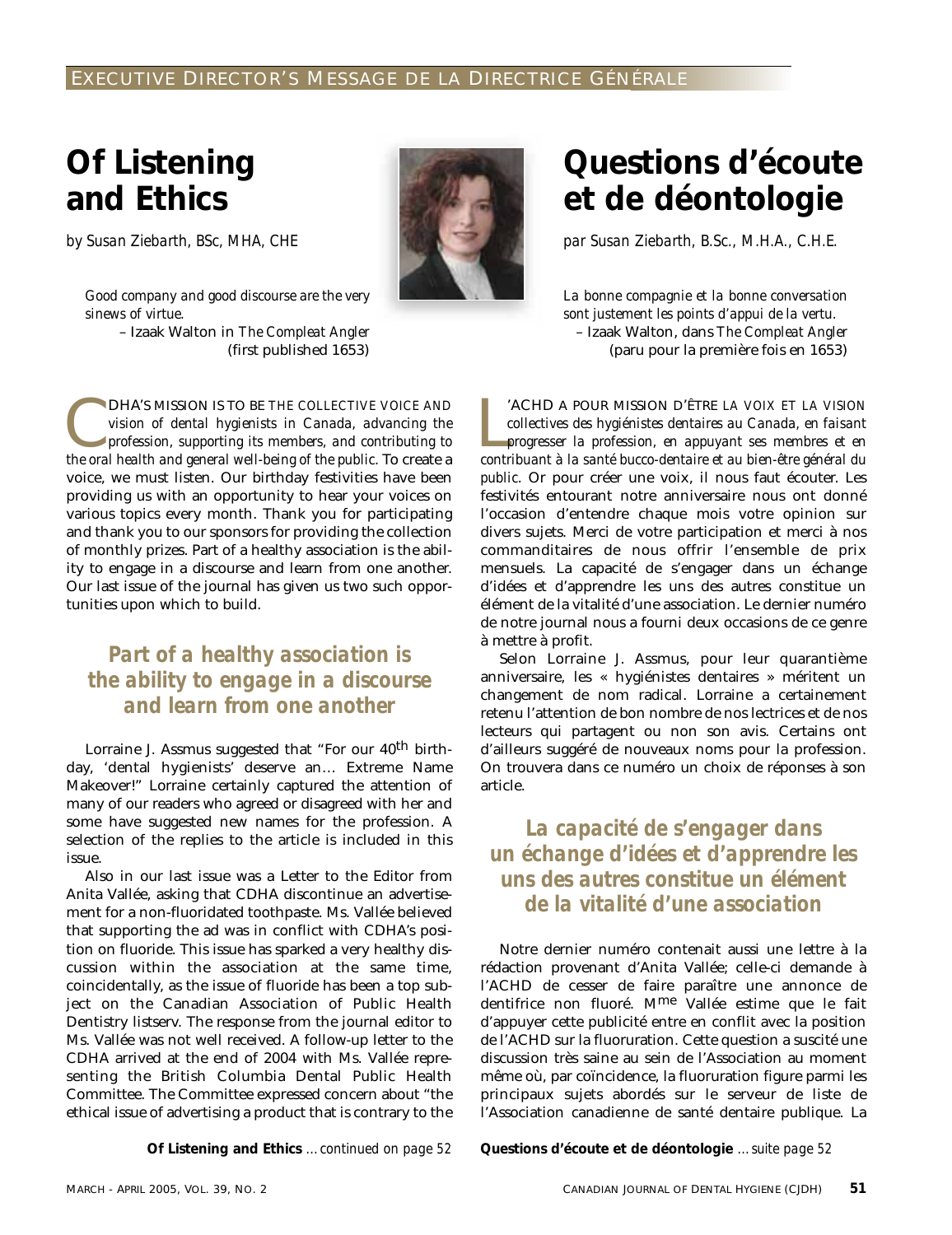CDHA's policy statements, and thus [bringing] into question the integrity of the organisation as perceived by the members." As a result of Ms. Vallée's first letter, CDHA began a process of reviewing our industry relations policies. After receipt of the second letter, we engaged Dr. Michael Yeo, an ethicist, to provide assistance with this particular issue and with the broader policy issue. The dissonance between the CDHA's position on fluoride and the advertisement is of serious concern to CDHA and therefore the ad has been discontinued. We wish to thank Ms. Vallée for bringing the concern forward as CDHA strives always to act in a professional and responsible manner.

### *CDHA strives always to act in a professional and responsible manner*

The issue of fluoride will continue to receive attention in the coming months as CDHA prepares to review "The Fluoride Dialogue: CDHA Position Statements." (This was published in the November/December 2002 issue of *Probe*

**Of Listening and Ethics** *(continued from page 51)* and is available on the members' only section of the website—Policy & Action, Policy Statements.) The CDHA fluoride position statements note that research is needed in developing an improved method for determining the optimal fluoride concentration in community drinking water, a method that takes into account other sources of fluoride from air, food, and dental products. This research is actually now underway at the U.S. Environmental Protection Agency (EPA). In May 2005, the EPA will be publishing the "Toxicologic Risk of Fluoride in Drinking Water" report. This report will review toxicologic, epidemiologic, and clinical data, plus exposure data on orally ingested fluoride from drinking water and other sources (e.g., food, toothpaste, dental rinses). Based on those reviews, an evaluation will be made of EPA's maximum contaminant level goal of 4 milligrams per litre. This new information will assist the EPA in protecting children and others from adverse effects. We will be consulting this report during the review of our "Fluoride Dialogue."

> We invite you to add your voice to the review process of the revised CDHA fluoride document when it is posted on the members' website. If you do not have on-line access, please contact us to let us know that you would like to receive a draft for review when it is ready. Watch your twice-monthly e-mails from CDHA for more details.

#### **Questions d'écoute et de déontologie** *(suite de la page 51)* énoncés de principes au sujet de la fluoruration, il faut

réponse de la directrice de la rédaction du journal n'a pas obtenu un bon accueil. L'ACHD a reçu une lettre de suivi à la fin de 2004, dans laquelle Mme Vallée représente le British Columbia Dental Public Health Committee. Le Comité y exprime son inquiétude au sujet « du problème d'éthique que pose la publicité d'un produit qui va à l'encontre des énoncés de principes de l'ACHD, ce qui, par conséquent, remet en question l'intégrité de l'organisme aux yeux de ses membres ». À la suite de la première lettre de Mme Vallée, l'Association a amorcé la révision de ses politiques relatives aux relations avec l'industrie. Après réception de la deuxième lettre, elle a engagé un éthicien, M. Michael Yeo, pour lui venir en aide dans ce dossier précis et en ce qui a trait à la question des politiques dans l'ensemble. La discordance entre la position de l'ACHD à propos de la fluoruration et l'annonce publicitaire constitue un sujet de préoccupation important pour l'Association; aussi l'annonce a-t-elle été retirée. Nous tenons à remercier Mme Vallée d'avoir soulevé le problème, étant donné que l'ACHD s'efforce toujours d'agir de manière professionnelle et responsable.

La question de la fluoruration continuera de retenir l'attention dans les mois à venir, puisque l'ACHD se prépare à revoir ses énoncés de principes (« The Fluoride Dialogue : CDHA Position Statements »). (Ce document a été publié dans le numéro de novembre-décembre 2002 de *Probe*; on peut le trouver sur le site Web, dans la section réservée aux membres, à la rubrique Policy & Action, Policy Statements.) Comme l'indique l'ACHD dans ses effectuer des recherches pour définir une méthode améliorée qui permettra de déterminer la concentration optimale de fluorure dans l'eau potable des collectivités; cette méthode devra tenir compte des autres sources de fluorure dans l'air, les aliments et les produits dentaires. La recherche à ce sujet est actuellement en cours à l'Agence de protection de l'environnement des États-Unis, l'EPA. En mai 2005, l'EPA publiera un rapport sur le risque toxicologique que présente la fluoruration de l'eau potable. Ce rapport passera en revue des données toxicologiques, épidémiologiques et cliniques ainsi que des données sur l'exposition au fluorure dans l'eau potable et d'autres sources (la nourriture, les dentifrices et les rincebouche) ingéré par voie orale. Ces examens serviront de point de départ à une évaluation de l'objectif visé par l'EPA, soit un niveau maximal de contaminants de quatre milligrammes par litre. Ces renseignements nouveaux aideront l'EPA à protéger les enfants, entre autres, contre des effets néfastes. Nous consulterons ce rapport au cours de la révision de notre dialogue sur la fluoruration.

Nous vous invitons à ajouter votre voix au processus d'examen du document révisé de l'ACHD à propos de la fluoruration après qu'il aura été posté sur le site Web, dans la section réservée aux membres. Si vous n'avez pas l'accès en ligne, veuillez communiquer avec nous pour nous faire savoir que vous aimeriez recevoir la version préliminaire du document quand elle sera prête, afin de l'étudier. Surveillez vos courriels bimensuels de l'ACHD pour plus de précisions.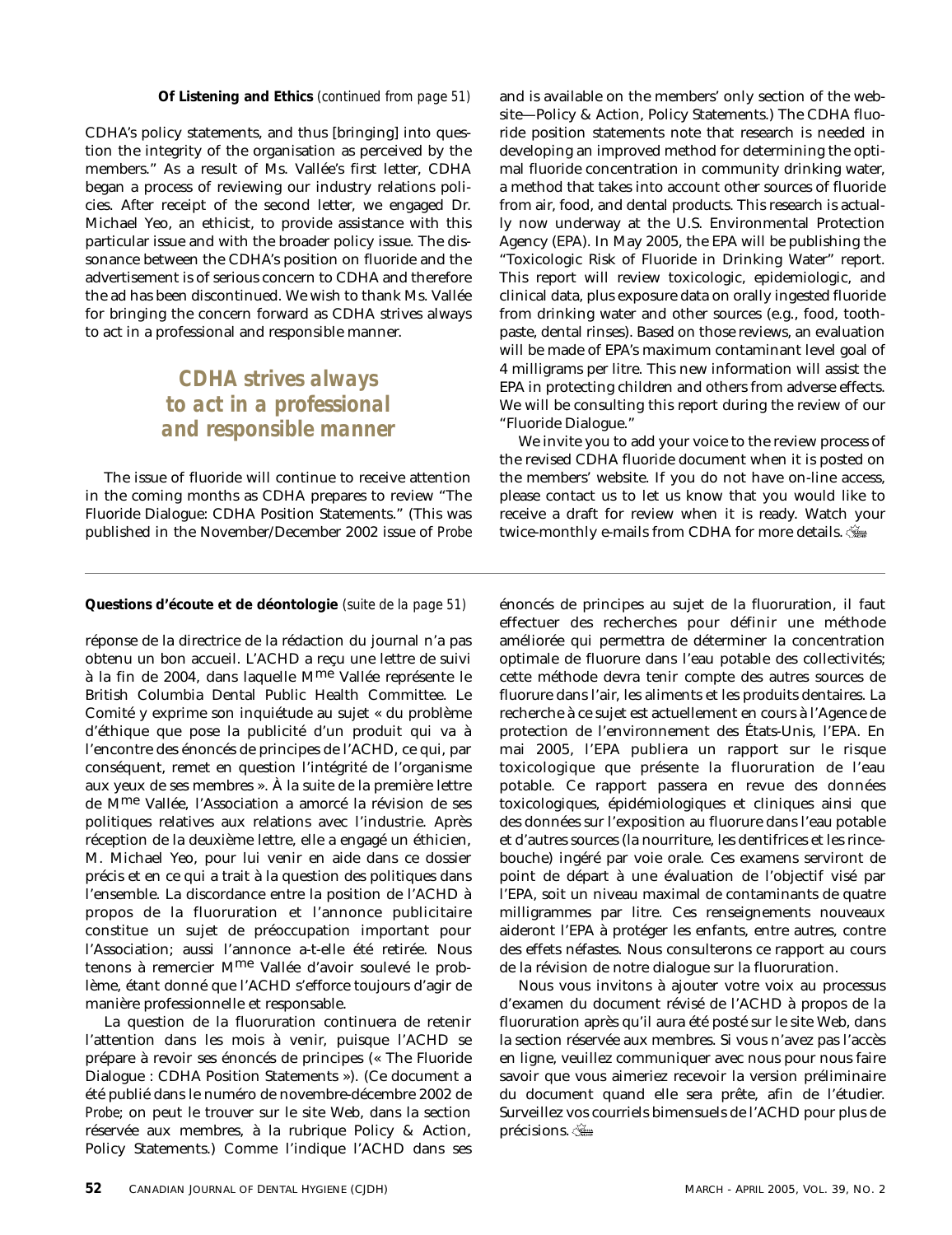# **Extreme Name Makeover! Reactions…**

I N THE JANUARY-FEBRUARY ISSUE OF THE CJDH, the "Your Opinion" article by Lorraine Assmus dealt with dental hygienists deserving a new name to celebrate the  $40<sup>th</sup>$  anniversary of the profession. Comments and suggestions were encouraged and we did get some!

**Dwight Bungay** of Alberta says he has always found the term "dental hygienist" to be female oriented and would welcome a change (although he does stress he means no disrespect to the female dental hygienists with this remark!). His suggestion: Periodontal therapist. **Shelly Propp**, also of Alberta, agreed with the need for a change, for a name with more clout. While willing to help in the search for a new name, Shelly is keeping her choices quiet. Yvette Wilson also would like something more"public friendly." An **Ontario dental hygienist** has a rather thought-provoking name: as the mouth is the gateway or portal to the body, she suggested a name that incorporated the "portal" idea: Portodontist! A **dental hygiene student** at Confederation College, has suggested Registered Oral Health Promotionist.

So far, the responses were positive with some serious or not-so-serious suggestions. However, **Margit Juhasz** was quite taken aback by the whole idea. She wrote in, strongly supporting the term "dental hygienist" as have the dental hygienist colleagues with whom she consulted. She says the title has *weight* and that the public know who we are and what we do. Margit lists the many bigger challenges the profession faces and says we should concentrate on more important items. She says that "Registered" in Registered Dental Hygienist has a wealth of meaning and can be worn with pride and confidence. An impassioned defence of both the current name and of the profession.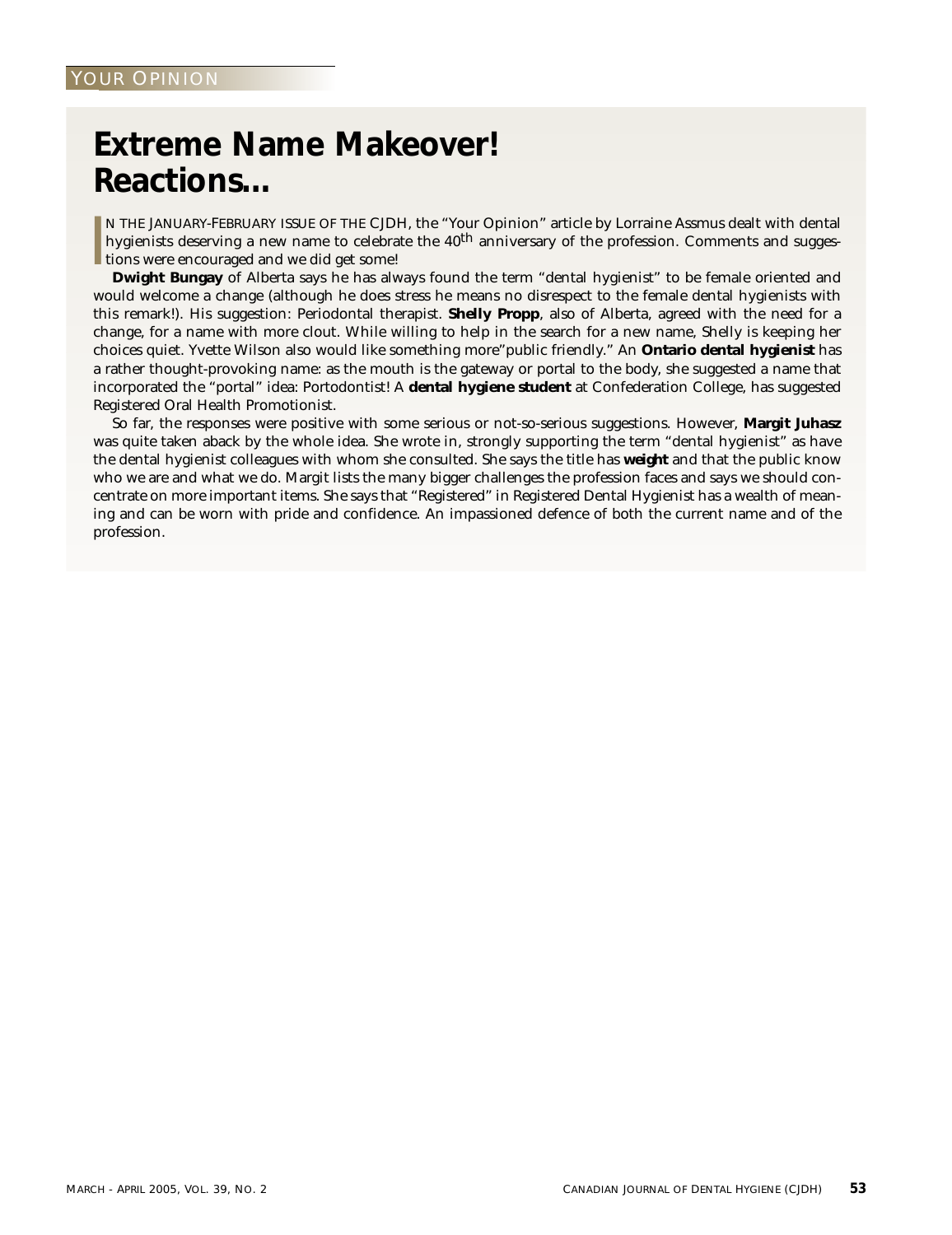## **Selecting Surgical Telescopes for Dental Hygiene Practice**

*by Susanne Sunell,\* BA, DipDH, MA, EdD, and Lance Rucker,† AB, BDSc, DDS, FACD*

#### **ABSTRACT**

The use of surgical magnification has the potential to increase the quality of dental hygiene clinical care and to support the musculoskeletal health of dental hygienists. However, dental hygienists need to understand the characteristics of magnification systems to make an informed choice regarding their integration into practice. **Approach to product evaluation:** In 1995 Dr. Lance Rucker established the Surgical Telescope Evaluation Program (STEP) that includes an interdisciplinary team of professionals (n=7) to assess the characteristics of surgical telescopes for dental clinicians. To date, 23 surgical telescopes have been evaluated. The data collected include characteristics such as weight and declination angles as well as clinical observations based on a formal assessment process. **Analysis of products:** There are a variety of systems that can meet dental hygienists' needs. However, clinicians must first determine their optimal working position that supports their musculoskeletal health and then select magnification systems that will support that position. The working distance, depth of field, coaxial alignment, and optical declination angle of the chosen magnification system must correspond to the musculoskeletal needs of the clinician. Decisions regarding other characteristics such as weight, level of magnification, and width of view are based on the clinicians' individual preferences. **Conclusion:** Surgical telescopes, by themselves, are not a cure for the musculoskeletal problems experienced by dental hygienists. Improperly selected or adjusted telescopes can promote positions that place clinicians at increased risk for such problems. Like all equipment, surgical telescopes need to be carefully assessed.

**Key words:** ergonomics, dental hygienists, dental equipment, lenses

#### **INTRODUCTION**

In spite of advances in engineering and design, as well as the benefits of new operatory layouts and general technological advances, dental hygienists and dentists continue to have a high risk of experiencing a variety of musculoskeletal symptoms. In many cases, they attribute these symptoms, in whole or in part, to clinical care.1-10 Our best efforts at ergonomics education for young clinicians and a careful application of clinical ergonomics principles have seemingly gone unrewarded in helping dental clinicians control the relationship between their physical work environment and their musculoskeletal health.

- Dental hygiene educator with Vancouver Community College (VCC); educational and ergonomic consultant whose practice includes ergonomic assessments and rehabilitation. During her term as Department Head of the Dental Hygiene Program at VCC, she was responsible for the integration of surgical ergonomics into that program in 1990. She is currently involved in the evaluation of surgical magnification systems through the Surgical Telescope Evaluation Program at the University of British Columbia. Contact e-mail: <ssunell@idmail.com>.
- † Director of Clinical Simulation at the Faculty of Dentistry of the University of British Columbia. He has pioneered ergonomic use of dental surgical telescopes, designed equipment layouts to improve ergonomic safety for dental hygienists, and has been an equipment evaluation consultant for major dental equipment manufacturers. He is Councilor and co-founder of the Clinical Simulation Section of the American Dental Education Association. In his private consulting practice, Dr. Rucker works with dental clinics to ensure that they are laid out and used in ways that put dental professionals at minimum risk for work-related pain. <author@lancerucker.com>

Surgical magnification is one of the areas in which the technical advances have been particularly well demonstrated for their potential to contribute to the musculoskeletal health of dental hygienists. Surgical magnification has been routinely used in medicine since the 1920s.11 Recently, all Canadian faculties of dentistry have integrated surgical telescopes to some extent and dental hygiene educators are expressing increased interest in assessing their value for dental hygiene care.

With the advancement in materials and design, there are now a variety of systems from which to choose. It is often challenging for clinicians to make an informed choice when presented with so many options. Which are critical features of a system and which characteristics are related to individual preferences? An exploration of these issues was considered integral to making an informed decision about surgical magnification.

#### **ASSESSING THE EVIDENCE**

The literature related to surgical magnification includes many opinion papers in which the authors describe different systems and their associated benefits.12-15 Actual studies on the subject are few, particularly in the dental hygiene area. The studies that exist focus on two areas: quality of care and improved ergonomics.

Many authors suggest that the use of surgical magnification will provide greater visual acuity and motor control as well as improved diagnostic and treatment outcomes.13- 19 In an American survey of endodontists (n=2061), 52% of the respondents used surgical magnification with many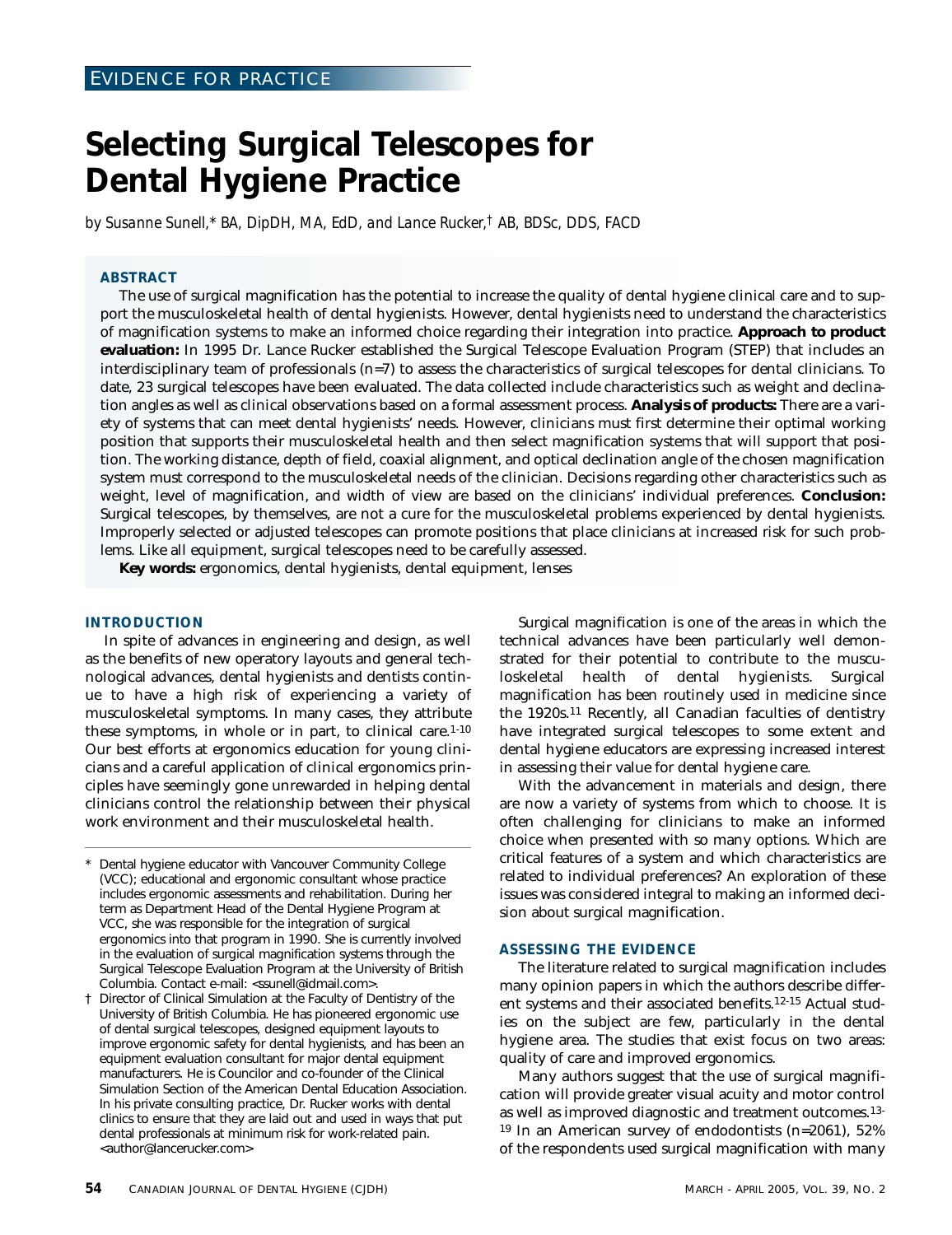stating that it was a valuable addition to their practice.<sup>20</sup> However, the evidence that it improves care is ambiguous. Whitehead and Wilson<sup>21</sup> found that clinicians using surgical magnification tended to make more decisions to restore and replace restorations compared with those who used normal vision (p=.05). It is challenging to know what these results actually mean when thinking about the issue of over-treatment and appropriate treatment. However, Zaugg et al.22 found that dentists using surgical telescopes spent less time examining the 37 phantom-mounted models but found more defects than their colleagues who used no magnification (p=.5). This study included three groups of 13 dentists each, including groups with unaided vision, surgical telescopes, and microscopes.

While the above evidence is limited, one could argue that increased visual acuity would be important for diagnostic abilities. Clovis23 argues that one of our most important responsibilities as dental hygienists relates to our assessment of extra- and intra-oral tissues. This is particularly important for the early detection of oral cancers. It could be argued that surgical magnification would assist us in a variety of assessments including the analysis of tissue characteristics and the measurement of periodontal pockets as well as attachment loss.

Research has also been conducted in the area of treatment outcomes, but again the evidence is ambiguous. Leknius and Geissberger<sup>11</sup> found a statistically significant difference when studying dental students trimming dies in laboratory and clinical simulation settings. When working with surgical magnification, the students made fewer errors than when working with normal vision (*p* > .001). However, Donaldson et al.<sup>24</sup> studied dental students and found no statistically significant differences in pediatric amalgam preparations. These authors did question their methodology and suggested that perhaps the degree of dif-

### *The study participants all favoured the use of surgical magnification.*

ficulty of the Class 2 preparation was not high enough to discriminate between the students' abilities, and that their 3-point rating scale may not have been sensitive enough to find a difference if one existed.

Other studies have included experienced clinicians working in simulation settings. Lussi et al.25 investigated Class 2 preparations with nine experienced clinicians and assessed adjacent surfaces (n=72) for iatrogenic damage. When combining the data for the mesial and distal surfaces, no statistically significant difference were found. When comparing only the distal surface, more damage was observed in the preparations that had been performed with magnification ( $p=.05$ ). Forgie et al.<sup>26</sup> assessed differences in cavity size with four experienced clinicians performing multiple restoration on extracted teeth (n=76). They found the preparations cut with surgical magnification to be smaller when compared with those performed with unaided vision, but the differences were not statistically significant. These authors, however, suggest that their outcomes were clinically significant even though not statistically significant. They considered the cumulative removal of tooth structure over the years to be important. The study participants all favoured the use of surgical magnification. The small number of participants involved in these studies limits the likelihood of finding significant differences even if differences do exist. Given all the other competing priorities for research dollars, it is unlikely that larger studies will be conducted in this area.

While vision is important for dental care, the importance of tactile sensitivity and proprioception also needs to be acknowledged.20,24,27 These variables may be particu-

#### **RÉSUMÉ**

Le recours au grossissement chirurgical offre la possibilité d'accroître la qualité des soins cliniques d'hygiène dentaire; il permet aussi de favoriser la santé musculosquelettique des hygiénistes dentaires. Il faut cependant que les hygiénistes dentaires comprennent les caractéristiques des systèmes de grossissement afin de faire un choix éclairé en ce qui a trait à leur intégration dans la pratique. **Façon d'envisager l'évaluation de produits :** En 1995, le Dr Lance Rucker a mis sur pied le Surgical Telescope Evaluation Program (STEP) [programme d'évaluation du télescope chirurgical]; celuici comprend une équipe interdisciplinaire formée de sept professionnels chargés d'évaluer les caractéristiques des télescopes chirurgicaux à l'intention des cliniciens dentaires. Jusqu'à présent, 23 télescopes ont été évalués. Les données recueillies incluent des caractéristiques telles que le poids et la déclinaison ainsi que des observations cliniques fondées sur un processus d'évaluation en bonne et due forme. **Analyse des produits :** Il existe divers systèmes en mesure de répondre aux besoins des hygiénistes dentaires. Toutefois, les cliniciens doivent d'abord déterminer leur position de travail optimale – celle qui favorise leur santé musculosquelettique – avant de choisir les systèmes de grossissement qui favoriseront cette position. La distance de travail, la profondeur du champ, l'alignement coaxial et la déclinaison optique du système de grossissement retenu doivent correspondre aux besoins musculosquelettiques de la clinicienne ou du clinicien. Les décisions à propos des autres caractéristiques – le poids, le degré de grossissement et la largeur de vue, par exemple – sont basées sur les préférences personnelles de la clinicienne ou du clinicien. **Conclusion :** Les télescopes chirurgicaux ne sont pas, en soi, une solution aux problèmes musculosquelettiques des hygiénistes dentaires. S'ils sont mal choisis ou mal ajustés, les télescopes peuvent favoriser des postures qui augmentent le risque que la clinicienne ou le clinicien éprouve des problèmes de ce genre. Comme tout matériel, les télescopes chirurgicaux doivent être évalués soigneusement.

**Mots clés :** ergonomie, hygiénistes dentaires, matériel dentaire, lentilles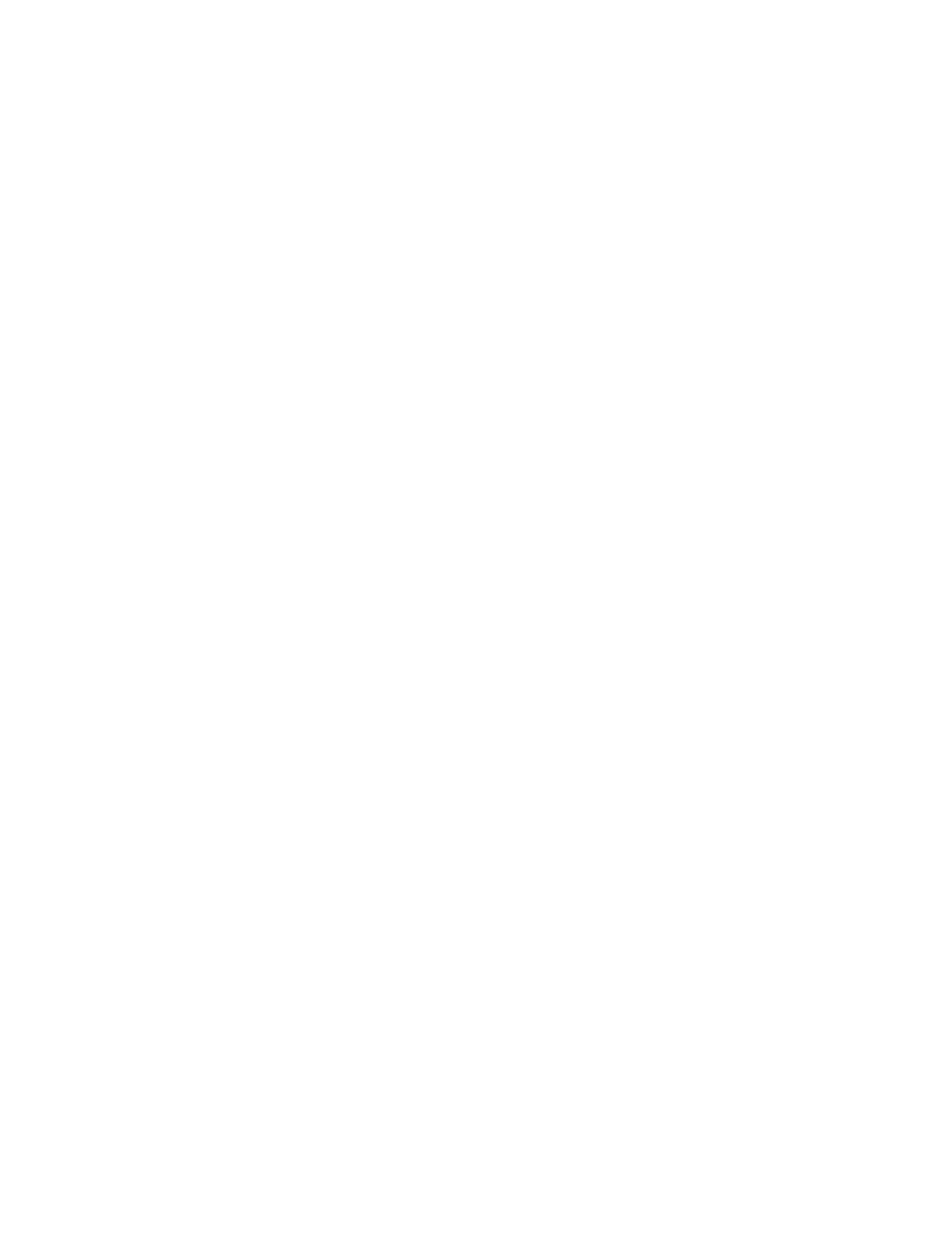### *The magnification system must not force clinicians to compromise their optimal working position.*

larly important for the outcomes of dental hygiene care, given our focus on periodontal debridement. It is challenging to assess the importance of surgical magnification for the outcomes of dental hygiene care. It appears to be intuitively logical that assessment and diagnostic aspects of dental hygiene care could be supported with surgical magnification but its effect on the quality of dental hygiene services has yet to be substantiated. And it probably will not be investigated, given that we do not even have substantive information about the outcomes of dental hygiene care in general, let alone with and without surgical magnification.

The most convincing argument for the integration of surgical magnification relates to its effect on the musculoskeletal health of clinicians. The physical health benefits of surgical magnification for dental hygienists were first reported in a qualitative study at Vancouver Community College (VCC)28 that involved dental hygiene students and clinical educators (n=25). The study participants reported enhanced vision; decreased time leaning forward; decreased eye fatigue; and decreased neck, back, and shoulder problems. A recent survey of dental students  $(n=128)$  conducted by Hagge,<sup>29</sup> revealed that 21% of the participants purchased surgical telescopes for ergonomic factors. Hagge also noted that clinicians not using surgical magnification often lean forward and compromise their balanced positions. This is indicative of the difference between a clinician's musculoskeletal preference and their visual preference. Clinicians create their own magnification by leaning forward to achieve it, but these positions are not conducive to musculoskeletal health.9,10

This was followed by a larger study conducted in 1999 to assess the musculoskeletal health and practice patterns of British Columbia dental hygienists.10 Fifteen per cent of the respondents (n=170) used surgical telescope systems and they reported a lower incidence of musculoskeletal problems in the lower back area (*p*<.001). However, several other equipment and positioning variables were also correlated with problems in this and other areas.

While there is evidence that surgical magnification systems have the potential to support the musculoskeletal health of dental hygienists, their integration is not an independent or sole solution for imbalanced position. Clinicians must first determine their balanced musculoskeletal position for providing care before making decisions about surgical magnification systems.

Such a balanced position can be best determined by sitting in free space (not leaning against the backrest), closing the eyes, and relaxing all the muscles. Clinicians then need to explore the options for chair height, neck inclination, and arm height. By carefully focusing on internal feedback, clinicians can determine their most balanced and comfortable working position (see figure 1). This is the position that they should use when selecting a telescope



**Figure 1.** Self-derived balanced position (reprinted with permission from Sunell and Rucker, Int J Dent Hygiene 2004;2[1])

system.30,31 While it appears that appropriately selected and adjusted magnification can help to support balanced posture,32 poorly selected or adjusted systems can actually promote positions that place clinicians at increased risk for problems. The magnification system must not force clinicians to compromise their optimal working position. As with all equipment in the operatory, surgical telescopes must be adapted to the needs of clinicians, not the other way round.33

#### **APPROACH TO PRODUCT EVALUATION**

The Surgical Telescope Evaluation Program (STEP) was established as a resource centre for ergonomic researchers and dental clinicians to (1) analyze data related to existing surgical magnification devices and related equipment; (2) provide design specifications to manufacturers for new devices and equipment; and (3) provide evaluations and analyses to manufacturers for their surgical telescope equipment. The program began in the fall of 1995 and is based in the Clinical Simulation Laboratory at the University of British Columbia

The Program currently has an interdisciplinary team of professionals (n=7). Team members have included ophthalmologists, optometrists, opticians, dental hygienists, dentists, and dental students. Manufacturers provide samples to be assessed and the products are evaluated by one or more clinicians depending on the adjustability of the product. In the case of flip-up products (see figures 2 and 3), several clinicians have the opportunity to assess the product. However, through-the-lens (TTL) systems (see figure 4) are specifically measured for an individual clinician.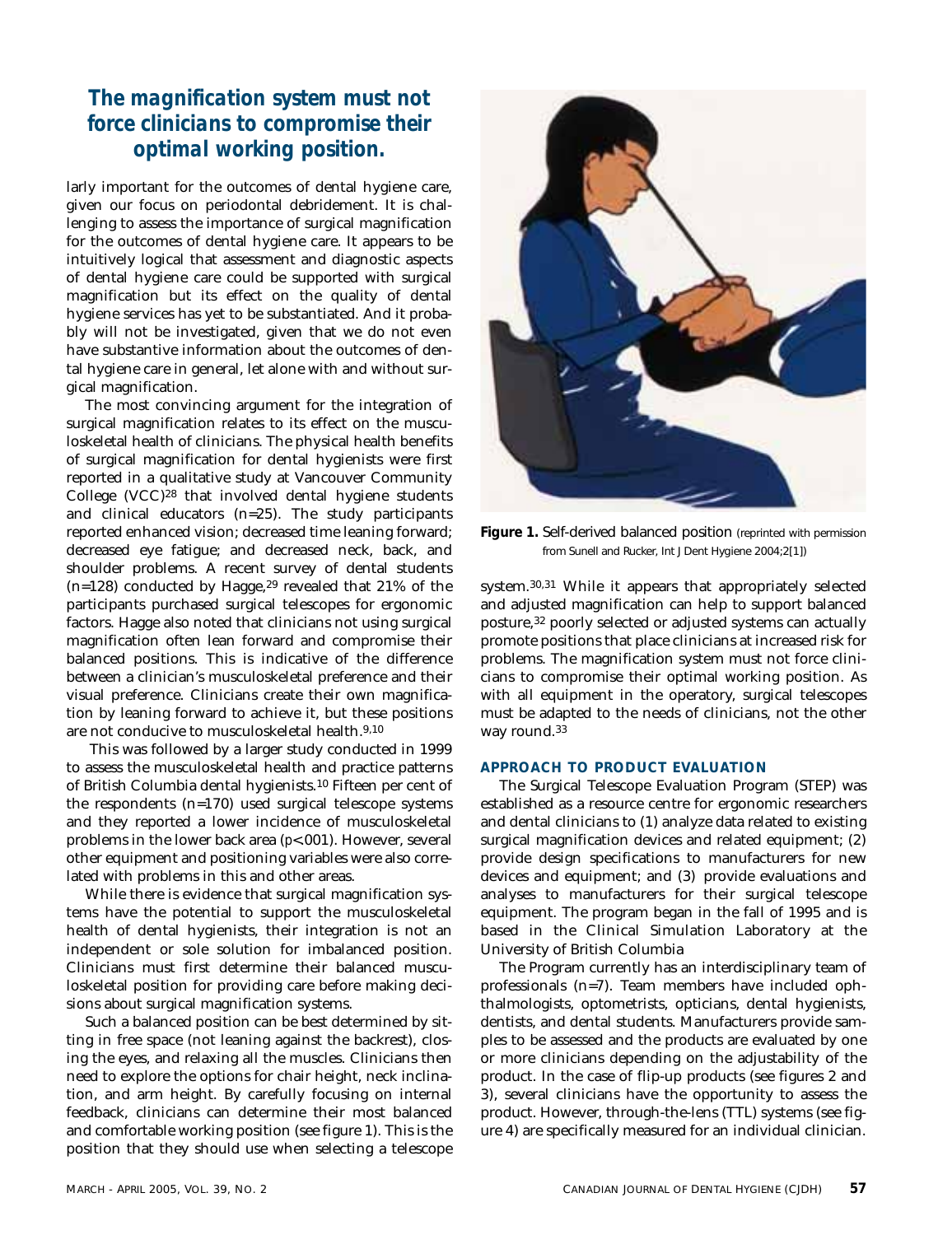

**Figure 2.** Spectacles-mounted, flip-up telescopes with vertical adjustability (reprinted with permission from Sunell and Rucker, Int J Dent Hygiene 2004;2[1])



**Figure 3.** Headband-mounted telescopes

The assessment of products involves the evaluation of manufacturer-provided information, laboratory measures, and user commentaries. The analysis includes specific characteristics such as weight, working distance, field of view, declination angle, adjustability, magnification and convergence angle, as well as clinical observations based on a formal assessment process. Below, we provide data related to characteristics, ergonomic positioning, and preference issues for surgical telescopes (also commonly called "loupes"). The number of people involved in the STEP product evaluations is necessarily small, but this limitation has been balanced by the inter-professional scope of the assessments. The data below are translated into guidelines that allow clinicians to make informed decisions about current and future products.

### *The weight of the systems has decreased substantially.*

#### **ANALYSIS OF PRODUCTS**

To date, 23 types of surgical telescopes have been evaluated from 6 different manufacturers. They have included the following:

- 7 fixed spectacles-mounted (through-the-lens) systems
- 16 flip-up systems (11 spectacles-mounted; 5 headband mounted)

The optical systems included both Galilean and Keplarian optics. In general, the quality of the optics of the lens systems provided by the major manufacturers of surgical telescopes (SurgiTel, Design-for-Vision, Keeler, Orascoptic, and Heine) has been comparable. The major differences among products have related to the ergonomics of the carrier technology (the attachment mechanism that orients those lenses to the face and eyes of the clinicians) so that the lens systems are in harmony with the musculoskeletal requirements of each user.

**Weight of system**

The weight of the systems has decreased substantially. Through-the lens (TTL) telescopes originally were the lighter-weight systems. In 1995, the total weight of the most commonly used telescopes ranged from 72–85 grams for the TTL systems and 80–105 grams for flip-ups. However, with improved technology and lighter-weight housing materials, the weight of the flip-up telescopes is now often comparable to the TTL systems. More recent products range from 65–85 grams in weight.

The physical weight of the system is often a less important factor contributing to the sense of "heaviness" that the user experiences than are the retaining systems offered (head straps, retaining lanyards, etc.) and the location and design of the nosepieces. The comfort afforded by these retaining systems is highly subjective. It includes a broad range of specialized technology from different manufacturers aimed at increasing the stability, security, and comfort for the wide range of clinical users with varying skeletal structures for the nose, face, and head. For example, SurgiTel has developed and patented a frame design in which the nose-pads are especially intended to support their telescopes for several Asian facial structural types. These frames have been highly acclaimed for their comfort by many non-Asian clinicians as well.

### **Magnification**

The magnification of spectacles-mounted and headmounted systems ranges from 2.0x to 5.5x, with 2.5x being one of the more common magnifications used in dentistry. In general, the higher the magnification, the smaller the actual field of view and the heavier the system. Higher magnification also reduces the depth of field, the distance through which the particular area remains in focus, as well as the light available for vision.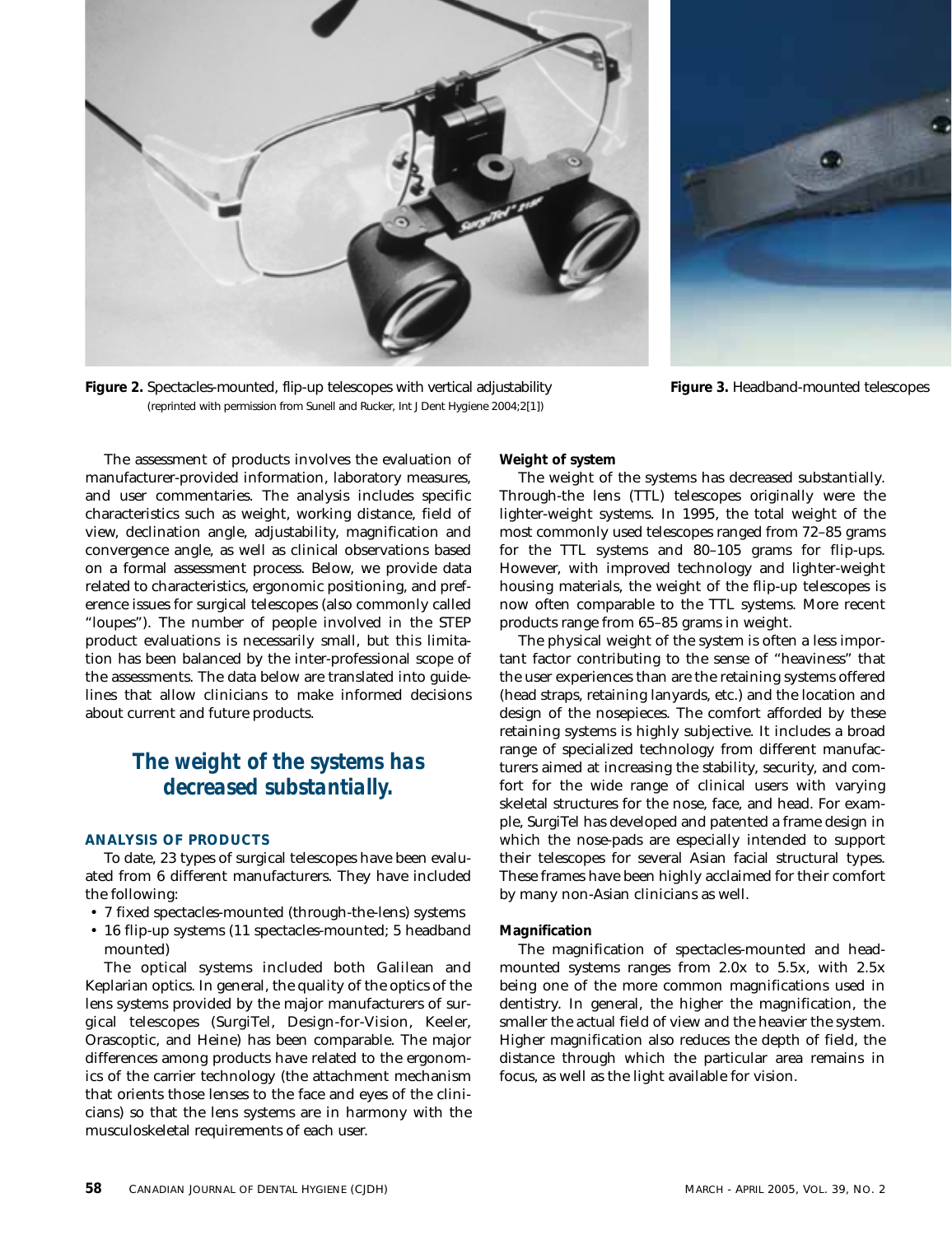



**Figure 4.** Spectacles-mounted, through-the-lens telescopes (reprinted with permission from Sunell and Rucker, Int J Dent Hygiene 2004;2[1])

**Working distance and depth of field** 

The working distance is the distance between the clinician's eyes and the working site. This measurement is related to the depth of field, which refers to the range over which the clinician is able to see clearly. There are two approaches to measuring the depth of field. It can be recorded in terms of the nearest and furthest extremes of distance from the surface of the eye to the object observed (for example, from 14" to 17"). It may also be measured in terms of the difference between these extremes (for example, a 3" depth of field as in the above example). Manufacturers often document parameters for their products based on these characteristics, but their information is dependent on their assessment approach. The working distance and depth of field provided by a system will depend on the vision of the clinician.31,32

#### **Optical declination angle**

The optical declination angle reflects the angle at which clinicians decline their eyes when positioned in their optimal working position (see figure 5). Clinicians can assess this characteristic by first positioning themselves in their optimal working position with eyes closed, and then opening their eyes to determine if the telescopes they are wearing match their optical declination angle. However, this method can be used only when assessing flip-up systems. For TTL systems, an individual's declination must be measured with a protractor device to ensure that the lenses are mounted to meet the clinicians' optimal working position.

Companies vary in their commitment to declination angles for TTL systems. Some sales people have measuring devices and some do not. Some will suggest an appropriate declination angle for you, but this may not necessarily match your optimal balanced positioning. Most manufacturers' sales representatives we have encountered will measure clients' interpupillary distance prior to ordering TTL systems. The client information is then sent to the manufacturer. The accuracy of the initial measurements and the setting of the lenses to those specifications are critical with TTL systems. It is important to confirm the accuracy of the declination angle when the telescopes are shipped. We have frequently encountered errors that at best compromise the clinician's posture and positioning and at worst, render the telescopes unusable.

With all surgical telescopes, the determination of the optical declination angle is critical in selecting a system that supports operator comfort and balance. When clinicians are forced to change their preferred position, they tend to feel uncomfortable. If they continue working with such a system, they may experience eye strain and/or muscle strain of the head, neck, and back.



**Figure 5.** Optical declination angle (reprinted with permission from Sunell and Rucker, Int J Dent Hygiene 2004;2[1])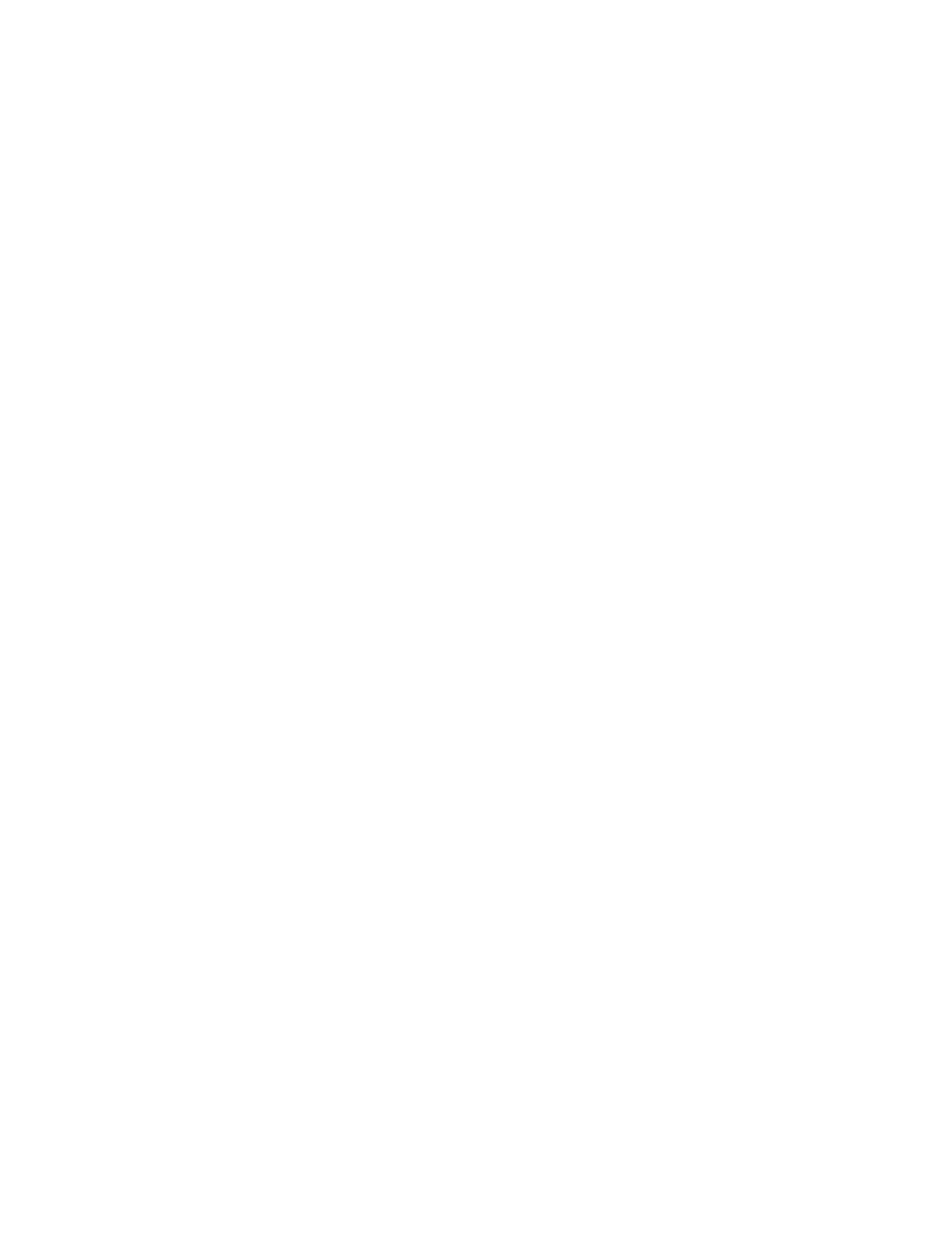

#### **Coaxial alignment**

Coaxial alignment is another important feature to assess. When telescopes are not in perfect alignment (coaxial) with the clinicians' sightline, clinicians will experience a diffraction effect. To evaluate this effect, clinicians can pass a straight instrument from the unmagnified field (moving from either the right or the left side) toward the centre of the magnified field. The clinician can then observe whether the point of the instrument goes directly to the centre of the field (see figure 6) or whether it passes below or above the centre (see figure 7). If it passes above or below, diffraction has occurred. This poses a real problem, given that the position of the observed object and the real object will be different. A diffraction effect can also manifest as colour aberrations (for example, purple or yellow halos around lines, points, or margins in the magnified field). Both of these manifestations need to be avoided or corrected as they can be very troublesome for clinicians.31

#### **Magnification scatoma**

Instruments will cross through a blind zone, known as a magnification scatoma, when they are moved between the non-magnified visual field and the magnified field. The instrument tip is temporarily out of view. The scatoma of a system can be measured by using graph paper or a piece of plain paper. It is important to first have a reference point by marking an "x" on the paper. The field that is magnified can then be outlined. Using peripheral vision, one can then outline the outside circle, the one closest to the lenses in normal view. The difference between the two reflects the size of the magnification scatoma. The higher the magnification, the larger the magnification scatoma will be. The magnification scatoma also tends to be larger with flip-up systems than with TTL systems. The scatoma effect demands especially diligent control of instruments moving onto and off the magnified field. Most clinicians learn to protect the tip of the instrument with their fulcrum fingertip until the instrument is safely in view on the magnified field.



**Figure 6.** Coaxial viewing **Figure 7.** Non-coaxial viewing

#### **Width of field**

The width and height of the field of view depends upon many factors, but especially on the distance of the telescopes from the eyes. The closer the lenses are to the eyes, the larger the observed field. For flip-up lenses, this means ensuring that they are right against the surface of the carrier lenses.

### *A diffraction effect can also manifest as colour aberrations...*

#### **Adjustability**

The TTL systems, by their very nature, are not adjustable by clinicians, although changes can be made by returning them to the manufacturer. The flip-up systems permit a variety of possible adjustments including interpupillary distance, vertical adjustment of the oculars, angulation of the oculars, and rotation of the oculars. Angulation of the oculars must be coupled with a vertical adjustment of the lenses in order to achieve true coaxial viewing at the clinician's correct declination angle. Telescopes without vertical adjustment are unlikely to be properly adjusted to match a clinician's declination angle, regardless of the range of tilting angulation achievable.

#### **Resilience of system**

Earlier frames for mounting magnification systems were substantial in construction; the Buddy Holly look predominated. More recently, frames come in lighter and more stylish versions. Many clinicians are drawn to these designer-type frames, but the frames may not be strong enough to support the lenses. If the frames allow for distortion of the vertical angulation of the lenses, the alignment of the oculars will be affected. This is extremely problematic and is a particular concern for TTL systems.

The resilience of a system is also affected by the clinicians' habits; clinicians will vary in the amount of wear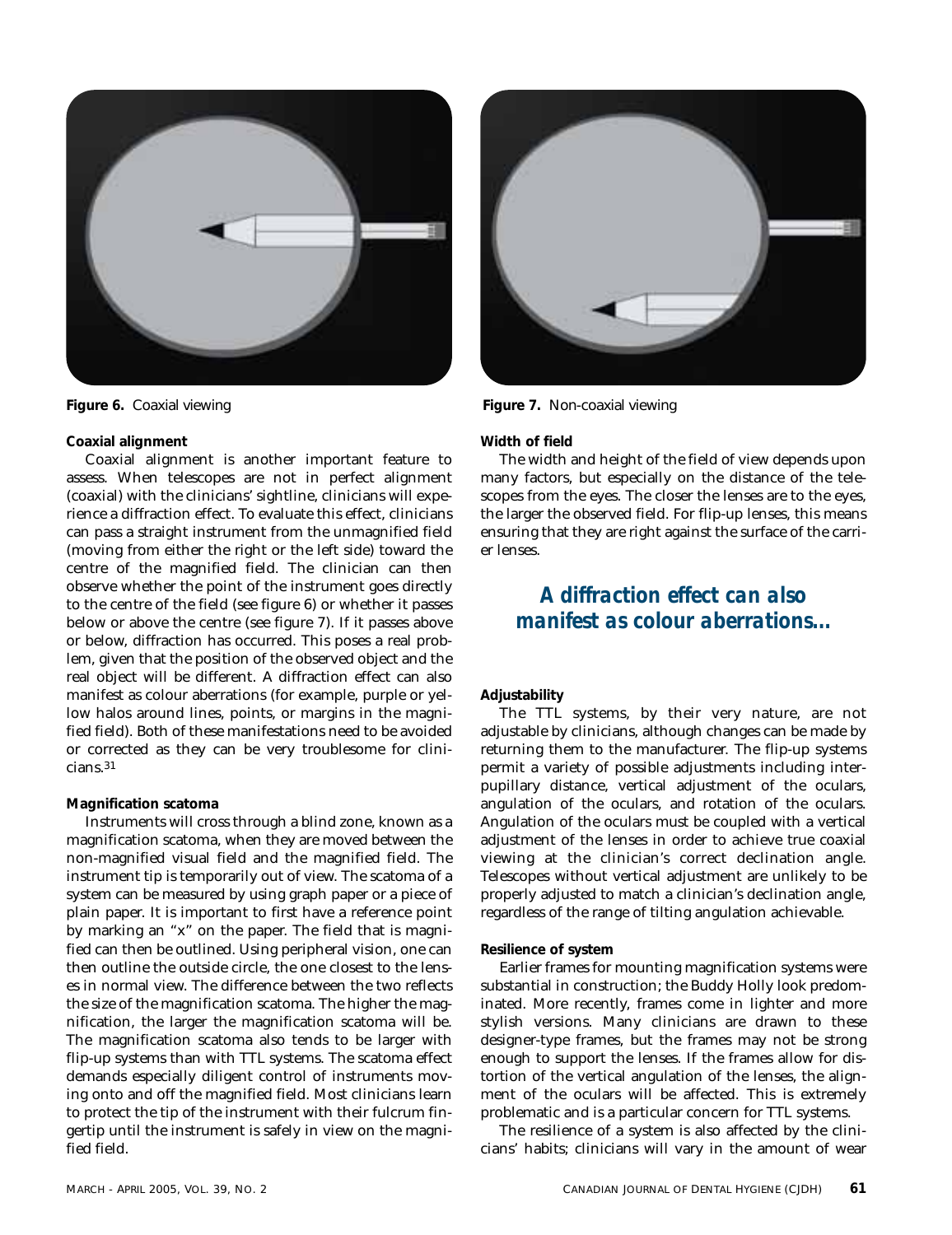### *Clinicians need to select a product that allows them to see all parts of both the maxillary and mandibular arches clearly.*

and tear to which they submit their telescopes. From an eye-protection perspective, it is also important to ensure that the size of the frames shield clinicians from the splatter associated with oral care.

#### **Other variables**

A number of other variables have also been tracked by the STEP evaluators. Cleaning and infection control issues were originally a concern, but most manufacturers have now been able to seal their units in such a manner that the telescopes can be treated as ordinary glasses. They may not be autoclavable, but they can be disinfected. Most systems cannot be fully submerged, although at least one manufacturer provides a claim to a complete seal of their oculars. Products come with a variety of accessories such as coloured frames, straps, side shields, and a selection of nose-pads. These reflect personal preference issues but can influence the comfort of the system.

#### **DISCUSSION**

In the field of surgical magnification, there are some essential features to assess plus many variables related primarily to personal preferences (see table 1). The essential features include working distance, depth of field, optical declination angle, and coaxial alignment.

It is important to individually assess the working distance and depth of field of each magnification system, regardless of the statistics and data that manufacturers may provide about their products. The only depth-of-field information of any value to a clinician is that measured by an observer when the clinician is wearing the telescopes. With scopes in place and accurately adjusted for declination angle and coaxial viewing, the clinician should view a well-lit finger pad for the nearest and furthest point from the eyes at which the image of the magnified fingerprint can be resolved. This can be measured and compared with the optimal musculoskeletal working distance (where you choose to work in balance). If the depth of field provided by the telescope does not match the musculoskeletally derived working distance, the scopes must be exchanged for telescopes with farther or nearer working distances (as needed) and the new telescopes retested in the same way.

Younger clinicians will tend to experience a greater depth of field so the importance of this particular factor will be more obvious for older clinicians. Clinicians need to select a product that allows them to see all parts of both the maxillary and mandibular arches clearly. We have on rare occasion worked with dental clinicians whose vision did not allow for such a depth of field. In such cases, the client chair needs to be vertically adjustable to accommodate this limitation.

The telescopes also need to be accurately aligned with the musculoskeletally balanced sightline of the clinician to ensure that the clinician can move instruments accurately onto the magnified field. For example, when an instrument is moved horizontally into the centre of the field of view, it must appear continuous, not split (see figure 6). Halos of colour around viewed instruments and teeth are also indicators of non-coaxial alignment. From our experience, we have found that clinicians will try to compensate for non-coaxial alignment but this is awkward, energy consuming, and unnecessary.

Optical declination angles will commonly be presented as a range of degrees. A study at the University of British Columbia looked at optical declination angles by assessing 165 dentists and dental students to determine the range of head inclination identified by participants associated with their optimal control postures.<sup>34</sup> Participants' declination angles ranged from 15 to 44 degrees (m=34 degrees; sd= 5.5 degrees). Clinicians and novice students were quite specific in their choice of declination angle and their individual choices were reliably repeated.

Clinicians can assess the declination angle of telescopes by first positioning themselves in their optimal working position. Then they need to close their eyes and carefully maintain their head position while the telescopes are positioned. They can then open their eyes to determine if the telescopes match their optimal declination angle (see figure 5). If clinicians need to raise or lower their heads in order to view the target intra-oral site when they perform this assessment, then the surgical telescopes require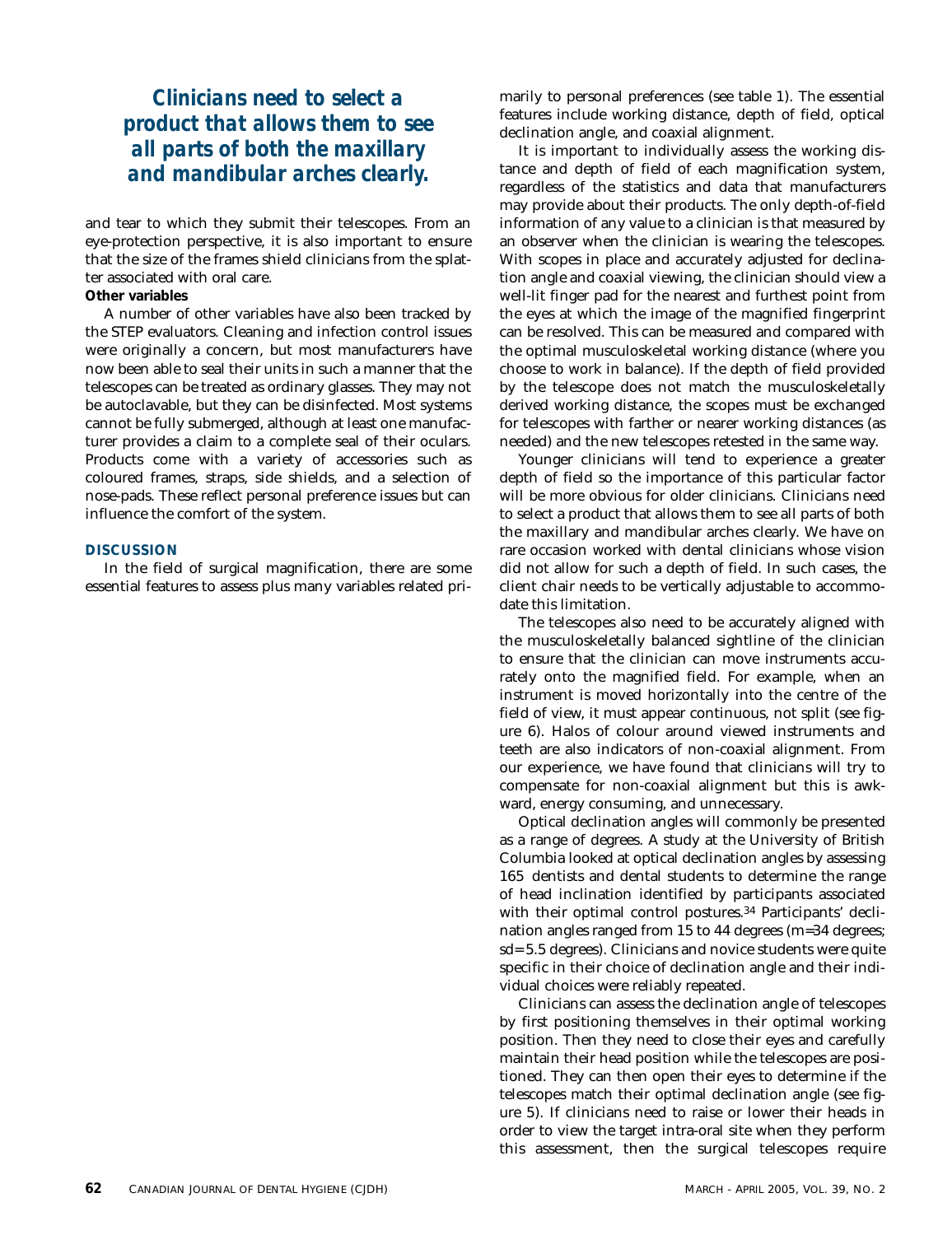## **Selecting Surgical Telescopes for Dental Hygiene Practice**

The following questions will support you in your analysis of surgical telescopes so that you can make an informed decision about your purchase.

| <b>Critical features</b>                                                                     | Yes | N٥ |
|----------------------------------------------------------------------------------------------|-----|----|
| 1. Does the product meet, or can it be adjusted to meet, your optical declination angle      |     |    |
| 2. Does it provide a working distance to match your balanced posture?                        |     |    |
| 3. Does it provide a depth of field that allows you to see both the maxillary and mandibular |     |    |

4. When using the telescopes, can you accurately *move onto the magnified field*? (See diagrams below.)

**THIS! NOT THIS!**



(coaxial alignment) (non-coaxial alignment)

### **If you have answered "yes" to the above items, then proceed to the next sections.**

| <b>Magnification preference</b> | 2.0 | 2.5 | 3.0 |
|---------------------------------|-----|-----|-----|
|                                 |     |     |     |

#### **Table 1.** Assessment of surgical telescopes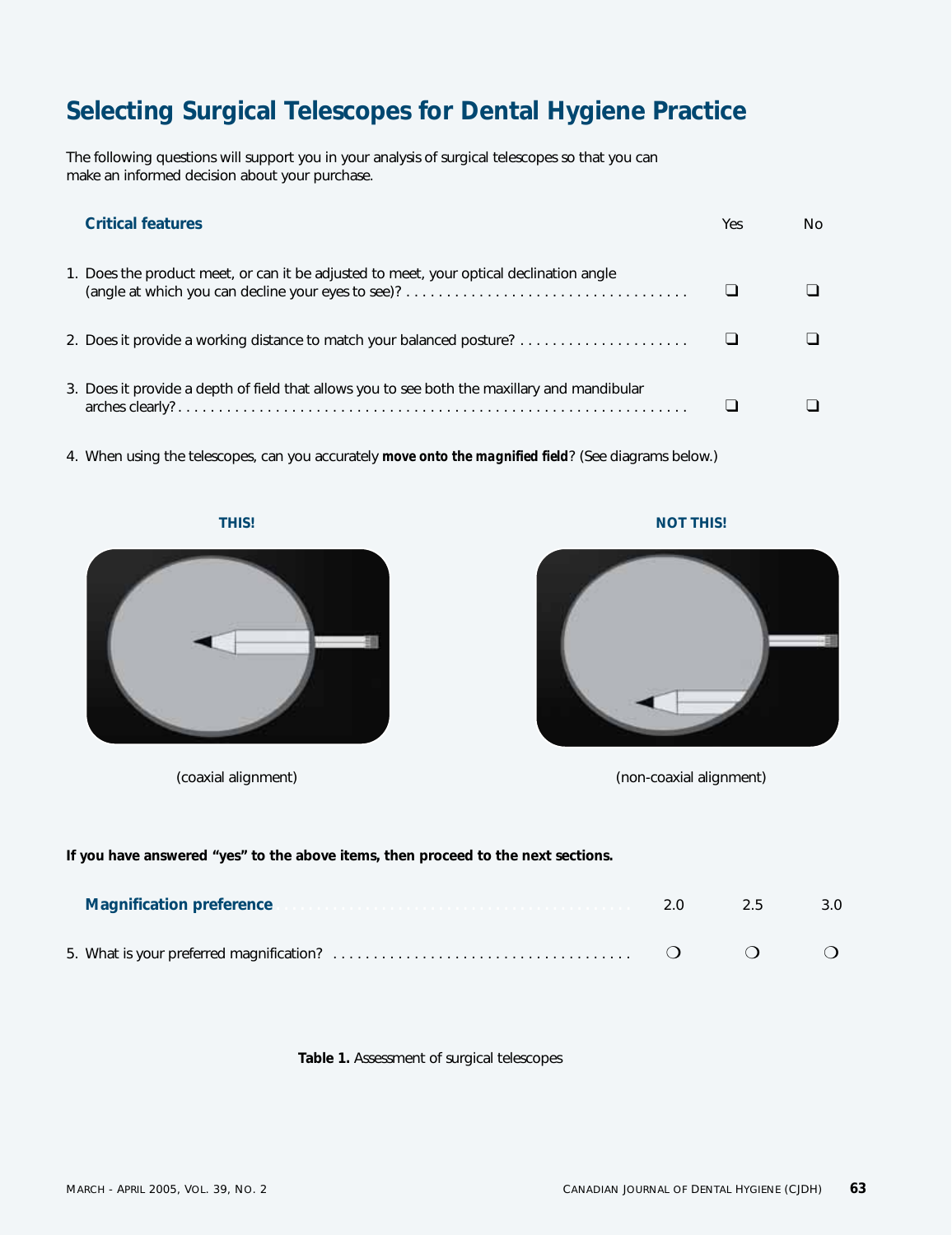6. How important are the following characteristics in the selection of your surgical telescopes?

|     |                                                                              | <b>Not</b><br>important | Somewhat<br>important | Quite<br>important | <b>Very</b><br>important        |
|-----|------------------------------------------------------------------------------|-------------------------|-----------------------|--------------------|---------------------------------|
|     | <b>Personal preferences</b>                                                  |                         |                       |                    |                                 |
| 6.1 | Width of field (size of area I can see)                                      | $\bigcirc$              | $\bigcirc$            | $\bigcirc$         | 0                               |
| 6.2 |                                                                              | $\bigcirc$              | $\bigcirc$            | $\bigcirc$         | $\left( \right)$                |
| 6.3 |                                                                              | $\bigcirc$              | $\bigcirc$            | $\bigcirc$         | ∩                               |
| 6.4 | How weight is distributed                                                    | $\circlearrowleft$      | $\bigcirc$            | $\bigcirc$         | $\left( \ \right)$              |
| 6.5 | Overall comfort of telescopes<br>(including size, nose-pads and temple arms) | $\bigcirc$              | $\bigcirc$            | $\bigcirc$         | $\left(\begin{array}{c}\right)$ |
| 6.6 |                                                                              | $\bigcirc$              | $\bigcirc$            | $\bigcirc$         | ∩                               |
| 6.7 | Ability to resist distortion (resilience of frames)                          | $\bigcirc$              | $\bigcirc$            | $\bigcirc$         | ◯                               |
| 6.8 | Frame or headmount style and colour                                          | $\bigcirc$              | $\bigcirc$            | $\bigcirc$         | ◯                               |
| 6.9 |                                                                              | $\bigcirc$              | $\bigcirc$            | $\bigcirc$         | ∩                               |
|     |                                                                              | $\bigcirc$              | $\bigcirc$            | $\bigcirc$         | ∩                               |
|     |                                                                              | $\bigcirc$              | $\bigcirc$            | $\bigcirc$         | ◯                               |

Once you have completed an analysis of several products with this list of critical factors and personal preferences, we believe that you will be better able to make an informed purchasing decision.

Once you receive your surgical telescopes, you will need to verify the critical characteristics. In addition, you will also need to determine if the colour of oral tissues appears normal. If you see unusual halos of colour, it indicates that the telescopes are not aligned coaxially with your vision and they need to be further adjusted. If you have selected an adjustable system, you will need to work with the company representative to learn how to fine-tune your system. Some people find their telescopes work well from day one; others find that they need to make slight adjustments. Never underestimate the importance of these fine adjustments.

#### **STEP website: www.dentistry.ubc.ca/research/ergonomics/princip.htm**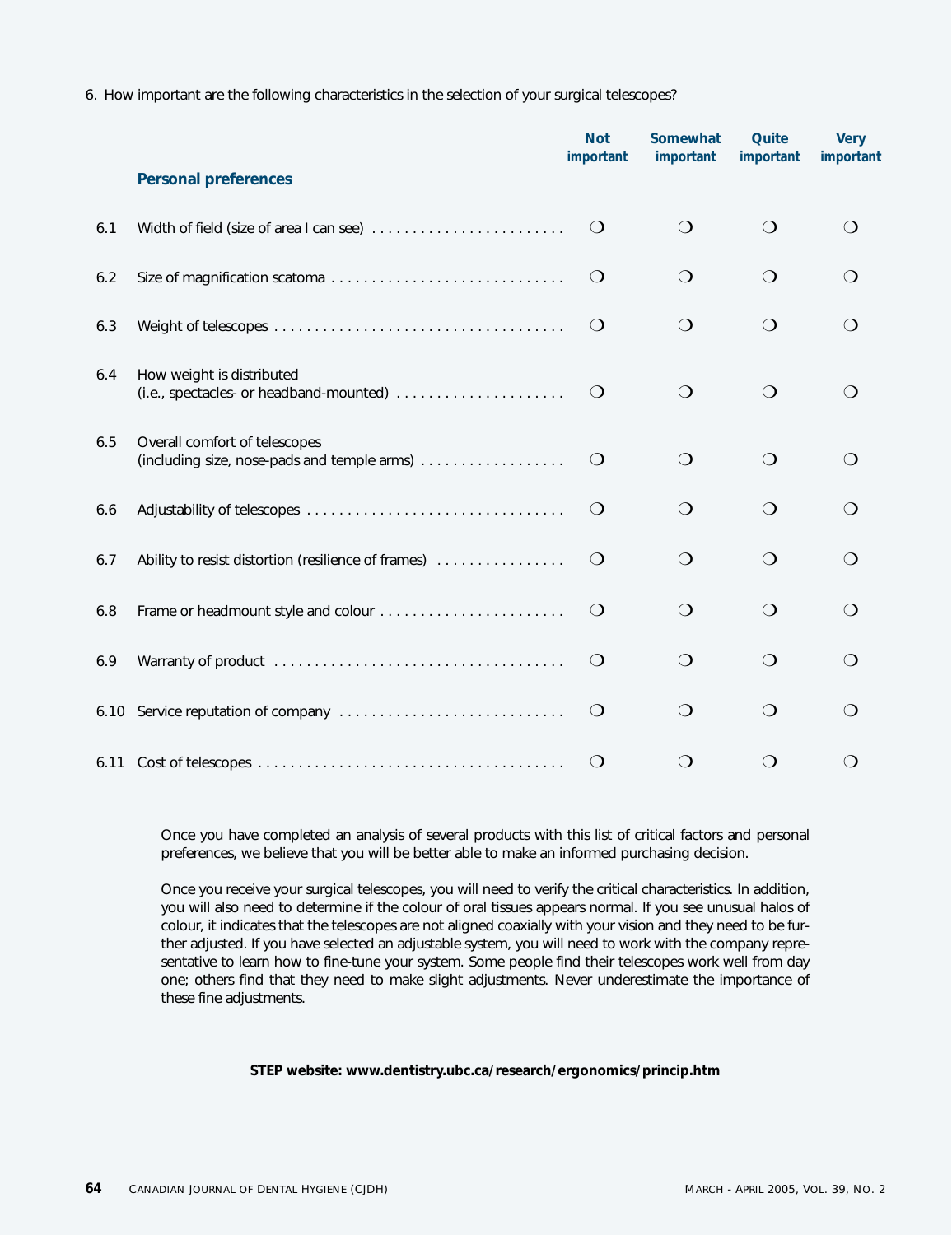adjustment or should be avoided. While surgical telescopes can help promote optimum positioning, they can also lock clinicians into uncomfortable positions that can lead to pain or exacerbate the pain and discomfort the clinicians may already be experiencing.

For TTL systems, the clinician's declination angle will need to be carefully measured prior to ordering so that the oculars can be properly aligned before they are sealed into the glasses. A one-size-fits-all approach should be rejected.

These essential characteristics can be best assessed in a clinical situation or one that closely approximates such an environment. It is critical to assess these characteristics carefully to determine if they meet clinicians' individualized needs, as the characteristics will affect clinicians' ability to work comfortably and efficiently.

There are many other variables beyond the critical elements that will influence the value and comfort of the telescopes for individual clinicians. These include the following:

- 1. power of magnification (2x, 2.5x, 3x)
- 2. total weight of the telescopes
- 3. comfort of the fit of the telescopes on the head including nose-pad design and number, temple arm, and overall size
- 4. size of the field of view and the magnification scatoma
- 5. distribution of the weight (that is, head-mounted versus spectacles-mounted systems, retaining straps, etc.)
- 6. ease of adjustment for the flip-up models
- 7. resilience of frames against distortion (especially for TTL systems)
- 8. esthetic considerations
- 9. warranty of product
- 10. service reputation of the company

While the critical characteristics are obviously important, the personal preference issues can also make a substantial difference to the clinicians' experience with surgical telescopes. Clinicians need to ensure that the product they select aligns with their most important preferences. Gaining a better understanding of personal preferences (see table 1) is an important first step when considering surgical magnification.

There is a range of magnification that can support operators' balanced positions. However, a lower magnification is generally preferable. The higher the magnification, the smaller the field of view, the smaller the depth of field, and the less light available for vision. Some manufacturers' representatives specifically recommend a magnification of 2.0x for dental hygienists but we are not aware of any evidence to support this statement. From our experience, most dental hygiene students select 2.0x or 2.5x magnification for their work. The determination is based on the clinicians' individual preference for magnification.

Once clinicians have completed an analysis of several products with the list of critical factors and personal preferences, we believe that they will be better able to make an informed purchasing decision. However, clinicians will

### *Personal preference issues can also make a substantial difference to the clinicians' experience with surgical telescopes.*

still need to verify the critical characteristics when the surgical telescopes are received. For TTL systems, adjustments will need to be made by the manufacturer. For adjustable systems, clinicians will need to work with the company representative to learn how to fine-tune the system. Some people find their telescopes work well from the first day; others find that they need to make slight adjustments as they learn to work with the telescopes. Clinicians should never underestimate the importance of these fine adjustments.

#### **CONCLUSION**

The recent developments in ergonomic work environments are a positive step toward operator comfort. However, new ergonomic equipment has limited value without the critical analysis of current practice patterns, and the careful and thoughtful adaptation of available equipment to enhance optimized ergonomics of practice. Balanced positioning is the first step in supporting the health of clinicians. This step is essential for the successful integration of other strategies and equipment. Once balanced positioning has been established, the integration of surgical magnification has the potential to support the musculoskeletal health of dental hygienists and may also increase the quality of dental hygiene care. However, surgical magnification by itself is not a panacea for the musculoskeletal problems reported by dental hygienists.

#### **ENDNOTES**

- 1. Shugars D, Miller D, William D, Fishburne C, Strickland D. Musculoskeletal pain among general dentists. Gen Dent 1987;35(4):272-6.
- 2. Conrad JC, Osbor JB, Conrad KJ, Jetzer TC. Peripheral nerve dysfunction in practicing dental hygienists. J Dent Hyg 1990;64(8):382-7.
- 3. Osborn JB, Newell KJ, Rudney JD, Stoltenberg JL. Musculoskeletal pain among Minnesota dental hygienists. J Dent Hyg 1990;64(3):132-8.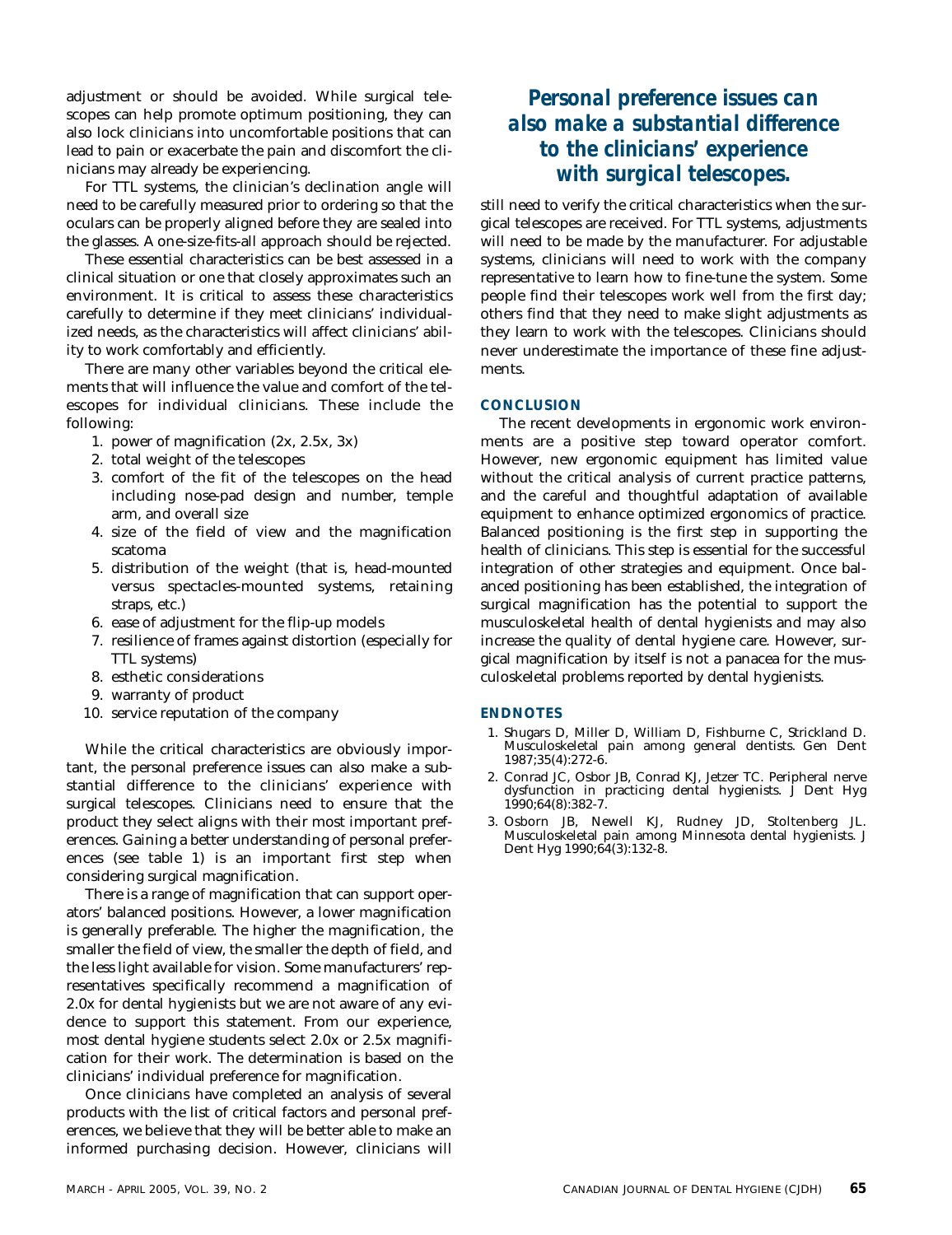- 4. Miller DL. An investigation into attrition of dental hygienists from the work force. J Dent Hyg 1991:65(1):25-31.
- 5. Barry RM, Woodall WR, Mahan JM. Postural changes in dental hygienists: four-year longitudinal study. J Dent Hyg 1992;66(3):147-50.
- 6. Öberg T, Öberg U. Musculoskeletal complaints in dental hygiene: a survey study from a Swedish county. J Dent Hyg 1993;67(5):257-61.
- 7. Liss GM, Jesin E. Musculoskeletal problems among dental hygienists: a Canadian study. In: Murphy DC, editor. Ergonomics and the dental care worker. Chapter 6. Washington (DC): American Public Health Association; 1998. p. 143-68.
- 8 Akesson I, Schıtz A, Horstmann V, Skerfving S, Moritz U. Musculoskeletal symptoms among dental personnel - lack of association with mercury and selenium status, overweight and smoking. Swed Dent J 2000;24(1-2):23-38.
- 9. Rucker LM, Sunell S. Ergonomic risk factors associated with clinical dentistry. J Calif Dent Assoc 2002;30(2):139-48.
- 10. Sunell S, Rucker LM. Ergonomic risk factors associated with clinical dental hygiene practice. Probe 2003;37(4):159-66.
- 11. Leknius C, Geisseberger M. The effect of magnification on the performance of fixed prosthodontic procedures. J Calif Dent Assoc 1995;23(12):66-70.
- 12. Kanca J, Jordan PG. Magnification systems in clinical dentistry. J Can Dent Assoc 1995;61(10):851-2; 855-6.
- 13. Syme SE, Fried, JL, Strassler, HE. Enhanced visualization using magnification systems. J Dent Hyg 1997;71(5):202-6.
- 14. Tibbetts LS, Shanelec D. Periodontal microsurgery. Dent Clin North Am 1998;42(2):339-59.
- 15. Chang BJ. Ergonomic benefits of surgical telescope systems: selection guidelines. J Calif Dent Assoc 2002;30(2):161-9.
- 16. Simonsen FJ. The use of field magnification [editorial]. Quintessence Int 1985;16:445.
- 17. Coburn DG. Vision, posture and productivity. Practice Management 1985;74(8):13-5.
- 18. Strassler HE, Syme SE, Serio F, Kaim JM. Enhanced visualization during dental practice using magnification systems. Compend Contin Educ Dent 1998;19(6):595-611.
- 19. Andrews N, Vigoren G. Ergonomics: muscle fatigue, posture, magnification, and illumination. Compend Contin Educ Dent 2002;23(3):261-6, 268, 270, 274.
- 20. Mines P, Loushine RJ, West LA, Liewehr FR, Zadinsky JR. Use of the microscope in endodontics: a report based on a questionnaire. J Endod 1999;25(11):755-8.
- 21. Whitehead SA, Wilson NHF. Restorative decision-making behavior with magnification. Quintessence Int 1992:23(10):667-71.

**Caring for Each Other** *(continued from page 47)*

As I complete my term as the CDHA President, I can also say how proud I am of the dental hygienists in Canada, especially those who have dedicated time and effort to advance the dental hygiene profession through their involvement with CDHA. The Board of Directors and the CDHA staff have been invaluable to me over the past 18 months. It has been such a privilege and pleasure to meet so many of my colleagues from across the country during my term. Now it is a great honour to welcome Diane Thériault to the position of CDHA President and to encourage all of you to continue your support of our profession and the CDHA.

Thank you and au revoir.

*Patty Wickstrom can be reached at <president@cdha.ca>.*

- 22. Zaugg B, Stassinakis A, Hotz P. Influence of magnification tools on the recognition of simulated preparation and filling errors. Schweitz Monatsschr Zahnmed 2004;114(9):890-96.
- 23. Clovis JB, Horowitz A, Poel DH. Oral and pharyngeal cancer: knowledge, opinions, and practices of dental hygienists in British Columbia and Nova Scotia. Probe 2003;37(3):109-22.
- 24. Donaldson ME, Knight GW, Guenzel, PJ. The effect of magnification on student performance in pediatric operative dentistry. J Dent Educ 1998;62(11):905-10.
- 25. Lussi A, Kroneberg O, Megert B. The effect of magnification on the iatrogenic damage to adjacent tooth surfaces during class II preparation. J Dent 2003;31(4):291-96.
- 26. Forgie AH, Pine CM, Pitts NB. Restoration removal with and without the aid of magnification. J Oral Rehabil 2001;28(4):309-13.
- 27. Rucker L, Gibson G, McGregor C. Getting the "feel" of it: the non-visual component of dimensional accuracy during operative tooth preparation." J Can Dent Assn 1990;56(10):937-41.
- 28. Sunell S, Maschak L. Positioning for clinical dental hygiene care: preventing back, neck, and shoulder pain. Probe 1996;30(6):216-9.
- 29. Hagge MS. Use of surgical telescopes by senior dental students: a survey. J Prothodont 2003;12(4):271-79.
- 30. Sunell S, Rucker LM. Boost your optic acumen. Dimensions 2004;2(1):14-20.
- 31. Sunell S, Rucker LM. Surgical magnification in dental hygiene practice. Int J Dental Hyg 2004;2(1):26-33.
- 32. Rucker LM, Beattie C, McGregor C, Sunell S, Ito Y. Declination angle and its role in selecting surgical telescopes. J Am Dent Assoc 1999;130(7):1096-1100.
- 33. Dainoff M, Dainoff MH. People and productivity. Toronto: Holt, Rinehart, and Winston, 1986.
- 34. Rucker L, McGregor C, Woo G, Leong YM. Effects of low-magnification surgical telescopes on preclinical operative dental performance. J Dent Educ 1992;56(1):34, Abstract#12.

**L'entraide** *(suite de la page 47)*

dans leur ensemble. Les hygiénistes dentaires sont on ne peut mieux placés pour fournir les soins qui contribueront à prévenir les problèmes de santé bucco-dentaire.

Je suis fière d'être citoyenne d'un pays qui a fourni une aide de plus de 150 millions de dollars aux victimes du tsunami. Je suis fière aussi d'être concitoyenne des centaines de personnes qui ont donné de leur temps et offert bénévolement leurs services pour venir au secours des victimes de ce désastre.

Au terme de mon mandat à la présidence de l'ACHD, je suis aussi en mesure de dire à quel point je suis fière des hygiénistes dentaires au Canada. Je suis particulièrement fière de celles et ceux qui n'ont pas ménagé leur temps et leurs efforts pour l'avancement de la profession grâce à leur contribution à l'ACHD. Le conseil d'administration et le personnel de l'ACHD m'ont été d'une aide inestimable au cours des dix-huit derniers mois. Ce fut vraiment un privilège et un plaisir que de rencontrer pendant mon mandat tant de collègues en provenance des quatre coins du pays. J'ai maintenant le grand honneur d'accueillir Diane Thériault au poste de présidente de l'ACHD et de vous inciter tous et toutes à continuer d'appuyer notre profession et l'ACHD.

Merci et au revoir.

*On peut communiquer avec Patty Wickstrom à l'adresse < president@cdha.ca >.*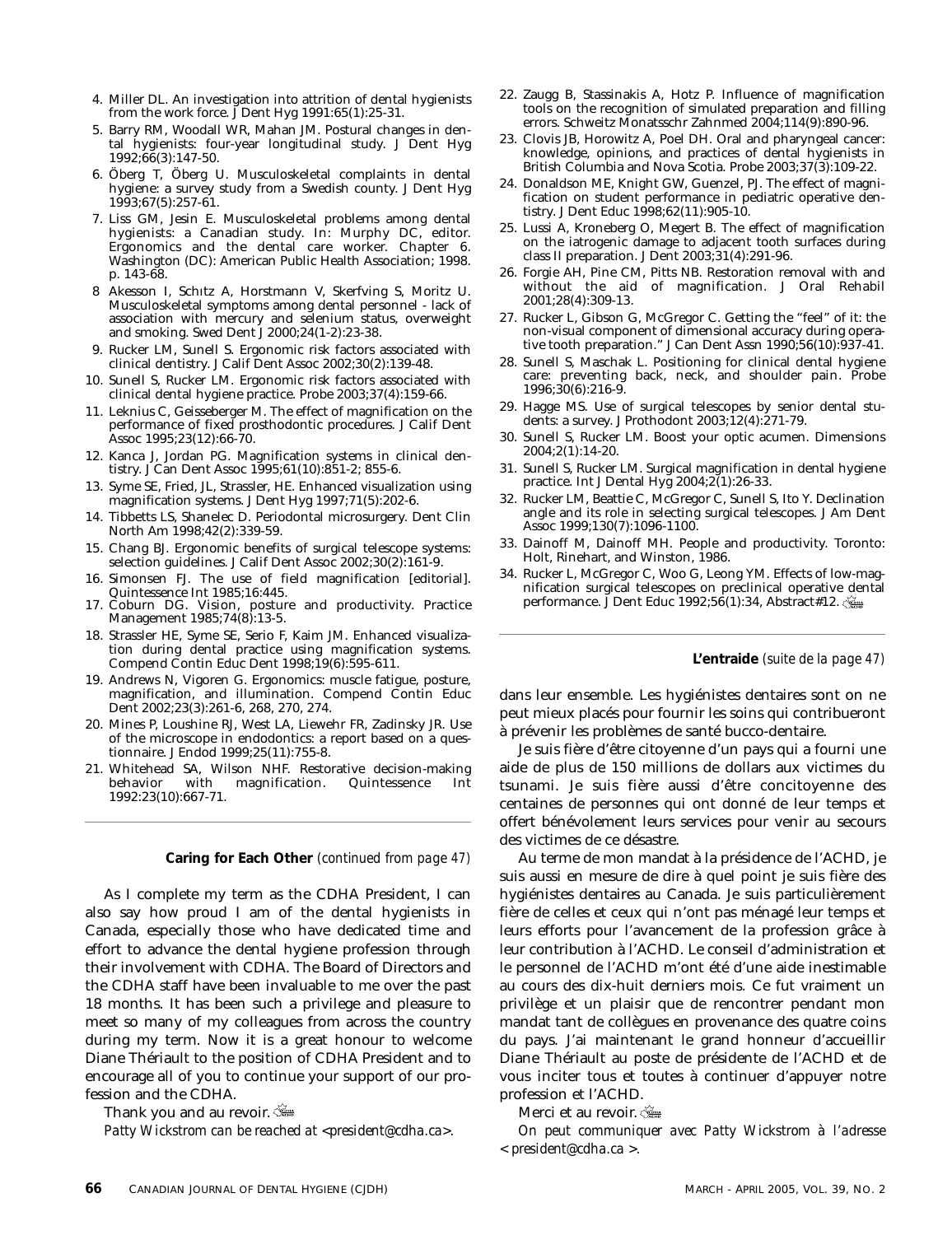## **Dental Hygiene Student Experience with Ethically Problematic Situations**

*by Sandra J. Cobban,a RDH, MDE; Margaret P. Wilson,b RDH, MEd; Patricia A. Covington,c RDH, BSc, MSc; Bess Miller,d RDH, MEd; Diane P. Moore,e SDT, RDH; Susan L. Rudin,f RDH, MSPH*

#### **ABSTRACT**

An ethical centre or code is one of the foundations of any professional practitioner and it manifests in practice as ethical behaviour. An understanding of ethical dilemmas, and of the processes to work through these dilemmas, begins with the educational preparation of dental hygiene students. Literature from other health professions suggests that the ethical dilemmas students encounter in learning settings differ from the dilemmas encountered in practice. Anecdotal evidence has suggested that dental hygiene students are faced with ethically problematic situations particular to their clinical education, and that students do not feel these problems are adequately resolved. The purpose of this study was to identify how frequently students encounter ethically problematic situations, and their actions and feelings at these times. A survey questionnaire with 12 multiple-choice items and one open-ended question was developed from previous studies. There were 188 completed survey questionnaires received from students enrolled in five dental hygiene programs in Canada. Of these respondents, nearly half (44.6%) had witnessed unethical behaviour by a dental hygiene instructor/other instructor, and over half (51.7%) had witnessed unethical behaviour by another dental hygiene student. Those witnessing unethical behaviour were most likely to feel bad or guilty (29.8%) or confused (28.2%). Fewer than 10% felt comfortable challenging the individuals involved and discussing it with them. These findings suggest a need to better prepare students to address ethical dilemmas specific to students so they develop the skills and confidence necessary to address ethical dilemmas they may encounter in their future practice settings.

**Key words:** dental hygienists, ethics, ethical aspects, ethical dilemmas, students

#### **INTRODUCTION**

Dental hygiene is described in the literature as being an emerging profession.1-6 One of the foundations of any professional practitioner is an ethical centre or code, which manifests in practice as ethical behaviour. The Canadian Dental Hygienists Association has recently released updated versions of its *Code of Ethics*7 and its *Dental Hygiene: Definition, Scope, and Practice Standards*8 documents, providing all members with updated guidelines of expectations in practice. As dental hygienists move increasingly into other practice settings, a corresponding accountability will be consistent with the responsibility. By the nature of their most common practice setting, private clinical practice, dental hygienists do not have access to the institutional ethics or practice standards committees found in employment settings for other professions such as medicine and nursing. Consequently, dental hygienists must rely on themselves for clinical and ethical decision-making. An understanding of ethical dilemmas, and the processes to work through these dilemmas, begins with the educational preparation of dental hygiene students.

Studies and theoretical essays have described ethical dilemmas faced by medical students particular to clinical settings, and the effects these dilemmas have on the education of the students.9-12 Anecdotal evidence suggests that dental hygiene students are faced with ethically problematic situations particular to their clinical education and that students do not feel these dilemmas are adequately resolved. On-line searches of Medline and PubMed databases failed to uncover studies of this nature conducted with dental hygiene students. There is a need to examine the nature and extent of the ethically problematic situations experienced by dental hygiene students during their clinical education experiences.

The premise of this study is that the nature and prevalence of ethical dilemmas experienced by dental hygiene students during their clinical education must be recognized and understood as a first step prior to resolving them. This has the potential benefits of improving dental hygiene students' clinical education experiences and of enhancing their ability to identify and address ethical dilemmas.

#### **REVIEW OF RELEVANT LITERATURE**

Educators accept that part of clinical education in a professional program such as dental hygiene includes socialization and that this socialization includes a moral dimension.9,13 Professional socialization has been defined as the "processes by which people acquire the values and attitudes, the interests, skills and knowledge—in short, the

a. Assistant Professor, University of Alberta

b. Adjunct Professor, University of Alberta

c. Dental Hygiene Instructor, College of New Caledonia

d. Dental Hygiene Instructor, John Abbott College

e. Cert. Public Relations, Cert. Gerontology Instructor,

Saskatchewan Institute of Applied Science and Technology

f. Director, Dental Hygiene Program, George Brown College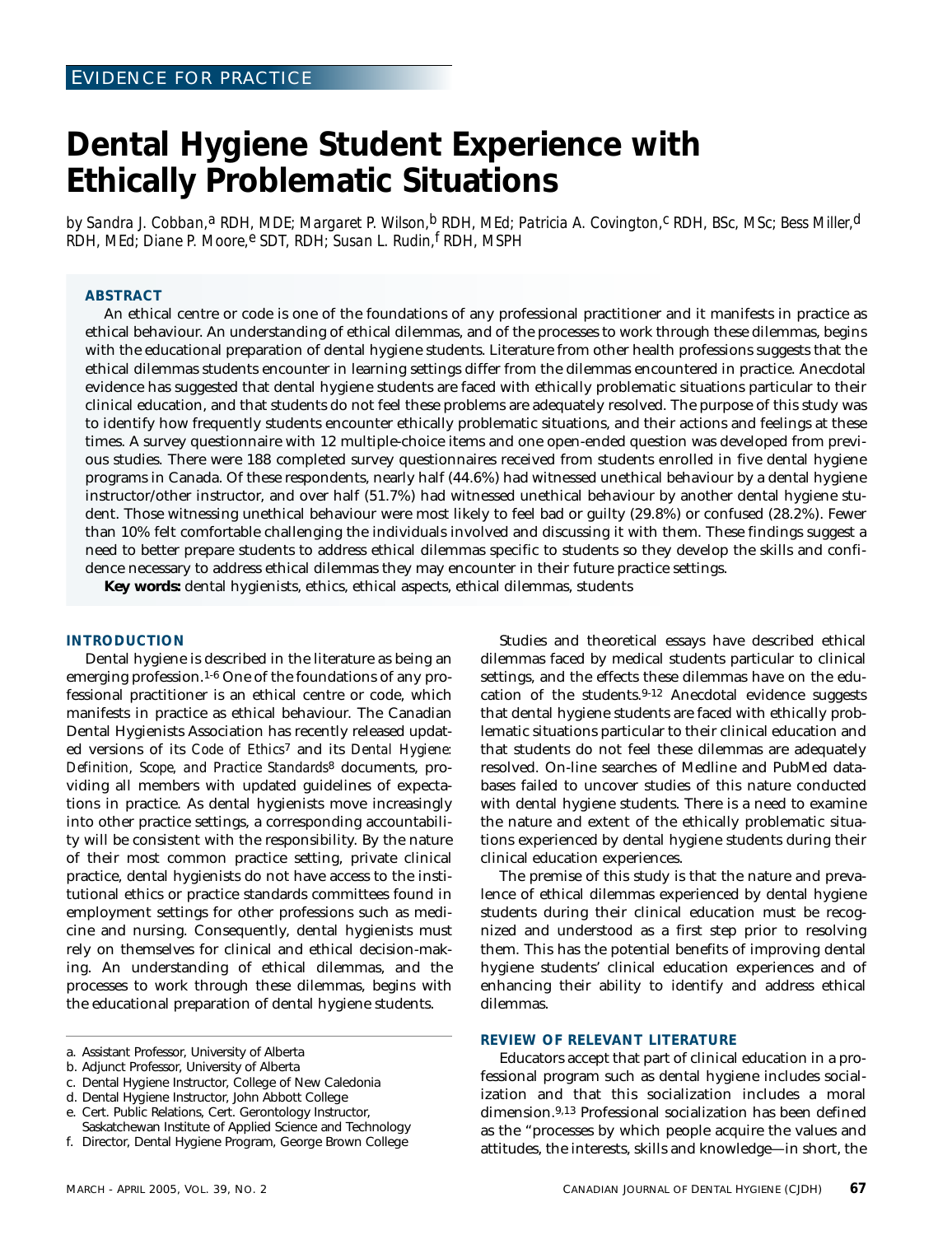### *Not all of what is taught and learned in dental hygiene professional education comes from a course syllabus or calendar description.*

culture—current in the groups of which they are, or seek to become, a member."9 (p. 865) Not all of what is taught and learned in dental hygiene professional education comes from a course syllabus or calendar description. Some authors have suggested that much of what medical students learn in their clinical experiences comes from a "hidden curriculum,"9 and anecdotal evidence suggests that dental hygiene students may be subject to similar influences. The "formal curriculum"—that published in course descriptions and syllabi, lecture notes and handouts—forms the bulk of the content within the curriculum. The "hidden curriculum" can be thought of as the set of influences and values that become apparent to the students as they progress through their clinical experiences. Studies with medical students have suggested that the influences of the "hidden curriculum" undermine the formal curriculum.9,11,12,14 Hafferty has further suggested the fact that much of this learning "occurs at an implicit level renders conflicts between the hidden and formal curriculum even more resistant to resolution."10 (p. 405)

Many aspects inherent to the professional educational process contribute to the unique ethical dilemmas faced by students. Students are faced with the responsibility to learn content, work as part of a health care team, and work on client/patients.12 These multiple roles may sometimes conflict, as when the student is simultaneously a learner and a provider of care.<sup>9</sup> Students sometimes have more time to spend in discussion with the client/patient than faculty members and may feel they have a better understanding of the needs of the client/patient.12 Despite their divided loyalties to the health care team and the patient, students in some studies have felt they may have acted improperly in order to fit in with the team or for fear of a poor evaluation.14 Christakis and Feudtner refer to the desire to be perceived as a "team player" and point out that often individuals sense what they ought to do but instead do something they believe is wrong.12 Christakis and Feudtner note that medical students cited instances where they witnessed or assisted with unethical actions but for various reasons felt unable to control it.

Much of the teaching of ethics focuses on case studies or reviews of dilemmas based on future practice settings.10,15 Bissonette et al. went so far as to note that the "use of high-visibility high drama case materials for teaching" had little relevance to the learners' experience.16 Feudtner et al. suggested that completing course work in ethics did not alter students' likelihood of self-reported unethical behaviour because the dilemmas that students face differed significantly from those presented in course work.14 Swenson and Rothstein suggested that students must understand and learn from the dilemmas that shape their world by learning how to respond to those dilemmas appropriately.15

Various studies have identified differing categories and characterizations of ethical dilemmas faced by medical students.10,12,16 These include conflict between the priorities of medical education and those of patient care; being a "team player"; challenging medical routine; respect toward patients; communication issues; limits of intervention issues; student boundaries; defensive shielding; and a miscellaneous category. Hicks et al. suggest that learning

#### **RÉSUMÉ**

Le centre d'éthique ou code de déontologie constitue l'un des fondements de tout praticien professionnel; dans la pratique, il se manifeste comme étant le comportement éthique. La compréhension des dilemmes moraux, et des processus pour en sortir, commence par la préparation didactique des étudiantes et des étudiants en hygiène dentaire. La documentation provenant des autres professions de la santé porte à croire qu'en contexte d'apprentissage, les étudiants sont aux prises avec des dilemmes moraux différents de ceux auxquels on se heurte dans la pratique. D'après des renseignements non scientifiques, les étudiants en hygiène dentaire doivent affronter des situations problématiques sur le plan déontologique qui sont particulières à leur formation clinique et ils n'ont pas l'impression que ces problèmes sont résolus adéquatement. La présente étude a pour objet de déterminer la fréquence avec laquelle les étudiants se retrouvent dans des situations problématiques du point de vue de la déontologie, les gestes qu'ils posent en pareil cas et les sentiments qu'ils éprouvent alors. Un questionnaire de sondage comportant 12 choix multiples et une question ouverte a été élaboré à partir d'études existantes. Ce questionnaire a suscité 188 réponses venant d'étudiants inscrits dans cinq programmes d'hygiène dentaire au Canada. Parmi ces répondants, près de la moitié (44,6 %) ont été témoins de comportements contraires à l'éthique de la part d'un chargé de cours, en hygiène dentaire ou dans une autre matière; en outre, plus de la moitié (51,7 %) ont été témoins de comportements contraires à l'éthique de la part d'une autre étudiante ou d'un autre étudiant en hygiène dentaire. Les personnes qui ont été témoins d'un comportement contraire à l'éthique sont celles qui risquaient le plus de se sentir mal ou de se sentir coupables (29,8 %) ou d'être déconcertées (28,2 %). Moins de 10 % se sentent à l'aise d'interpeller les personnes en cause et d'en discuter avec elles. Ces constatations portent à croire qu'il faut mieux préparer les étudiantes et les étudiants à s'attaquer aux problèmes de déontologie qui leur sont propres. Ainsi acquerront-ils les compétences et la confiance nécessaires pour surmonter les dilemmes moraux auxquels ils pourraient devoir faire face à l'avenir dans la pratique.

**Mots clés :** hygiénistes dentaires, déontologie, aspects éthiques, dilemmes moraux, étudiants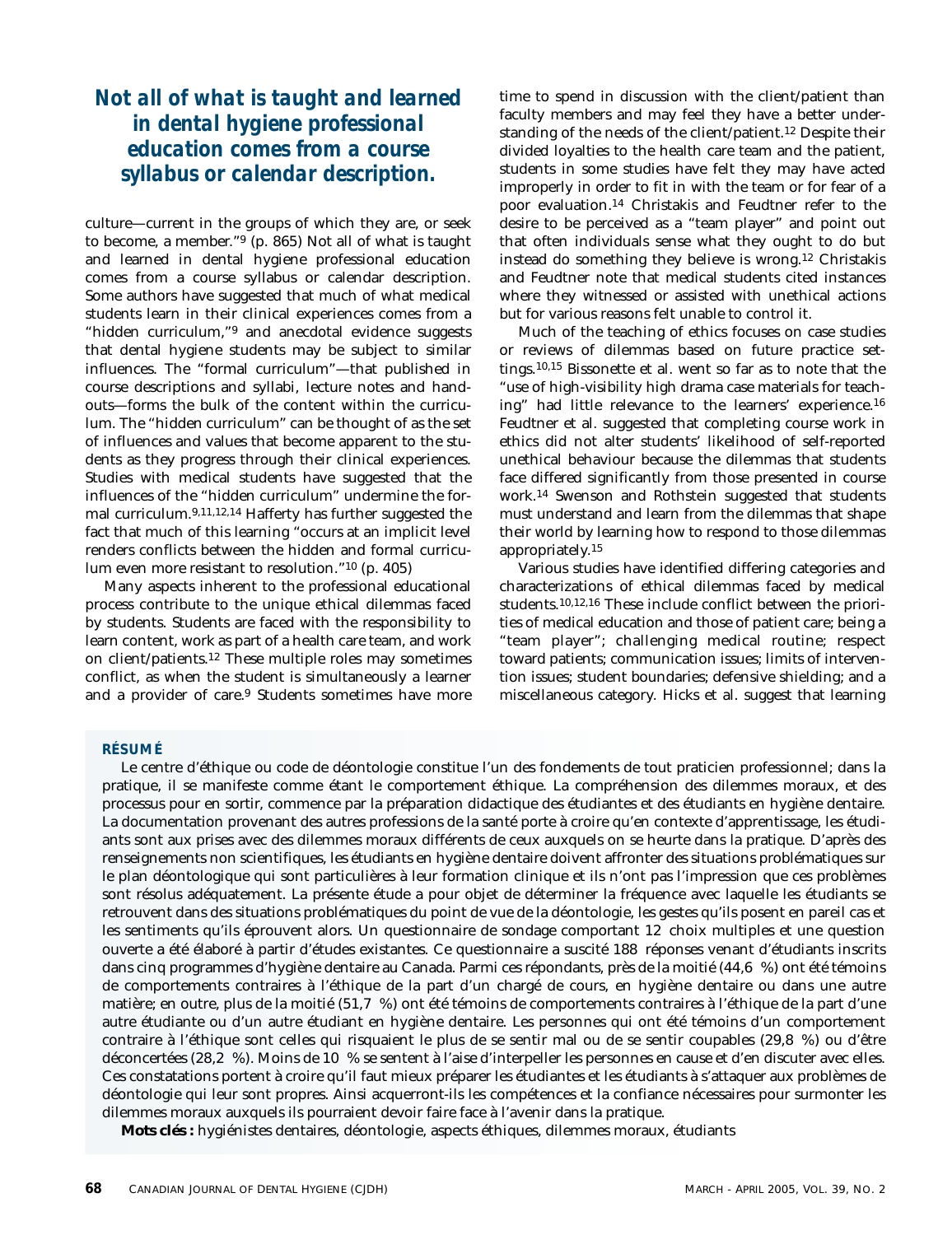to recognize and explore the ethical dilemmas faced by medical students will "expose and ultimately dismantle deleterious aspects of the hidden curriculum."10 (p. 710)

The dental hygiene literature reveals no studies aimed at identifying the prevalence and nature of ethical dilemmas that dental hygiene students encounter in the course of their professional education programs. The research questions that guided this study were the following:

- Do dental hygiene students feel ethical distress during the course of their clinical education programs?
- What is the nature of the situation(s) causing dental hygiene students to feel this way?
- How prevalent are such situations?

#### **METHODS**

The design of this study was based on a 2001 study originally conducted with medical students.10 It included a survey questionnaire with 12 multiple-choice items and one final open-ended question that invited respondents to describe any situations they may have encountered that caused them to feel ethical discomfort or ethical distress, and if they wished, to indicate how they felt or anything they said or did as a result of the situation. Questions were developed based on findings from studies with medical students that had been conducted in various locations.10,12,14,16 Examples of questions are shown in figure 1. The first phase of data collection was to determine the frequency and extent of ethical dilemmas or distress

### *As faculty members from other institutions became aware of the planned study, several expressed interest in participating.*

perceived by students. The second phase included a planned focus group discussion designed to explore ethically problematic situations students may have encountered, and student perceptions of how their ethical development was impacted by the resolution of these situations. The study design was modified to remove the focus group discussions after an inadequate number of students signed up to participate.

The study was designed by two faculty members from one institution. As faculty members from other institutions became aware of the planned study, several expressed interest in participating. The lead institution sought ethics approval from their ethics review committee to conduct the study locally. Subsequently, dental hygiene faculty members from four other institutions arranged to conduct the study within the ethics guidelines of their own institutions. An informational covering letter advised students that, if their participation in the study and their recall of ethically problematic situations led to feelings of discomfort, students would be provided with access to confidential student counselling.

- 1. While practising as a dental hygiene student in the clinical education program, did you ever witness unethical behaviour by a dental hygiene instructor/other instructor?
	-
	-
	- **□** This did not happen <br>□ This happened on one occasion □ This happened on more than two
		- □ This happened on more than two occasions
- 2. While practising as a dental hygiene student in the clinical education program, did you ever witness unethical behaviour by another dental hygiene student?
	-
	-
	- ❑ This did not happen ❑ This happened on two occasions
	- ❑ This happened on one occasion ❑ This happened on more than two occasions
- 3. While practising as a dental hygiene student in learning environments other than the dental hygiene clinic, did you ever witness unethical behaviour by any of the following? Please check any that apply.
	- ❑ Other student ❑ Other instructor
	- ❑ Dental hygiene instructor ❑ Other staff member at that site
- 
- 4. If you witnessed unethical behaviour on one or more occasions, did you experience any of the following feelings? Please check any that apply.
	- ❑ Felt like an accomplice to the action ❑ Felt confused
		-
		- □ Felt that some of my ethical principles had been eroded or lost
	- ❑ Felt displeased with my ethical development
- 5. If you were involved in such a situation, did you feel comfortable challenging the individuals involved and discussing the situation with them?
	- ❑ No, I did not feel comfortable doing this ❑ Yes, I felt comfortable and discussed it with the individual(s)

**Figure 1.** Sample questions from survey questionnaire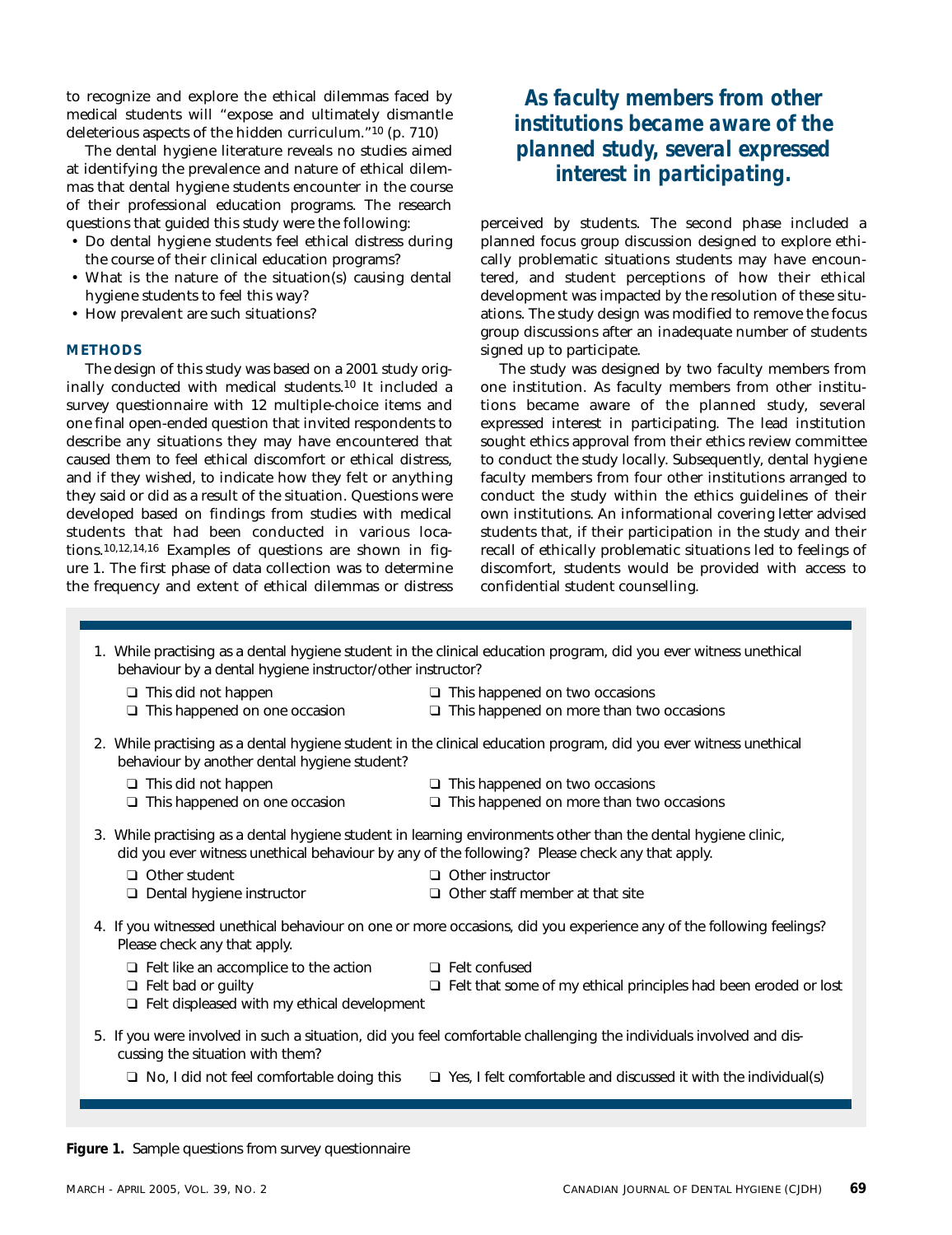### *Completed survey questionnaires were received from 188 students from five dental hygiene educational programs within Canada.*

Each institution distributed and collected the survey questionnaires that were subsequently returned to the lead institution. Responses to the 12 multiple-choice items were entered into SPSS (a statistical software package) by research assistants. Descriptive statistics from the data were analyzed using measures of central tendency, including frequency distributions of variables. Data were combined from all participating institutions. To respect confidentiality and to protect the students, data were not analyzed by separate institutions but rather as one large group.

Text-based responses to the final open-ended question were entered into a Word document by research assistants. This text was reviewed independently by four of the investigators, then notated, coded, and categorized independently. Text was reviewed and coded by underlining words and phrases that represented the different ideas or topics that came up through the students' written comments. At this time, the investigators made handwritten notes and comments in the margins and text of the responses. The document was then reviewed again and each investigator began to list labels of categories for the sections they had underlined and for their handwritten notes and comments. The text and notes were reviewed again with the category labels in mind, to determine whether categories should be expanded, collapsed, or new categories created. Following this independent determination of categories, two investigators together reviewed all materials to determine whether categories overlapped, were redundant, or adequately represented the coding that had been initially identified. The two then classified a final set of categories. These categories were then determined to be the products of analysis of the final open-ended question.

#### **RESULTS**

Completed survey questionnaires were received from 188 students from five dental hygiene educational programs within Canada. Senior students were targeted in this study as they had more extensive clinical experience. The first two questions in the survey questionnaire related to the dental hygiene clinical educational setting and asked students if they had witnessed unethical behaviour by their peers or faculty members. Just over half (51.7%) of responding dental hygiene students reported witnessing unethical behaviour by another dental hygiene student while practising in the clinical education program, with 27.2% reporting witnessing this type of behaviour on more than one occasion. Further, 44.6% of responding dental hygiene students reported witnessing unethical behaviour by either a dental hygiene instructor or another instructor in the clinical education program, with 22.3% reporting this on two or more occasions.

Students were also asked whether they witnessed unethical behaviour in learning environments other than the dental hygiene clinic. Their responses are summarized in table 1 below.

|                                                               | Yes |      |  |
|---------------------------------------------------------------|-----|------|--|
|                                                               | n   | ℅    |  |
| Unethical behaviour by an other<br>instructor $(n=188)$       | 17  | 9.N  |  |
| Unethical behaviour by an other<br>staff member (n=188)       | 36  | 19.1 |  |
| Unethical behaviour by a dental<br>hygiene instructor (n=188) | 39  | 20.7 |  |
| Unethical behaviour by an other<br>student $(n=187)$          | 50  | 26.6 |  |

**Table 1.** Frequency of unethical behaviour witnessed in learning environments other than the dental hygiene clinic

Students were asked how they felt if they had witnessed unethical behaviour. They could choose more than one option from a list of feelings that had been reported in other studies of ethically problematic situations during health professional education.14 Table 2 reports frequency distributions of feelings students had when they witnessed unethical behaviour on one or more occasions.

|                                                              | Yes |      |  |
|--------------------------------------------------------------|-----|------|--|
|                                                              | n   | $\%$ |  |
| Felt displeased with own ethical<br>development              | 19  | 10.1 |  |
| Felt like an accomplice to the<br>situation                  | 22  | 11.7 |  |
| Felt that some ethical principles<br>had been lost or eroded | 35  | 18.6 |  |
| Felt confused                                                | 53  | 28.2 |  |
| Felt bad or quilty                                           | 56  | 29 R |  |

**Table 2.** Frequency of feelings experienced by students who had witnessed unethical behaviour on one or more occasions (n=188)

The survey questionnaire asked students if, when they were practisng as a dental hygiene student in a clinical environment, they had ever participated in any actions that caused them to feel ethical distress. The majority, 64.9%, reported that they never felt this way. Nearly onequarter, 22.3%, reported that they felt this way on one occasion, 7.4% reported feeling this on two occasions, and 2.7% reported feeling this way on more than two occasions.

A further question asked students whether, if they had been involved in such a situation, they had felt comfortable challenging the individuals involved and discussing the situation with them. Table 3 below illustrates that over two-thirds of respondents did not feel comfortable to discuss the situation with those involved.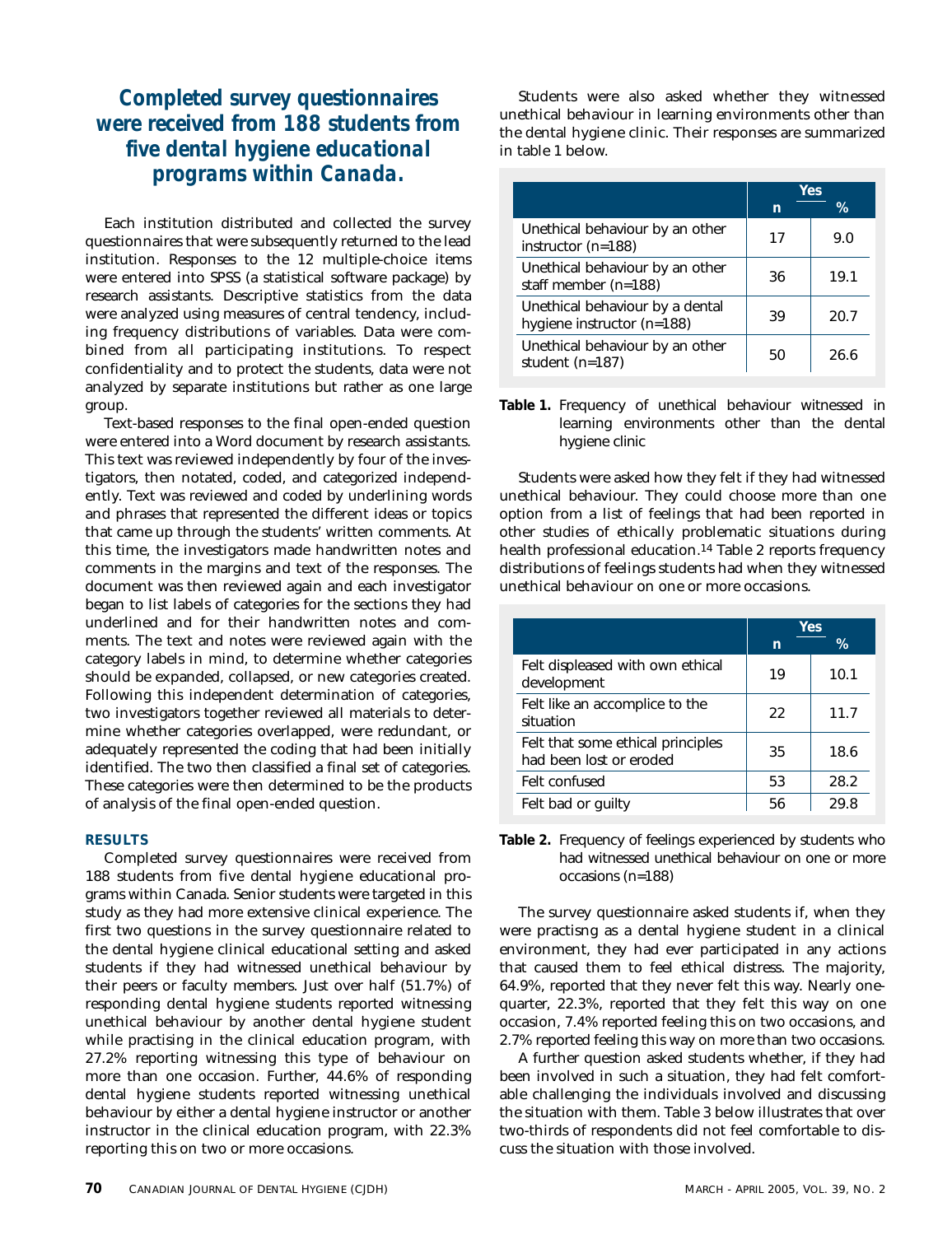|                                                               | n   | ℀    |
|---------------------------------------------------------------|-----|------|
| Not involved in ethically<br>problematic situation            | 40  | 21.4 |
| Yes, felt comfortable and<br>discussed it with the individual | 18  | 96   |
| No, did not feel comfortable<br>doing this                    | 129 | 68.9 |

**Table 3.** Frequency of respondents involved in ethically problematic situations who felt comfortable in challenging individuals involved and discussing the situation (n=187)

Students were also asked a series of questions about actions they may have, for various reasons, felt pressured to participate in, while practising as a dental hygiene student in a clinical environment. Table 4 lists the frequencies of responses for each of the various reasons.

The survey questionnaire also contained a question asking if they had ever encountered behaviour they would consider unethical in the classroom or a setting outside of the clinical environment. Forty-four percent responded that this did not happen, 25.0% responded that this happened on one occasion, 7.4% responded that it happened on two occasions, and 21.3% responded that it happened on more than two occasions.

The final question on the survey was open-ended and asked students to describe any situations they may have encountered that caused them to feel ethical discomfort or ethical distress. Respondents could, if they wished, to indicate how they felt or anything they said or did as a result of the situation. Data were coded and categorized, resulting in two main sources of ethically problematic behaviour: situations that arose from student behaviours and those that arose from instructor behaviours.

### *The data provided evidence that dental hygiene students had experienced ethical distress while participating in dental hygiene clinics and in other learning environments.*

Within the theme of student behaviours, five main categories were noted:

- breaches of clinical protocols (such as infection control)
- cheating (on exams) or fraud (such as falsely booking appointments)
- prejudice and discrimination
- confidentiality (particularly breaches of)
- action (such as discussing the situation or having appropriate disciplinary measures implemented) versus inaction (ignoring the situation, or students committing breaches not suffering any consequences)

Many times within their comments students suggested their preferred actions.

Within the theme of instructor behaviour, five different but overlapping categories were identified:

- inappropriate documentation (such as in client charts)
- breaches of clinical protocol (such as infection control)
- inappropriate use of "power over" students (such as inappropriate rudeness, or a student feeling they must follow an instructor's recommendation while knowing it to be wrong)
- lack of respect for students (such as disciplining students in front of clients or classmates)
- inconsistent use of evaluation guidelines

#### **DISCUSSION**

The data provided evidence that dental hygiene students had experienced ethical distress while participating in dental hygiene clinics and in other learning environments. Nearly a third of students reported feeling confused

|                                                                                                    | Did not<br>happen<br>$\%$ | Happened<br>on one<br>occasion<br>% | Happened on<br>two or more<br>occasions<br>$\%$ |
|----------------------------------------------------------------------------------------------------|---------------------------|-------------------------------------|-------------------------------------------------|
| Felt pressured to mislead patient by not telling the truth or<br>withholding information $(n=187)$ | 85.0                      | 10.2                                | 4.8                                             |
| Felt pressured to do something that put you at personal risk<br>$(n=187)$                          | 84.0                      | 11.2                                | 4.8                                             |
| Felt pressured to do something that put your patient/client at<br>personal risk (n=187)            | 84.0                      | 12.8                                | 3.2                                             |
| Felt pressured to do something you considered unethical in<br>order to "fit in" (n=186)            | 83.9                      | 10.8                                | 5.4                                             |
| Felt pressured to do something you considered unethical for<br>fear of a poor evaluation (n=186)   | 68.3                      | 21.0                                | 10.8                                            |

**Table 4.** Frequency (reported as percentage) of reporting feelings of pressure to participate in various actions during student clinics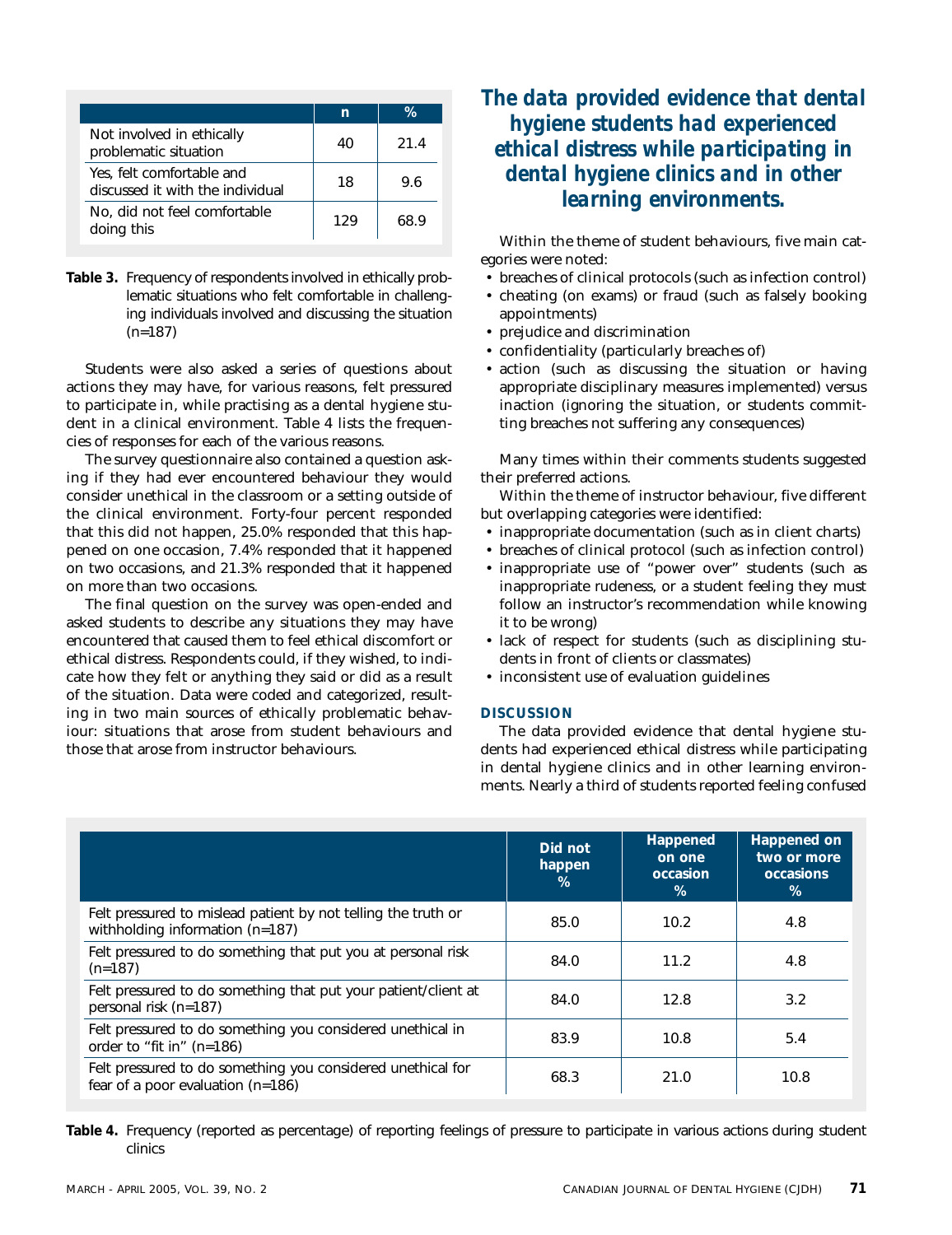### *The majority of respondents did not feel comfortable challenging the individuals involved in ethically problematic situations and discussing the situation.*

(28.2%) or bad or guilty (29.8%) after they had witnessed unethical behaviour. Since students are reporting having these feelings, it is important that educational programs consider providing opportunities for students to discuss the situations, their feelings, and to try to find solutions. Solutions need to examine ways for students to address what they can do in future. Students need to feel they can play a meaningful role in addressing these dilemmas so as not to feel their efforts may be futile and not lead to change. Administration may need to become involved to attempt to find ways to prevent those ethically problematic situations involving faculty from occurring in the future.

The majority of respondents did not feel comfortable challenging the individuals involved in ethically problematic situations and discussing the situation. This brings up a number of issues for educational programs to consider. There may be a need to provide safe opportunities for students to develop sufficient confidence to challenge those involved in ethically problematic situations. It also raises the following question: If they do not develop this comfort and confidence as students, why would we assume they would be comfortable and confident doing this as practitioners? Since this is an intended outcome of ethics education, it is critical that there be provision for development of such skills.

One previous survey of ethical issues in dental hygiene practice identified the main ethical dilemmas encountered in practice settings:

- behaviours in conflict with standards of infection control
- failure to refer patients to specialists, leading to decline in patient health
- non-diagnosis of dental disease
- substandard care provided by other dental hygienists
- restricted ability to provide dental hygiene care because of supervision requirements
- restricted opportunity to provide quality care to populations with limited access (such as the homebound or institutionalized)17

In this study, responses to the text-based question identified categories that are similar, including breaches of clinical protocols. Students need to be comfortable addressing these issues as students so they can feel confident addressing them should they arise in practice.

One-third of students responded that they felt pressured to do something they considered unethical for fear of a poor evaluation. Medical students also reported feeling pressure for the same reasons.12,14,15 This may be due to the power relationship between students and instructors. This in turn leads to future concerns about the power relationship between employers and employees, and whether dental hygiene graduates will have the skills and confidence to address ethically problematic situations that may arise between individuals with differing levels of power. How can dental hygiene educational programs better prepare their graduates to handle ethically problematic situations with confidence?

While there was no intent to report on findings from individual institutions, it is important to note that findings were similarly distributed across participating institutions. Given the diversity of the educational settings, and their geographic distribution across Canada, this leads the authors to believe that dental hygiene students are faced with similar ethically problematic situations no matter what their educational setting or location. This also suggests an opportunity for a collaborative national approach to a solution, perhaps through national professional organizations or national educational organizations.

That students are aware of ethical breaches and feel uncomfortable is encouraging because it suggests development of practitioners who have an ethical foundation. This is positive for our emerging profession. Frankel suggests that "morality encompasses more than action, and being a professional is not only a matter of intellect and skill, but also of character and virtue."18 These students appear to be on the right track. The fact of students not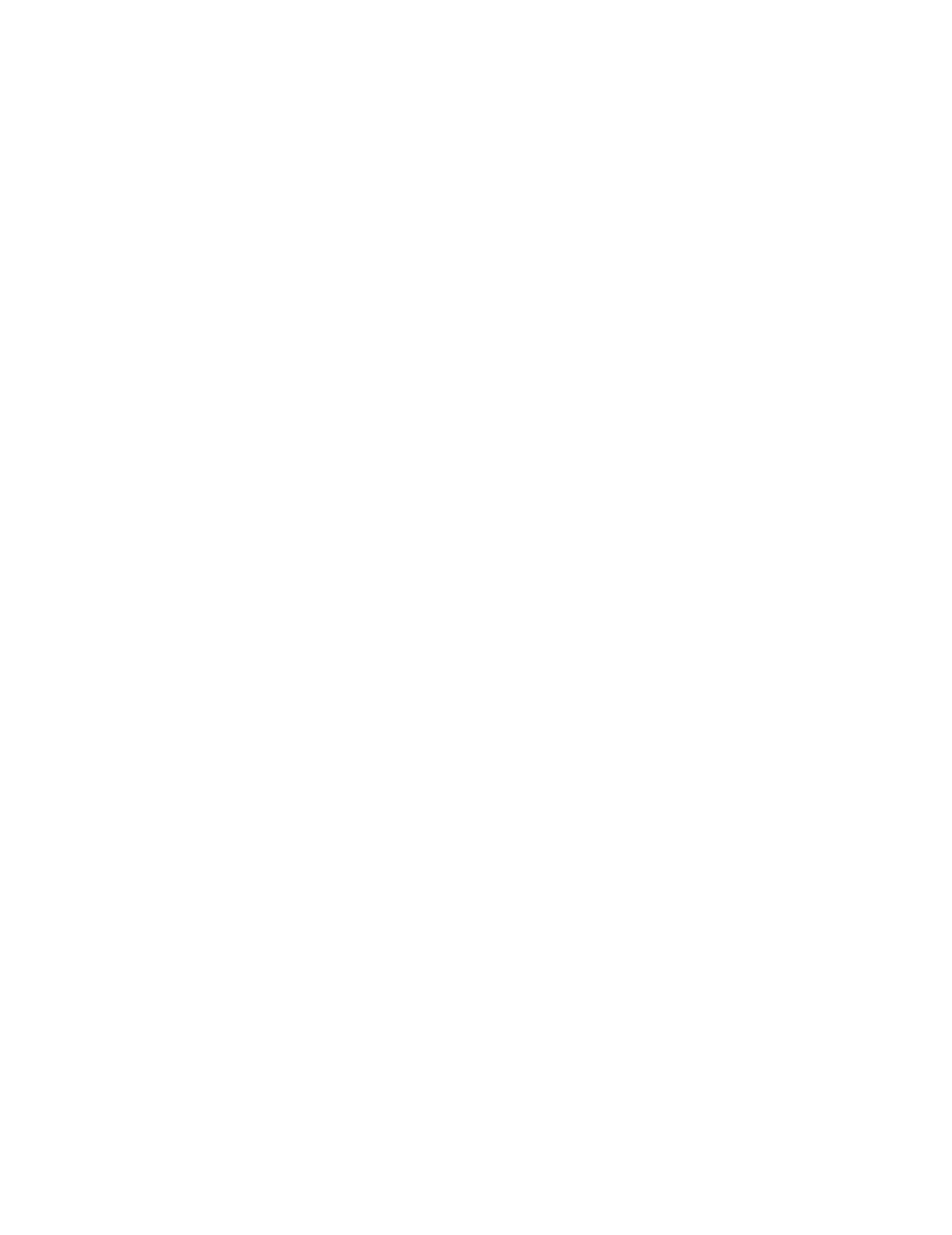*These findings suggest a need to better prepare students to address ethical dilemmas specific to students, perhaps prior to providing them with ethical dilemmas specific to practice-related settings.*

always feeling comfortable challenging those involved in the ethically problematic situations is rather more worrisome. It does not bode well for employee-employer dilemmas where "power-over" is an issue and where dental hygienists might feel their employment could be threatened if they challenged a situation.

#### **CONCLUSION**

The purpose of this study was to identify the frequency and prevalence of ethically problematic situations encountered by dental hygiene students in the course of their clinical education, with the assumption that examining the dimensions of a perceived problem is a first step toward developing and implementing solutions. Over half of the responding students witnessed unethical behaviour by another dental hygiene student; nearly half witnessed unethical behaviour by a dental hygiene instructor or another instructor. Those who did witness such behaviour reported feeling bad, and/or guilty, or confused. Students witnessing unethical behaviour were most likely to report that they did not feel comfortable challenging those involved and discussing the situation with them. Over half of responding students encountered behaviour they would consider unethical in the classroom or a setting outside of the clinical environment.

These findings suggest a need to better prepare students to address ethical dilemmas specific to students, perhaps prior to providing them with ethical dilemmas specific to practice-related settings. Research suggests the use of cases when teaching ethics is more effective as it actively involves students in the learning process. Teaching cases dealing with dilemmas that students encounter is preferable to using high-drama cases from clinical practice to which students cannot yet relate.12,19 Cases such as these should be developed from existing student experiences. As part of the continued movement toward the status of a profession, professional associations and educational associations can and should support these moves to enhance ethical education within the dental hygiene curriculum.

Recommendations for future research include conducting phase two, focus groups to explore students' perceptions of the influence of ethically problematic situations on their ethical development. Another recommendation is for a national study in Canada of ethical dilemmas encountered in dental hygiene practice. Findings from such a study could be useful in developing ethics curriculum materials to prepare new graduates or for continuing education in ethical decision-making.

#### **ACKNOWLEDGEMENTS**

Research Assistants Van Tran and Elizabeth Truong and Clinical Assistant Professor Alexandra Sheppard are acknowledged for their assistance with data entry. Funding for this study was received from the University of Alberta Department of Dentistry's The Fund for Dentistry Grant #2002-05.

#### **REFERENCES**

- 1. Clovis J. The professional status of dental hygiene in Canada. Part one: progress and challenges. Probe 1999;33(6):186-95.
- 2. Clovis J. The professional status of dental hygiene in Canada. Part two: challenges, insights and advancement. Probe 2000;34(3):99-104.
- 3. Clovis JB. Professionalism in dental hygiene in Canada: an investigation of knowledge of oral cancer and public policy. PhD dissertation. Dalhousie University, Halifax, NS; 2000.
- 4. Lautar C. Is dental hygiene a profession? A literature review. Probe 1995;29(4):127-32.
- 5. Lautar C. Towards the professional status of dental hygiene in Alberta. Probe 1996;30(3):93-98.
- 6. Brownstone EG. A qualitative study of the occupational status and culture of dental hygiene in Canada. PhD dissertation. University of Manitoba, Winnipeg, MB; 1999.
- 7. Canadian Dental Hygienists Association. Code of ethics [online]. Ottawa: CDHA; 2002 [cited 2004 Nov 23]. Available from: www.cdha.ca/pdf/CDHA\_Code\_of\_Ethics\_public.pdf.
- 8. Canadian Dental Hygienists Association. Dental hygiene: definition, scope, and practice standards [on-line]. Ottawa: CDHA; 2002 [cited 2004 Nov 23]. Available from: www.cdha.ca/pdf/DefinitionScope\_public.pdf.
- 9. Hafferty FW, Franks R. The hidden curriculum, ethics teaching, and the structure of medical education. Acad Med 1994;69(11):861-71.
- 10. Hicks LK, Lin Y, Robertson DW, Robinson DL, Woodrow SI. Understanding the clinical dilemmas that shape medical students' ethical development: questionnaire survey and focus group study. BMJ 2001;322(7288):709-10.
- 11. Hafferty FW. Beyond curriculum reform: confronting medicine's hidden curriculum. Acad Med 1998;73(4):403-7.
- 12. Christakis DA, Feudtner C. Ethics in a short white coat: the ethical dilemmas that medical students confront. Acad Med 1993;68(4):249-54.
- 13. Kraemer LG. Impact of faculty and work role models on the professional socialization of dental hygienists. J Dent Hyg 1990;64(6):278-85.
- 14. Feudtner C, Christakis DA, Christakis NA. Do clinical clerks suffer ethical erosion? Students' perceptions of their ethical environment and personal development. Acad Med 1994;69(8):670-79.
- 15. Swenson SL, Rothstein JA. Navigating the wards: teaching medical students to use their moral compasses. Acad Med 1996;71(6):591-94.
- 16. Bissonette R, O'Shea RM, Horwitz M, Route CF. A data-generated basis for medical ethics education: categorizing issues experienced by students during clinical training. Acad Med 1995;70(11):1035-37.
- 17. Gaston MA, Brown DM, Waring MB. Survey of ethical issues in dental hygiene. J Dent Hyg 1990;64(5):217-24.
- 18. Frankel MS. Taking ethics seriously: building a professional community. J Dent Hyg 1992;66(9):386-92.
- 19. Tysinger JW, Klonis LK, Sadler JZ, Wagner JM. Teaching ethics using small-group, problem-based learning. J Med Ethics 1997;23(5):315-18.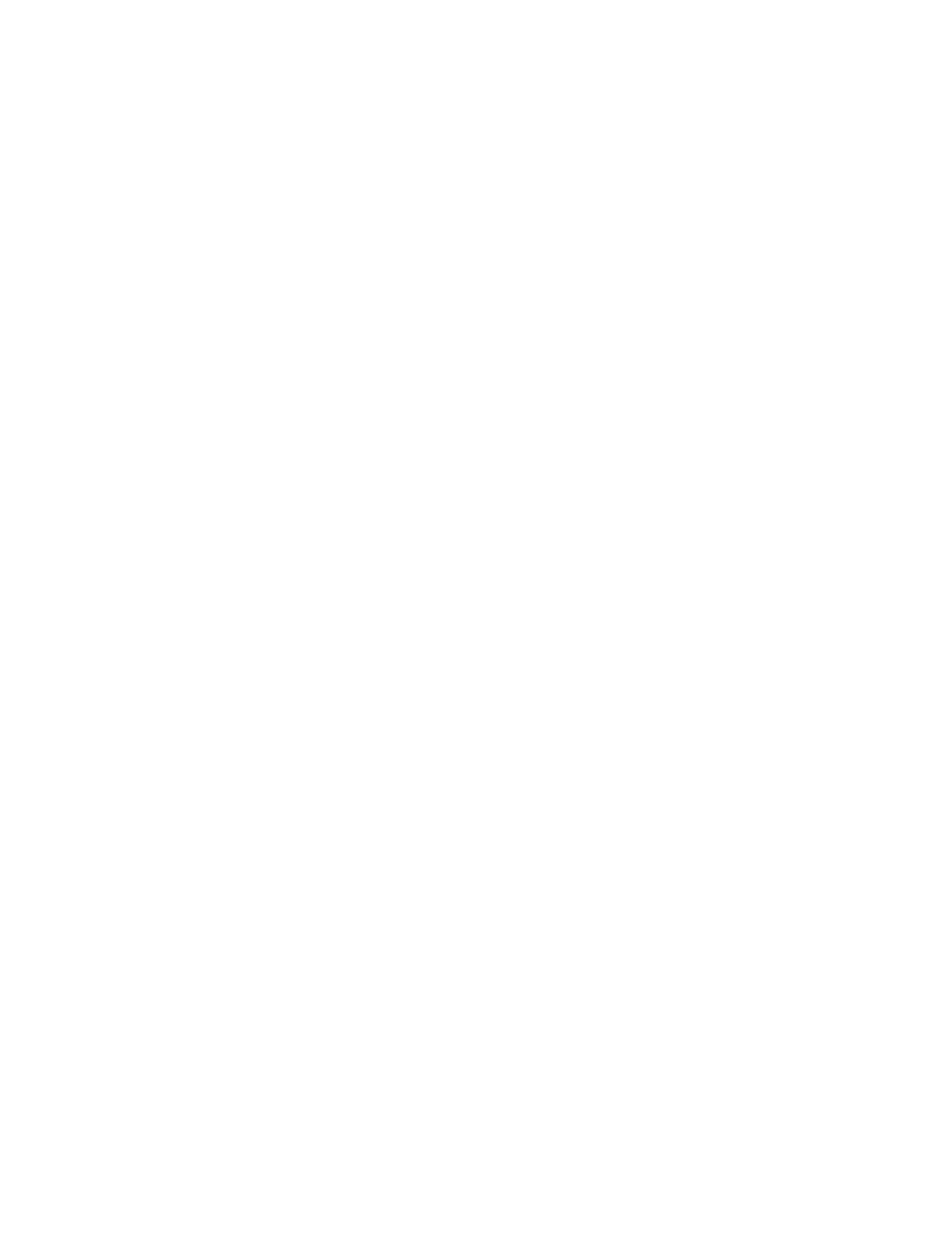## **Disease Prevention in the Music Environment: Guidelines for the Dental Hygienist**

*by Patricia L. Dray,\* MEd*

#### **ABSTRACT**

Recent research on biofilms, the emergence of new infectious agents, and the increasing resistance of many diseases to antibiotic and antibacterial agents, raises concerns for individuals involved in the music profession. Saliva can transmit a variety of infectious microorganisms that can ultimately have long-term effects on general health. Mouthpieces and instruments provide a natural environment for bacteria to flourish and act as pathways for disease transmission. There is a lack of information and misconceptions about how to prevent disease transmission in the music environment. Dental hygienists therefore have a responsibility to educate their clients. This article revisits infection control protocols and practical guidelines to break the chain of disease transmission in the music environment.

**Keywords:** musical instruments, dental hygiene practice, biofilms, disinfection

#### **INTRODUCTION**

Germs have no boundaries. Dental hygienists, as health care professionals, should be cognizant of all the possible environments in which disease can be transmitted. With this in mind, dental hygienists have a responsibility to advise their clients of potential modes of disease transmission. The music environment is one such area. With the increasing virulence and resistance of many diseases today, music professionals are not immune to the potential risk of transmitting infectious micro-organisms. Individuals who are teachers, repair technicians, retailers, and performers all come into contact with oral fluids in their daily routines. It is prudent to revisit the topic of infection control considering the emergence of infectious agents such as Severe Acute Respiratory Syndrome (SARS), research on biofilms and their relationship to general health, recent data on the infectious nature of dental caries and periodontal disease,<sup>1</sup> revised infection control protocols, and product information.2,3



There is no current documentation on the spread of infections through musical instruments. From the author's experience, however, the spread of infection is a common problem. As a health professional, educator, and former band teacher, the author knows how difficult it is to manage rental nights with multiple students, limited mouthpieces, reeds, and time. It can be almost impossible for busy teachers to monitor students who just want to share instruments with their friends or who, due to time constraints, are likely to use a child's mouthpiece or reed to check out a mechanical problem. Performers often try out mouthpieces at retail locations without thinking of who might just have used them or even if and how they were disinfected. Retailers often pass mouthpieces from one customer to the other with minimal cleansing. Repair technicians run the risk of aerosol transmission while cleaning instruments or of receiving puncture wounds, cuts, and abrasions from repairing the intricate wire workings of an instrument. Considering the above, many of the disinfection concepts and procedures utilized in the practice of dental hygiene can be applied directly to brass and woodwind instruments.

Assistant Professor, Northern Arizona University, Department of Dental Hygiene. Sophomore Course Coordinator and lecturer for the Public Health, Oral Pathology, and Head and Neck Anatomy courses. Ms. Dray has a BSc in Dental Hygiene, BA in Music and Psychology, BEd in Secondary Music Education, and a MEd in Educational Foundations. Ms. Dray has taught secondary and elementary school band and choir in Alberta and British Columbia, Canada, and was Clinical Assistant Professor at the University of Alberta, Department of Dental Hygiene.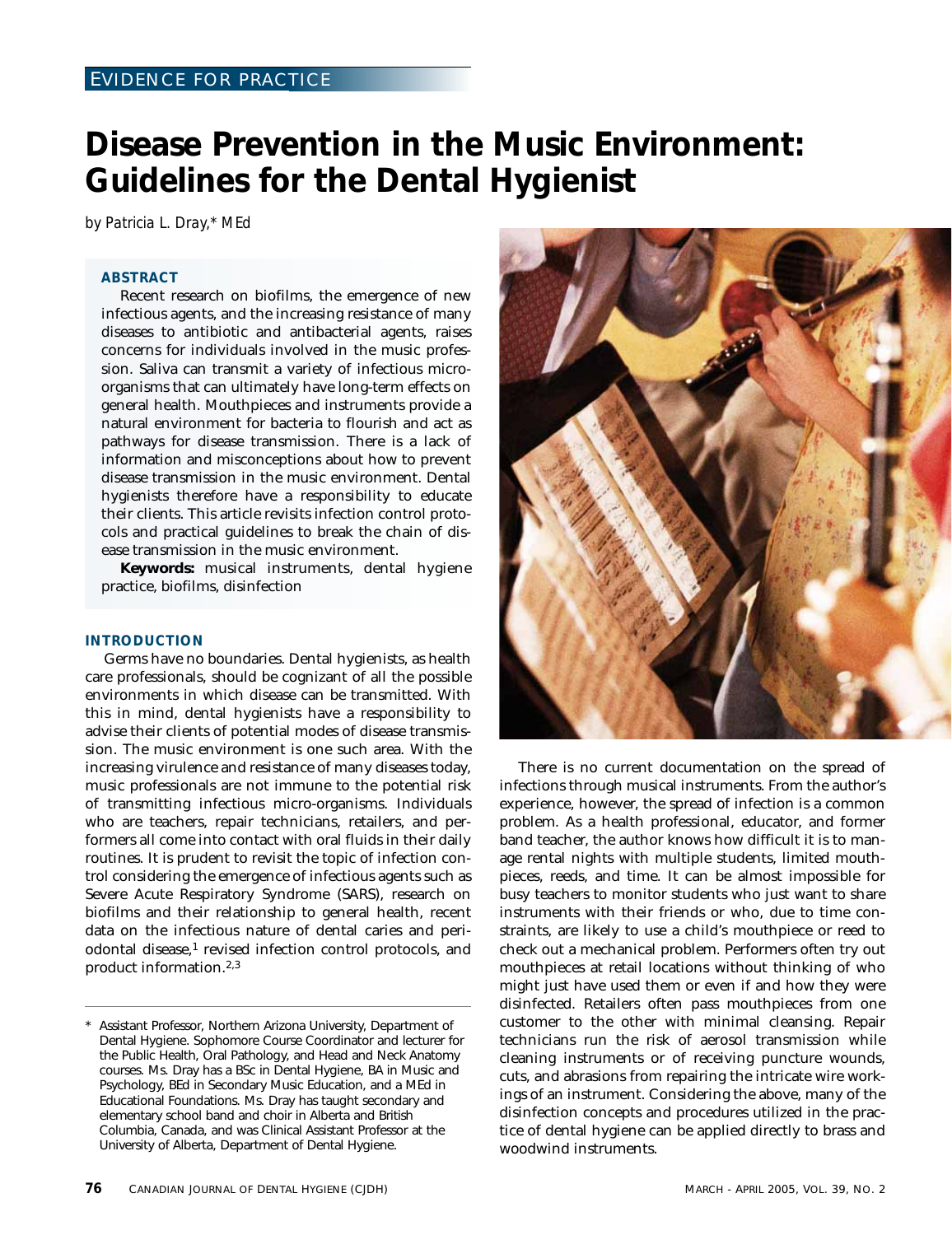#### **LITERATURE REVIEW**

It is well established that saliva is a vehicle for transmitting a large variety of micro-organisms, which could include chicken pox, measles, staphylococcal and streptococcal infections, hepatitis, herpes, and tuberculosis. Biofilms are capable of attaching to living and inanimate surfaces,<sup>4</sup> for example, mouthpieces, pads, and inside the tubing of instruments. In addition, studies at the Center for Disease Control indicate that pathogenic organisms can survive and remain active on inanimate surfaces for significant periods of time.<sup>5</sup> Herein lies the cause for concern in the music environment. Mouthpieces and instruments provide a convenient nidus for biofilms to flourish. Contact with oral fluids, such as saliva, blood, and mucous membranes, makes them a semi-critical pathway for disease transmission.6 Due to the fact that these semi-critical pathways involve contact with oral tissues, music professionals are therefore susceptible to, and capable of, spreading disease.

It is crucial to teach your clients about the chain of disease transmission. According to Wilkins,7 the chain involves the following:

- an **infectious agent** such as a bacteria or virus;
- a **reservoir** that could be people, equipment, instruments, or water;
- a **port of exit** such as saliva, blood, mucous membranes, or droplets;
- **transmission**, that is, direct or indirect contact with the infectious agent;
- a **port of entry**, for example, mucous membranes, respiratory tract, broken skin, nose, mouth, and eyes; and,
- a **susceptible host** or individual.

Disease transmission in the music environment is most commonly of the indirect nature, that is, micro-organisms can be transferred from an individual to an inanimate object, such as an instrument or mouthpiece and then on to another individual.6 Detecting which individuals may be harbouring an infectious micro-organism at any given point in time is not possible. Thus music professionals must assume everyone is a potential carrier. In order to break this chain of disease transmission, universal precautions should be recommended to your clients,<sup>8</sup> especially since health histories are not part of the music industry protocol.

### *Mouthpieces and instruments provide a convenient nidus for biofilms to flourish. Contact with oral fluids...makes them a semi-critical pathway for disease transmission.*

In dealing with inanimate objects, such as mouthpieces and instruments, there are processes that can be used to reduce the risk of infection. Sterilization, disinfection, and sanitization are all ways in which micro-organisms can be reduced or killed. However, with musical instruments and mouthpieces, this is easier said than done. Caution should be taken as music armamentariums can be made of plastics, rubbers, metal, and metal plating. All of these materials can be affected negatively by the disinfecting process. **Sterilization**, such as steam under pressure, dry heat, or chemical vapor, is the most effective. Unfortunately, the high cost of equipment limits the feasibility and cost-effectiveness in the school or commercial environment.

When sterilization is not practical, as in this case, **disinfection** is the next best choice. Disinfection does not completely destroy all forms of micro-organisms. It is therefore **not** a substitute for sterilization. However, high-level disinfection, due to its practicability and cost, is the most feasible protocol for disinfection of instruments and mouthpieces.

**Sanitization** implies a cleansing process and is effective only in reducing the number of organisms on inanimate objects, not actually providing freedom from them. Sanitization provides little or no microbial kill. Household cleaning products, while accessible and cheap, are often incompatible with instruments and are not as effective as needed.

#### **DISCUSSION**

As with any discipline, there are many misconceptions about sterilization and disinfection. "Commonly used" disinfectants that are ineffective or incompatible with instruments and mouthpieces include alcohol, boiling water, chlorine compounds, and iodine based products. Alcohols will not inactivate the hepatitis virus and cannot penetrate debris that may be left on the object. Debris that has not been removed can subsequently become sealed on

#### **RÉSUMÉ**

Les recherches récentes au sujet des mucilages, de l'émergence de nouveaux agents infectieux et de l'accroissement de la résistance de nombreuses maladies aux agents antibiotiques et antibactériens soulèvent des préoccupations en ce qui concerne les musiciens et musiciennes de profession. La salive peut transmettre divers micro-organismes infectieux susceptibles en fin de compte d'avoir des effets à long terme sur la santé générale. Les embouchures et les instruments constituent un milieu propice à l'épanouissement des bactéries; ce sont des canaux de transmission de la maladie. Il existe un manque d'information et des conceptions fausses à propos de la manière de prévenir la transmission de la maladie dans le monde de la musique. Les hygiénistes dentaires ont par conséquent la responsabilité d'informer leurs clients. Le présent article revient sur les protocoles de prévention des infections et les directives d'ordre pratique visant à briser la chaîne de transmission de la maladie dans le monde de la musique.

**Mots clés :** instruments de musique, pratique de l'hygiène dentaire, mucilages, désinfection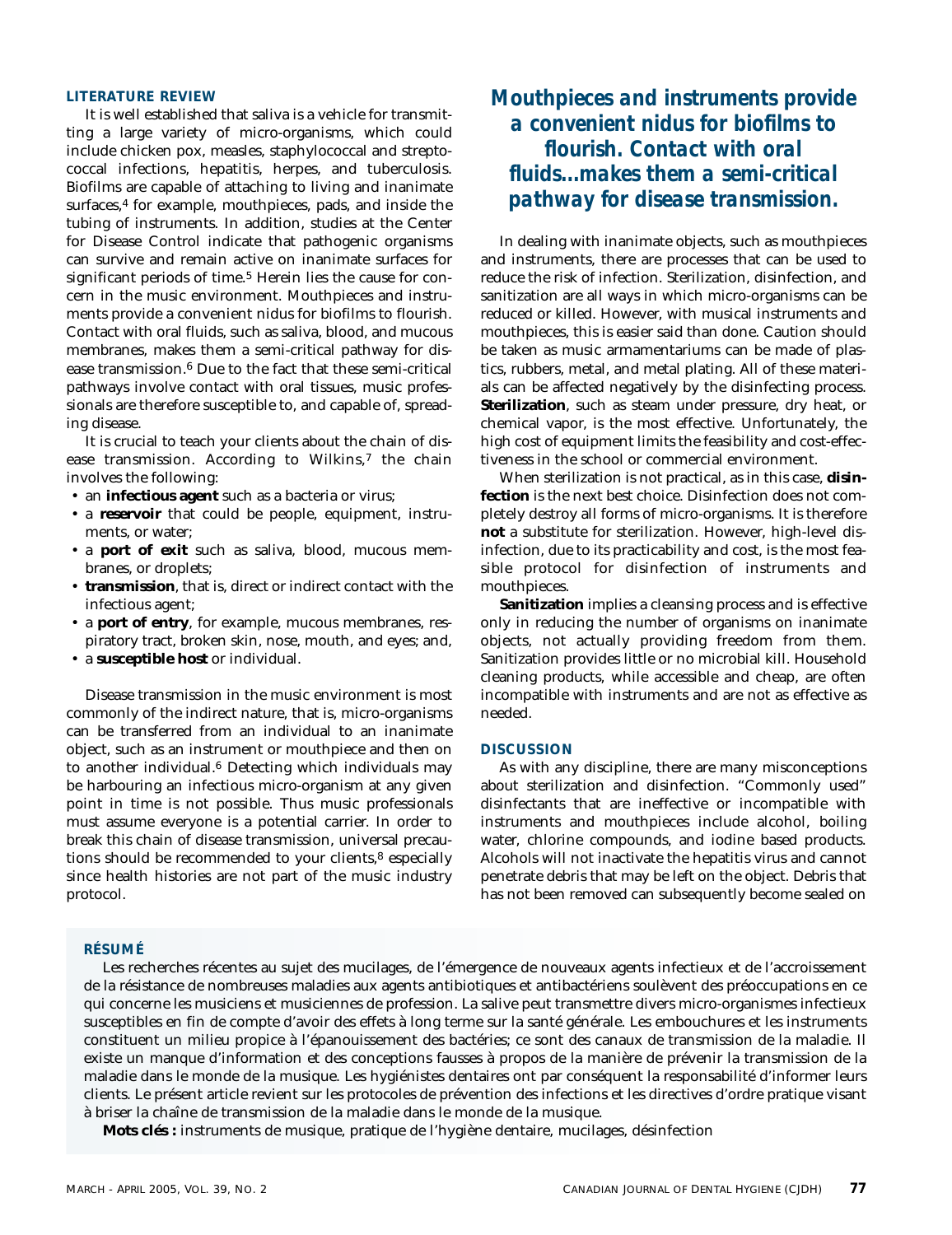### *Finding a disinfectant that is both effective and compatible with musical instruments or mouthpieces is a difficult task.*

the surface of the item. In addition, alcohol swells plastics, is absorbed by rubber and cork, and its rapid evaporation diminishes its effectiveness. Boiling water does not kill spores and can corrode certain metals.

Quaternary ammonium chlorides are easily "inactivated" by the presence of soaps, hard water, plaque, saliva, and blood. Even at high disinfectant concentrations, they are ineffective against tuberculosis and the polio virus.9 **Quaternary ammonium compounds are used as sanitizers in over-the-counter products at music retail outlets.** Some products only have 0.06% of the active ingredient and recommend coverage for one minute to be effective. Although these compounds are approved by the United States Environmental Protection Agency (EPA) as "intermediate disinfectants,"5 they are not recommended as disinfectants or sterilants by the Clinical Research Associates10 due to their ineffectiveness against tuberculosis and viruses.

Chlorine compounds, such as household bleaches, will disinfect in 10 to 30 minutes. Even though these compounds are very effective, the negatives outweigh the positives. Due to instability and limited life, they must be prepared daily with distilled water. Bactericidal activity is also diminished if there is any debris left on the object and the odour is unpleasant and irritating. Chlorine corrodes metal, removes silver plating, and degrades plastics and rubber-coated materials. Due to its highly corrosive nature, it is not recommended as a disinfectant for mouthpieces or instruments. Iodophors are iodine-based products that are economical, inexpensive, and effective, with disinfection occurring within 3 to 30 minutes. Discolouration of lightcoloured surfaces with repeated use and corrosiveness to metals make it unsuitable for our purposes.

A suitable disinfectant should cover a broad spectrum of micro-organisms, be fast acting, non-toxic to oral tissues, non-corrosive to metals, and not disintegrate rubber or plastics.7 From a practical standpoint, they should also be easy to use, odourless, and economical. Combination phenolics, either alcohol- or water-based, are non-corrosive, non-irritating, non-odourous, and compatible with most metals and plastics, and are relatively inexpensive. When looking for a suitable disinfectant, clients should be advised to check for an EPA registration number. The EPA and the Food and Drug Administration (FDA) have the most widely recognized regulations in North America for approval of chemical sterilization and disinfection solutions. Health Canada holds responsibility for monitoring the safety and efficacy of disinfectants and sanitizers, as well as administering the Food and Drug Act, and nutritional labelling in Canada.11

#### **METHODS AND MATERIALS**

As one can ascertain, finding a disinfectant that is both effective and compatible with musical instruments or mouthpieces is a difficult task. There is no solution that is effective with just a wipe on-wipe off approach.12 Currently, research pertaining to the disinfection of musical instruments and accessories is limited. An analysis was conducted by the author, evaluating current product information and its compatibility with the materials used in the construction of instruments and mouthpieces. Many of the disinfection products were eliminated automatically due to their corrosive nature, absorbency, staining, or irritation to tissues. Tests were performed on brass-plated mouthpieces using chlorine and buffered chlorine products. Chlorine diluted at low concentrations corroded the metal plating. Buffered chlorine products, although less damaging, required close monitoring of immersion times due to the risk of corrosion.

#### **RECOMMENDATIONS**

Anticipating that repair technicians, sales representatives, teachers, and performers will find that preventing disease transmission is an onerous task, the following guidelines have been categorized (product compatibility, instrument care, and personal) to assist you in educating your music industry clients in breaking the chain of disease transmission.

#### **Product compatibility**

- Advise your clientele that using quaternary ammonium compounds, alcohols, simple phenols, or boiling water as surface or immersion disinfectants is not good practice.
- Educate your clients that acid baths using hydrochloric acid are for removal of corrosion and not meant for disinfecting purposes.
- Inform clients that a chemical at different concentrations may require 6 to 10 hours vs. 10 to 30 minutes for total disinfection. Never over-dilute or rush immersion times. Immersion times must be uninterrupted, so if an item is placed in a solution and then another item is added a few minutes later, the original immersion time must be restarted.
- If clients are unsure regarding the compatibility of a product, have them perform a PRE-TEST or call the manufacturer or distributor.

#### **Instrument care**

- Recommend that your clients always follow the manufacturers' instructions.
- Suggest single disposable items, like brushes or swabs, for cleaning instruments.
- Instruments and mouthpieces should be cleansed with soap and warm water and rinsed thoroughly to remove the chemical residue that could cause irritation to skin, lips, and other tissues prior to giving to another musician or after an individual has had a contagious disease.5 Instruments purchased from pawn shops should be thoroughly washed and scrubbed prior to use. Reeds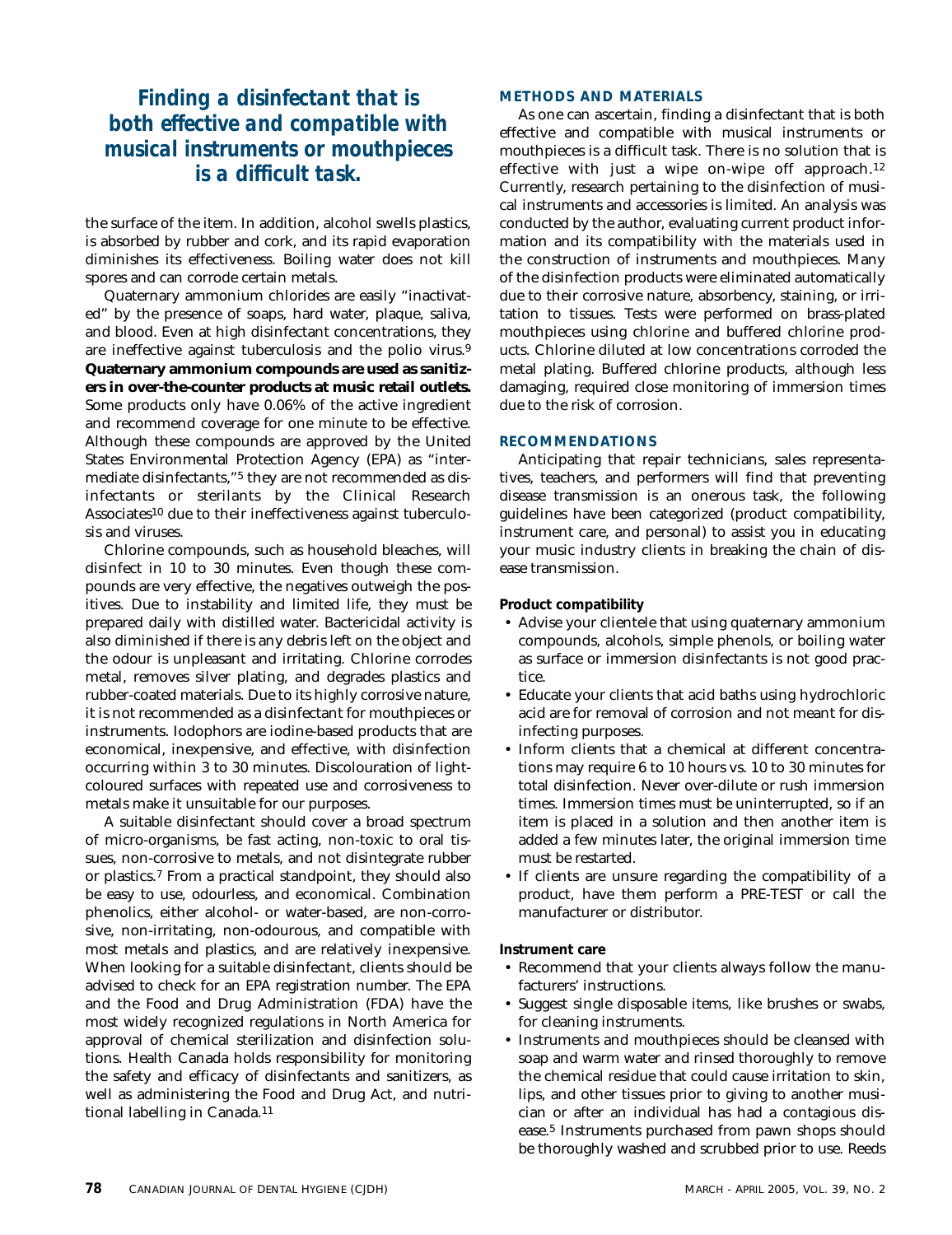contaminated due to colds, flu, or other infections should be discarded.

- Advise clients to inquire of retailers or teachers as to how mouthpieces are disinfected.
- Remind your clients to check product labels. Terminology may not accurately reflect the effectiveness of the agent. Surface wiping or immersion in solution for a few minutes does not sterilize or disinfect.

#### **Personal**

- Hand hygiene is key to minimizing the transfer of pathogens. It is considered the single most critical measure for reducing the risk of disease transmission.5 Hand washing with an antimicrobial soap for 10 to 15 seconds or with an alcohol-based hand rub until the agent is dry should be recommended prior and subsequent to handling instruments.6
- Cuts or hangnails provide a convenient port of entry for bacteria. Therefore inform technicians that they should consider wearing surgical or utility gloves when handling unclean mouthpieces and cleaning instruments.
- Recommend that technicians who come in contact with body fluids while cleaning instruments should wear eye protection and face masks to keep splashing to a minimum.
- Advise technicians and educators to have their own mouthpieces and reeds for use when working on instruments other than their own.
- Suggest that retailers have customers pre-rinse with Listerine prior to trying a mouthpiece or instrument to reduce bacterial counts or spread through aerosols.13 Better yet, suggest musicians use their own mouthpieces when trying a new instrument.
- Retailers should be made aware that individuals with visibly active cold sores, severely chapped lips, or upper respiratory infections not be allowed to test mouthpieces or instruments.
- Remind repair technicians that puncture wounds and other injuries to the skin should be washed with soap and water and also to flush mucous membranes with water.5
- Suggest technicians keep an Occupational Safety and Health log. The purpose of the log is to record incidents involving punctures or cuts while repairing instruments. In turn, it will serve to support workers' compensation claims and track time loss due to injuries.14
- Promote prevention by recommending your clients keep all vaccinations current. This is a simple but effective means to break the chain of disease transmission.

#### **CONCLUSION**

Music professionals have long relied on trust, but this is insufficient when it comes to their own or the public's health. Currently, a universal disinfectant does not exist, and there are no hard and fast rules for disinfecting in the music environment. In the meantime, dental hygienists can take an active role by advocating further research on compatible disinfectants for mouthpieces and instru*Hand hygiene is key to minimizing the transfer of pathogens. It is considered the single most critical measure for reducing the risk of disease transmission.*

ments, by instructing clients to not settle for inferior products, by educating them to the risks of improper disinfection procedures, and by assisting them in making informed decisions about the products they use. Disease transmission is an insidious process and as dental health professionals, dental hygienists have an ethical and legal responsibility to protect the public from potential risk factors in any environment.

#### **ENDNOTES**

- 1. Slovkin H. The new genetics: genomes, biofilms, and their implications for oral health professionals. Dimensions Dent Hyg [serial on Internet] 2003 Feb/Mar [cited 2005 Feb 8]. Available from: www.dimensionsofdentalhygiene.com/ ddhright.asp?id=58
- 2. Dray P. Infection control in the music environment. Canadian Band J 1991;15(3):29-31.
- 3. Dray P. Disease transmission in the music environment: update. Technicom 2004;29(4):15-18.
- 4. Essex-Lancaster G. Oral hygiene assessment: soft deposits, plaque biofilm, calculus, and stain. In: Darby M, Walsh M, editors. Dental hygiene theory and practice. 2nd ed. St. Louis (MO): Saunders; 2003. p. 260.
- 5. Centers for Disease Control and Prevention. Guidelines for infection control in dental health-care settings—2003. MMWR 2003;52(No.RR-17):14,23,62-63.
- 6. Bassett KB. Exposure control and prevention of disease transmission. In: Daniel S, Harfst S, editors. Mosby's dental hygiene: concepts, cases, and competencies. St. Louis (MO): Mosby; 2004. pp. 76, 94, 103-104.
- 7. Wilkins E. Clinical practice of the dental hygienist. 9th ed. Philadelphia (PA): Lippincott Williams and Wilkins; 2005. pp. 21, 74.
- 8. Cuny E, Bednarsh H, Eklund, K. Infection control. In: Darby M, Walsh M, editors. Dental hygiene theory and practice. 2nd ed. St. Louis (MO): Saunders; 2003. pp. 82, 95.
- 9. Clinical Research Associates. Handout. 2003 [cited 2004 Jan 9]. www.cranews.com. [Since retrieving this document, the author reports the site is now fee-for-service.]
- 10. Clinical Research Associates Newsletter [on-line] 2000;24:12 [cited 2003 Mar 15]. www.cranews.com. [Since retrieving this document, the author reports the site is now fee-for-service.]
- 11. Health Canada. Consumer products [on-line]. Ottawa: Health Canada; [n.d.] [cited 2005 Jan 25]. Available from: www.hcsc.gc.ca/english/protection/consumer.html.
- 12. Johnson K. An overview of disinfectants and their uses [online]. Winged Wisdom. 1996:Dec [cited 2004 Jan 15]. Available from: www.birdsnways.com/wisdom/ww6eii.htm.
- 13. DePaola LG, Minah GE, Overholser CD, Meiller TF, Charles CH, Harper DS, McAlar M. Effect of an antiseptic mouthrinse on salivary microbiota. Am J Dent. 1996;9(3):93-95.
- 14. Canadian Centre for Occupational Health and Safety. Work injury statistics [on-line]. Ottawa: CCOHS [cited 2005 Feb 8]. Available from: www.ccohs.ca/oshanswers/information/ injury\_statistics.html.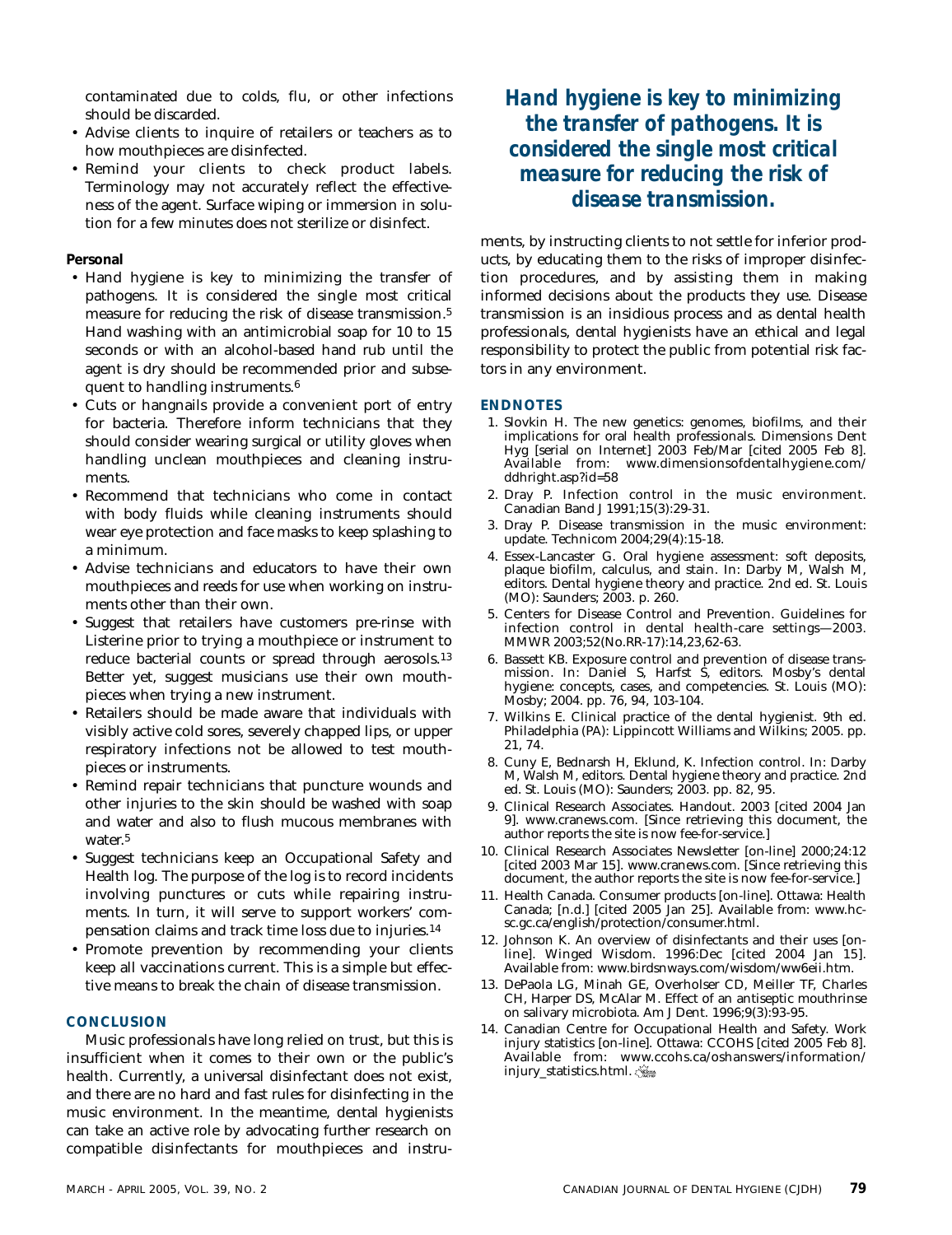## 2004 **Oral B** Health Promotion Awards **Have Dental Hygienists Extending Their Reach**

HE COMMON FACTOR THAT LINKED ALL THREE OF THE 2004 Oral-B Health Promotion Awards winners was their commitment to helping those in need. Across oceans, into communities and on the street, individuals, HE COMMON FACTOR THAT LINKED ALL THREE OF THE *2004 Oral-B Health Promotion Awards* winners was their commitment to helping those in need. Across associations, and schools ventured to bring their unique approach to oral hygiene awareness.

"What this year's candidates demonstrated was a realization that a dental hygienist's job is not only to educate, but to inspire," remarked Susan Ziebarth, Executive Director of the CDHA.

Contestants across the country competed for \$5,000 in prize money, but what winners received in the end was more valuable than cash, according to Michele Christl, Business Manager for Oral-B Professional Products Group in Canada. "The past year has been a chance for existing and future hygienists to show their creativity," said Michele. "It also allows them to highlight their devotion to the profession."

#### **WINNER IN THE SCHOOL CATEGORY: SCHOOL OF DENTAL HYGIENE, UNIVERSITY OF MANITOBA**

There's more than one way to get clients to open wide, and when those people are hungry and homeless, a bowl of soup works nicely. In their third year conducting the *Soup Up Your Smile* initiative, students at the School of Dental Hygiene at the University of Manitoba are learning





a little more each time. Their commitment to bringing oral-hygiene awareness to visitors of some of the busiest soup kitchens in Winnipeg may have had students learning as much as they taught.

The event was as fulfilling as it was eye-opening. Initial fears of what they might encounter were quickly forgotten amidst the realization that if it weren't for the students, citizens of their own city might otherwise be forgotten.

During the two-day event, guests received over 300 care packages, 20 prizes, and 18 personalized oral-hygiene consultations. The students' unique approach to dealing with those who don't just need reminders to care for their teeth, but may simply not have a place to do so, was met with an unexpected level of interest.

Many guests wanted to later discuss and learn more about relevant topics such as smoking and your mouth,

Soup Up Your Smile volunteers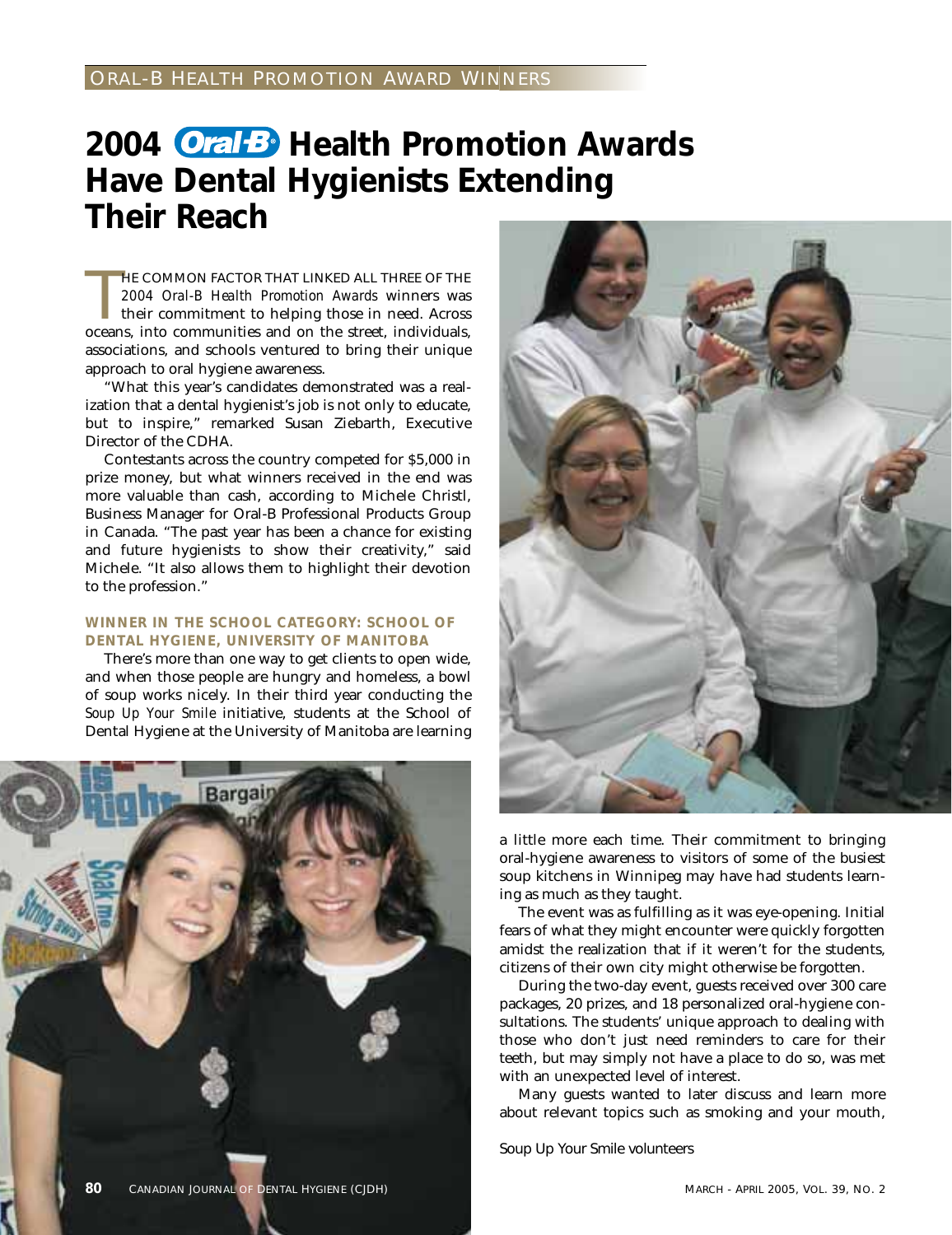where to go and how to pay for dental care, tooth emergencies, and oral piercings. A recurring theme that prevention is more important and less expensive than treatment was a practical piece of advice for this audience, especially.

The highly organized approach was made possible with class-wide input on promotional strategies. By dividing themselves into three separate teams—promotions, screening, and learning-station—the students ensured every aspect of the event was covered.

For two days, students forgot about graduation, careers, and income realizing that dental hygienists have more than just a day job. The humbling experience was all the reassurance they needed to confirm that they chose the right profession.

#### **WINNER IN THE CLINIC/SOCIETY CATEGORY: OTTAWA DENTAL HYGIENISTS' SOCIETY, ONTARIO**

Had anyone seen Charlene Van Hofwegen packing her car the first day of National Dental Hygienists Week 2004, they wouldn't have known what to think. With the help of her husband, the NDHW volunteer coordinator managed to cram hundreds of toothbrushes and brochures, a giant set of teeth and matching oversized toothbrush, a full-size molar costume, and many other things into her car for display in a busy west-end Ottawa shopping mall.

Taking what her group, the Ottawa Dental Hygienists' Society (ODHS), had learned from their first presentation in 2003, Charlene wanted to make this year even better. Using CDHA's capacity for providing liability insurance and contract assistance,\* she could then focus on securing donations on a larger scale. With a long list of offerings in the end, her efforts were clearly a success. All helped fill her order of over twice the amount of supplies as the year before.

And it was a good thing because interest in the kiosk was better than expected. Many stopped by to pick up multilingual fact sheets supplied by Ottawa Public Health Project Officer Wanda Staples. Her foresight ensured the area's population as a whole would receive these important oral-health

*Editor's note:* CDHA can arrange liability insurance coverage for members wishing to host education events in public places.

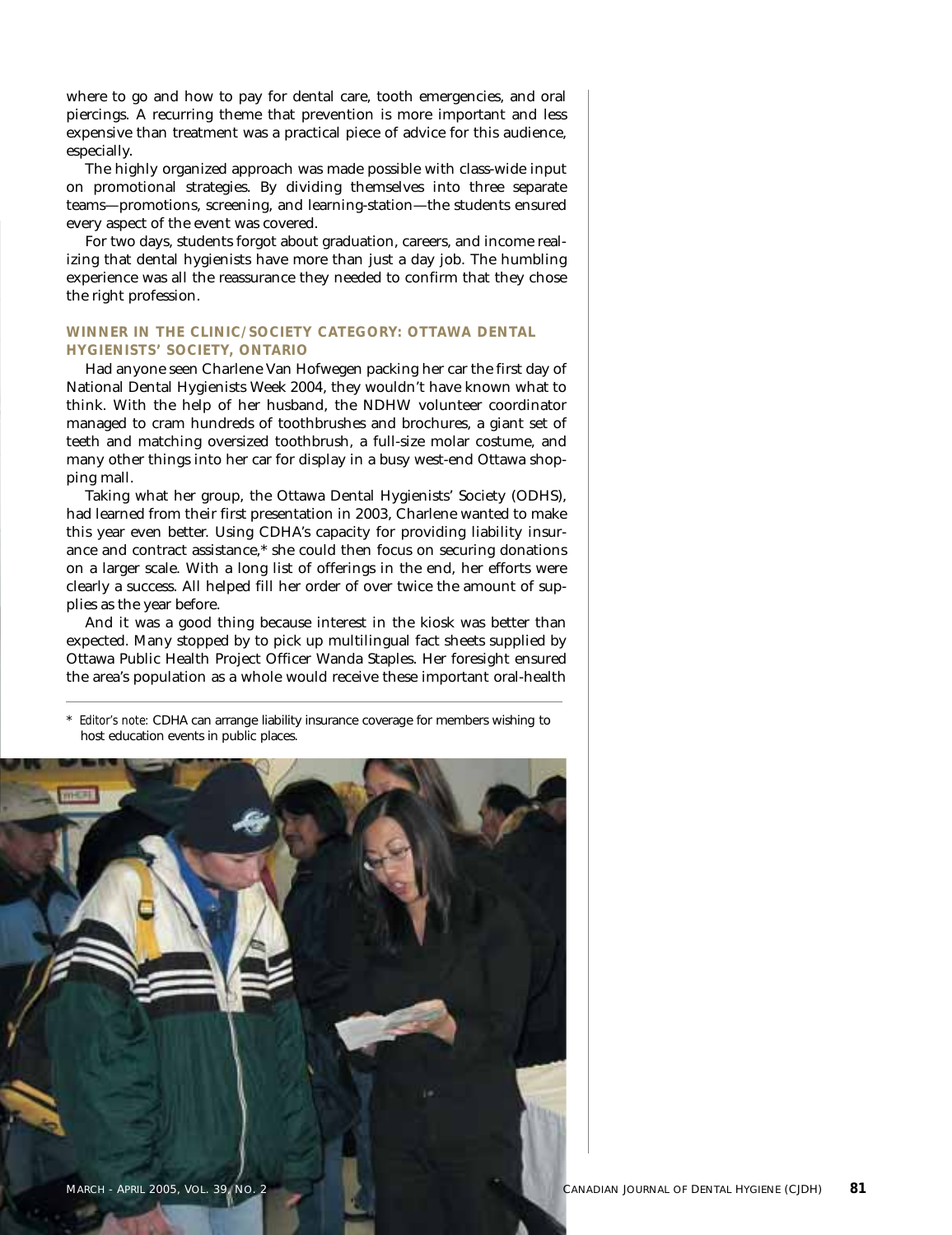

messages. By including material not only in French and English but also in Arabic and Somali, the Society's commitment to addressing growing areas of concern was evident.

While there, visitors received a surprise visit by Ms. Molar thanks to fellow team members. With an extralarge, plush grinder marching around and prizes being raffled off, the ODHS made it impossible for shoppers to ignore the set-up.

Thanks to the help of others like Kathy Sabourin, Elaine Falla, Debbie Hurda, Janet Munn, Barb Devries, Trish Wendy Taylor and young friends in Turkey

Sosnowski, Gail Cooper, Marie-France Bourgon, Sue Chinkiwsky, Kathleen Feres-Patry, Trish Sheppard-Serkeyn, and Catherine Taylor-Kelly, the celebration of National Dental Hygienists Week in the capital went off without a hitch.

#### **WINNER IN THE INDIVIDUAL CATEGORY: WENDY TAYLOR, NEW BRUNSWICK**

Determined to do her part to combat substandard oral hygiene on a global scale, Wendy Taylor decided to begin her quest in a village where she lived at the time. After recruiting a friend with experience relating to multinational lifestyles, the dental hygienist chose an international school in Zekeriyakoy, Turkey, as her starting point. Wendy's initial goal to focus on Turkish children was quickly extended to include all students—and their parents—regardless of their background.

To prepare for the event, Wendy gathered allies from previous oral-hygiene talks and volunteer efforts. Without hesitation, pedodontist Dr. Timucin Ari and orthodontist Dr. Umut Dogan both agreed to take part in this worthy educational undertaking.

The presentation to preschool and primary school-aged children covered tips on proper brushing and flossing, what to expect in the dentist's office, and how to choose healthy snacks. To ensure the messages were delivered as clearly and memorably as possible, Wendy cleverly arranged for an interactive atmosphere to engage the children.

A PowerPoint presentation complete with colourful visuals, a highly involved question-and-answer period, and age-specific take-home information packages all helped reinforce the importance of a healthy mouth at a young age.

As if that wasn't enough, a creatively written skit provided both a strong mental image and a few good chuckles. The theatrical portion of the day was brought to a conclusion with the children frantically brushing down Wendy, "the evil sugar bug," to rid her of sweets.

Without knowing it, the children learned not only to associate oral care with fun, but to look at dental hygienists and dentists as their friends. Wendy and her associates made many friends that day as they were presented with flowers and, oh yes, even chocolate for a job well done.

To this day, Wendy is still recognized in the village as "the tooth lady" or "the sugar bug," demonstrating just how unforgettable the experience was.

Any of these inspiring stories could be yours. As you develop your own unique approach to dental hygiene this year, keep track of what you've done. The pictures and anecdotes you collect will help convey the effort you or your team have put forth and may even win you recognition during the *2005 Oral-B Health Promotion Awards* this fall. A call for submissions and instructions on how to obtain your free Oral-B Health Promotion Award Kit will appear in an upcoming issue of *CJDH*.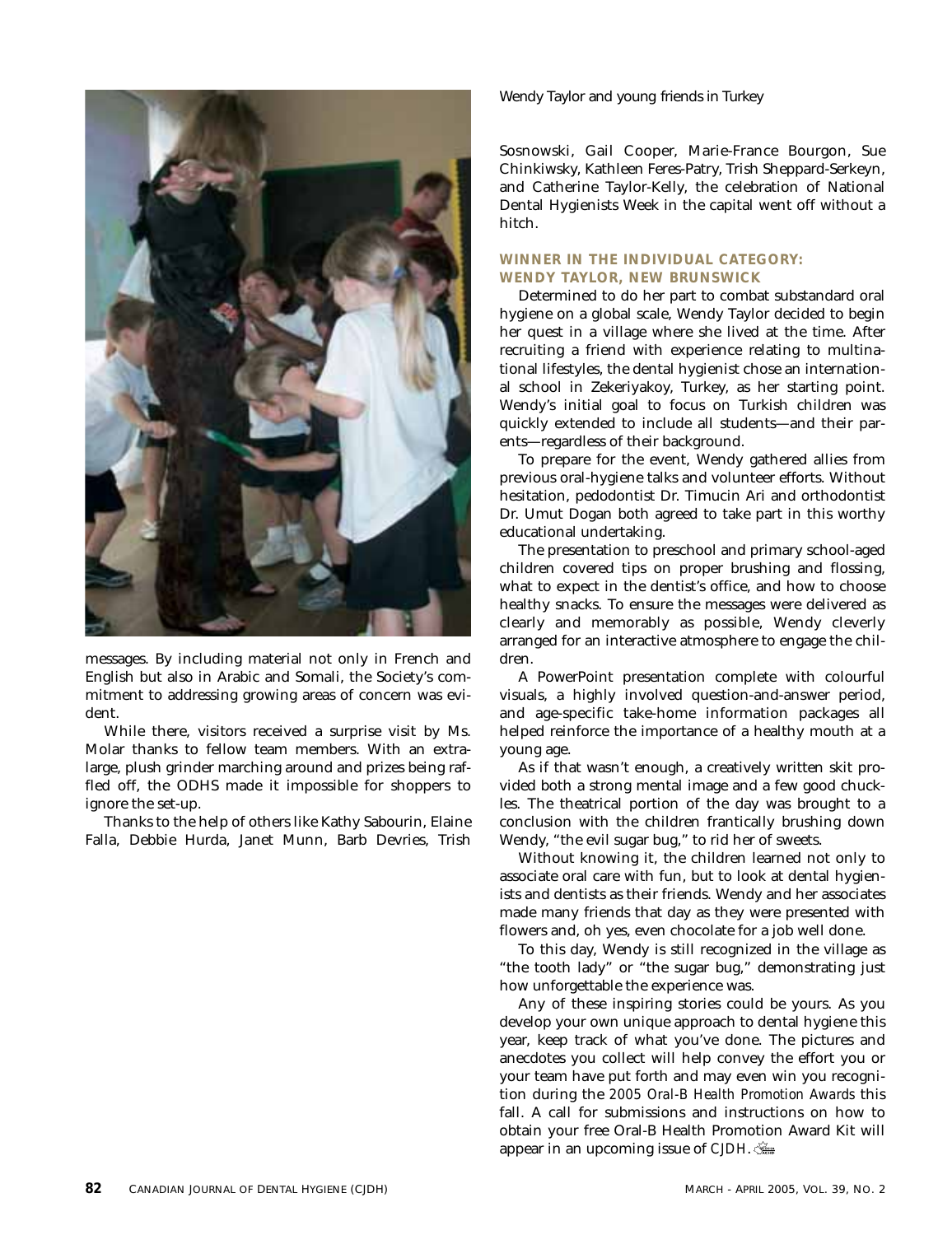### **U.S. Study on the Professional Practice Environment of Dental Hygienists**

This new American study was carried out by the Center for Health Workforce Studies provides solid evidence that an increase in the Dental Hygiene Professional Practice Index (DHPPI) is positively correlated with a number of indicators of utilization of oral health services and oral health outcomes. The DHPPI includes such issues as the legal and regulatory environment; supervision in different practice settings; tasks permitted under varying levels of supervision; and reimbursement. To quote from the study's Executive Summary, "the findings of this study, when taken in conjunction with the findings based on study of initiatives in California and Colorado, suggest that expanding the professional practice environment of DHs improves access to oral health services, utilization of oral health services, and oral health outcomes." The report can be viewed on-line at http://bhpr. hrsa.gov/healthworkforce/reports/hygienists/dh1.htm.

## *Respecting the Air We Breathe:* **A Canadian Public Health Association Project**

This recently finished project "was conceived to examine young adults as a target audience and to develop messages that would educate young adult smokers and non-smokers" about second-hand smoke—their responsibilities and their rights. Findings indicate that work among young people needs to be undertaken expediently to reduce the "social acceptability of second-hand smoke."

For more information—including the final report, visit the CPHA website at www.cpha.ca/programs/Rawb\_v4/index.html.

### **Community water fluoridation**

January 25, 2005, marks the 60th anniversary of the first community water fluoridation in the world. Grand Rapids, Michigan, was the pioneer in this regard. As part of the 60th anniversary celebration, the American Dental Association, together with the U.S. Centers for Disease Control and Prevention, are hosting a national fluoridation symposium in Chicago July 13–16, 2005.



CE Solutions, a professional development provider based in Ottawa, started a fundraising incentive for the new Canadian Foundation for Dental Hygiene Research and Education at the 1st RDH Fall Rhapsody, held last October during NDHW. The \$300 we raised in donations motivated us to continue this fundraiser. As an incentive, when \$25 or more is donated, the donor receives a very attractive rhinestone RDH pin. CE Solutions believes in the Foundation and is absorbing the cost of the pins. All the dental hygienists across Canada are invited to support this very important cause. All donors will be recognized on the CE Solutions website. These pins can be obtained by making a donation at our professional development events in your area (the 2nd RDH Fall Rhapsody will be held in Markham, Ontario, on October 21 and 22) or by mailing a donation to CE Solutions, 115 Dalecroft Cres., Ottawa, ON K2G 5V8. Inquires can be e-mailed to cesolutions@rogers.com or just give Nancy Simpson Smith, RDH, a call at 613-224-0891.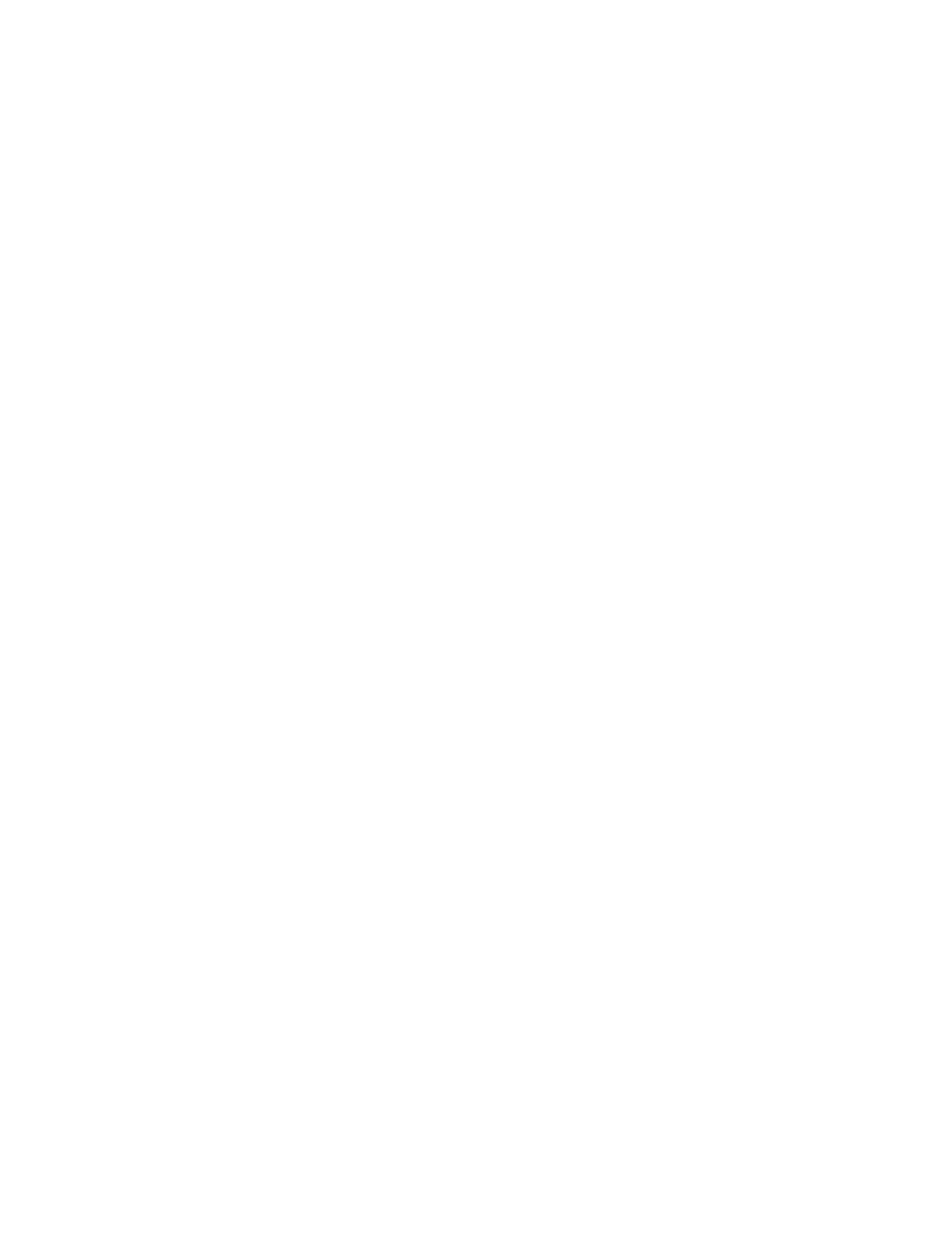## **Probing the Net**

*by CDHA Staff*

WO GATEWAY OR PORTAL SITES FOR ETHICS START OFF this issue's selection of interesting (we hope) websites. Then comes one URL for a downloadable document on surgical magnification. After this, we switch to WO GATEWAY OR PORTAL SITES FOR ETHICS START OFF this issue's selection of interesting (we hope) websites. Then comes one URL for a downloadable docuchildren's oral health with a collection of sites that can assist the dental hygienist or that can be recommended to parents of children and adolescents.

#### *Ethics – Useful Links. Canadian Institutes of Health Research (CIHR)*

#### www.cihr-irsc.gc.ca/e/6427.html

Under the CIHR's Values and Ethics Section is a good resource for material and links regarding ethics. Guidelines for Health Research (including Tri-Council Policy Statements, international ethical guidelines, conventions, and declarations); Relevant Agencies & Organizations; Academic BioEthics and Health Law Centers/Institutes; Bioethics Information Resources on the WEB.

#### *Ethics – MedWebPlus*

#### medwebplus.com/subject/Ethics?oc=0&cc=oc

This site is a "free service to help you find health sciences information quickly and easily." This URL is an extensive listing of websites, newsletters, journals, and institutes among others dealing with ethics.

#### *Magnification Use in Dental Hygiene (ADHA)*

#### www.adha.org/downloads/sup\_magnification.pdf

This 9-page document is a single-topic supplement published by the American Dental Hygienists' Association. It gives a good overview of surgical magnification and the elements that need to be assessed when deciding on loupes.

#### *National Maternal and Child Oral Health Resource Center (OHRC)*

#### www.mchoralhealth.org/Toolbox/index.html

This American resource center is funded by the U.S. Maternal and Child Health Bureau, Health Resources and Services Administration, Department of Health and Human Services. "OHRC supports health professionals, program administrators, educators, policymakers, and others with the goal of improving oral health services for infants, children, adolescents, and their families;" its aim is "to gather, develop, and share quality and valued information and materials." The Bright Futures Oral Health Toolbox has much of interest to dental hygienists regarding their discussions with parents about children's oral health. Under the subsection Families are Materials and Links for Parents, Materials and Links for Children and Adolescents. Documents available online include colouring books; brochures on topics such as smart snacking, sports safety, and wisdom teeth. There are a large number



of fact sheets for parents on topics such as "Baby Bottle Tooth Decay," "Thumb Sucking and Pacifiers," and "Teething and Dental Hygiene." This is a large but very well-designed site that will be interesting to explore. The subsection for Health Professionals and Human Services Providers includes screening/risk assessment tools, lists of journal articles, and anticipatory guidance tools.

#### *Caring for Kids – Canadian Paediatric Society* www.caringforkids.cps.ca/healthy/index.htm

This site, developed by the Canadian Paediatric Society, has information for parents in a clear, well-organized, and user-friendly site. Major sections include *Pregnancy & babies, When your child is sick, Keeping your child healthy, Teen health, Immunization, Behaviour & development, Healthy eating,* and *Keeping kids safe*. There are sections on reading, dealing with disasters, product recalls, and health warnings. The *Keeping your child healthy* has items such as "Fluoride and your teeth" as well as "Smoking and your child." A reputable site to recommend to parents for good advice.

#### *Ontario Association of Public Health Dentistry* www.oaph.on.ca/index.phtml

A very good resource manual for teachers can be downloaded from this site. And dental hygienists are teachers, promoting good oral hygiene to clients of all ages. Clear definitions, good illustrations, and plain language aimed at the layperson—all this contributes to an excellent source of reliable information on a wide range of subjects. Chapters include Oral Anatomy; Tooth Decay; Periodontal (Gum) Disease, Dental Nutrition; Prevention of Dental Disease; Personal Safety and Injury Prevention; Miscellaneous (tongue piercing, oral cancer).

#### *Wisdom Tooth Home Page, School of Dental Hygiene, University of Manitoba*

#### http://www.umanitoba.ca/outreach/wisdomtooth/

A site aimed at parents and children – illustrations and information in a number of sections such as Wisdom Teeth; Brushing Tips; Flossing Tips; What Is a Dental Hygienist?; Oral Health Concerns (dental x-rays, sports and mouthguards, orthodontics, pregnancy gingivitis, tooth grinding, sensitivity, tongue piercing, etc.), Tips for Parents (baby's first tooth, teething troubles, thumb-sucking, pacifiers, etc.)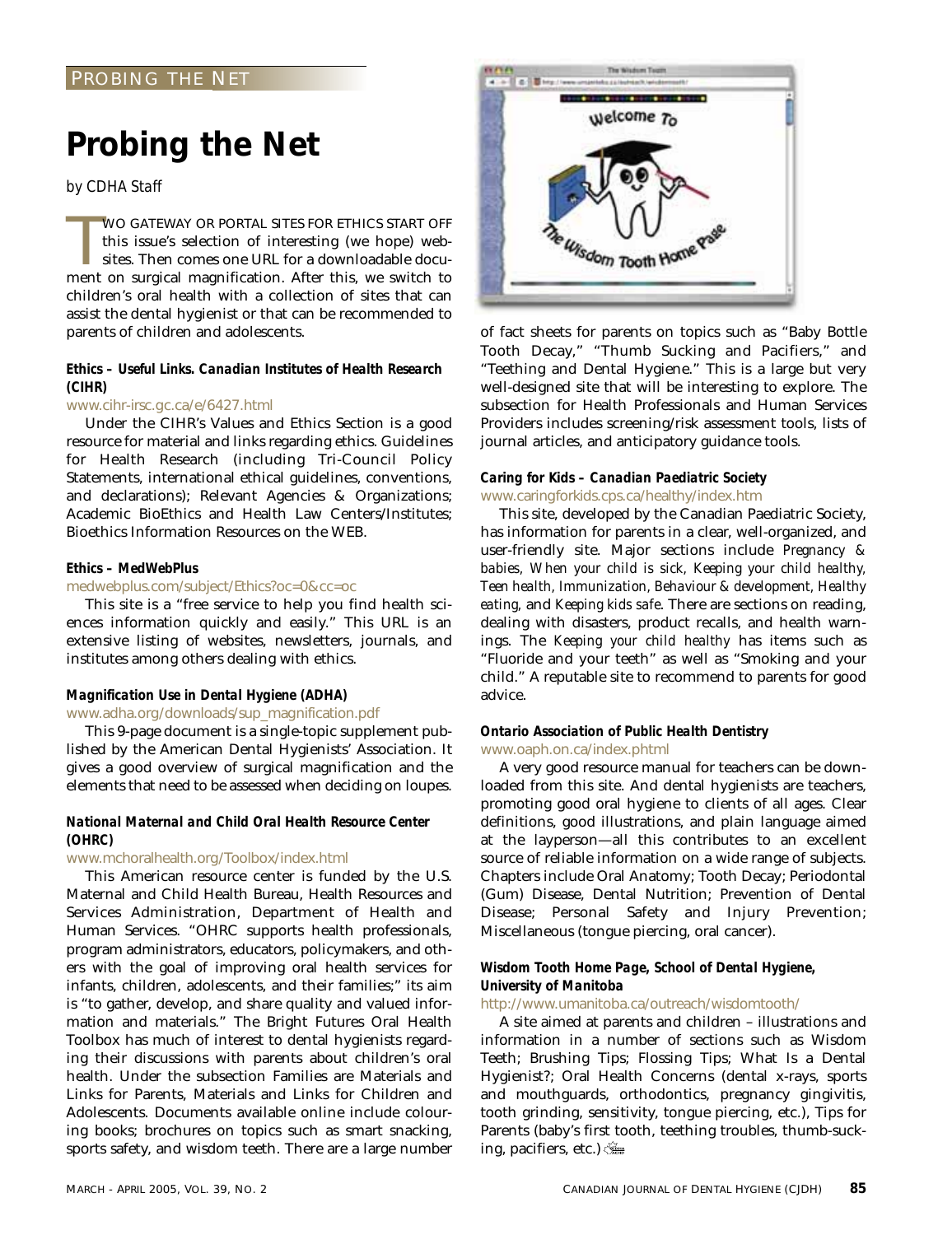### CLASSIFIED ADVERTISING

CDHA and *CJDH* take no responsibility for ads or their compliance with any federal or provincial/territorial legislation.

#### **BRITISH COLUMBIA**

**GRAND FORKS (KOOTENAYS)** Hygienist needed in Grand Forks, B.C., 5 minutes from U.S. border in the beautiful "Sunshine Valley." Excellent outdoor recreation (skiing, hiking, golfing, etc). We run a low-key, easy-going practice (AND PROUD OF IT). Work 4 days a week 8:30 – 4:30; no weekends or evenings. We are liberal about time off, extra days, etc. Willing to help find accommodations. Competitive wages. A 10-year practice, Dr. Peter Bush. Contact Kim: days, **250-442-3741**; evenings, **250-442-0075**. Fax: **250-442- 0213**.

**KELOWNA** Hygienist needed to fill MAT leave starting ASAP for approximately 1 yr. Focus is on high-quality work in a fun, established office. Position is 2–3 days/wk. Please fax résumé to **250- 762-8072**.

**SALMON ARM** Self-motivated, enthusiastic, and friendly dental hygienist required to join our busy family practice located in the charming mountain community of Salmon Arm, B.C. If you are searching for a fun and caring dental team, low-stress lifestyle, yearround recreation, moderate lakeside climate, and spectacular scenery, please contact Lorie for more information. E-mail: **dljurasek@telus.net** or call **250-833-4777**.

#### **ALBERTA**

**COLD LAKE** Long-established family practice currently seeking a personable and compassionate Registered Dental Hygienist, with excellent communication skills, to join our Hygiene Department. This is a perfect opportunity for experienced hygienists and conscientious new grads. If you're looking to provide exceptional patient care, with an office that truly appreciates its team of professionals, contact Kelly Avery at Tri-Town Dental Centre, Box 1710, Cold Lake, AB T9M 1P4. Tel: **780-594-5984**; fax: **780-594-5965**.

**EDSON** Family practice requires a committed dental hygienist energetic, hardworking, team-oriented, and ambitious with interpersonal attributes and exceptional clinical skills. A vision for developing and implementing a hygiene program; a patient educator. Salary or commision negotiable, depending upon experience. Edson, 200 km west of Edmonton, is a vibrant, growing, rural community with ample employment opportunities for a partner. Contact Dr. ShariJean Robinson, P.O. Box 7229, Edson, AB T7E 1V5. Tel: **780-723-5221**(w), **780-723-3084**(h); fax: **780-723- 2402**(w); e-mail: **srobin11 @telus.net**.

**SLAVE LAKE** Dental hygienist wanted to join a fun, team-oriented dental practice. This is a great opportunity to experience the "Alberta Advantage." Slave Lake sits on the largest lake in the province, providing many outdoor opportunities and is one of the fastest growing communities in Alberta. Hours are flexible; salary is

## **Advertisers' index**

| Colgate-Palmolive Canada Inc. 48                |
|-------------------------------------------------|
|                                                 |
|                                                 |
| Hu-Friedy Manufacturing Company Inc. OBC        |
| McConnell MacInnes Graham. 82                   |
|                                                 |
| Niagara College of Applied Arts & Technology 72 |
| Oral-B Laboratories 49,50                       |
|                                                 |
| Sunstar Butler IFC, 56, 60, 75, 84              |
| Tillotson Heathcare Corporation 65              |

**86** CANADIAN JOURNAL OF DENTAL HYGIENE (CJDH) MARCH - APRIL 2005, VOL. 39, NO. 2

very competitive. There will be one dedicated hygiene operatory. Fax résumés to **780-849-3322**, Attn: Terri. Or, for more information, call **780-849-2233** and ask for Terri. E-mail: **slavelakedentalclinic@snipercom.net**.

**ROCKY MOUNTAIN HOUSE** LOCATION, LOCATION, LOCA-TION!! If you are looking for a change, Rocky Mountain House has it all. Our staggered 4-day work week provides alternating 2- and 4-day weekends, a perfect blend of work and time for yourself. We offer very competitive wages and benefits. This permanent full-time position will complement our friendly staff of 10. Call us!!! Contact Ruth at **403-845-3111** or fax your résumé to **403-845- 7610**.

#### **SASKATCHEWAN**

**MELFORT** If you want the lifestyle of a small town, with the advantage of being 11 ⁄2 hours away from a major airport and close to breathtaking lake country, our very busy, progressive office requires a full-time dental hygienist. New building, new equipment, great staff, competitive salary. Don't let this opportunity pass you by. Please send résumé to Melfort Dental Group, Box 3129, Melfort, SK SOE 1A0, Attn: R. Carlson, or fax it to **306-752-5994**.

#### **ONTARIO/QUEBEC**

Dr. Luc Leboeuf & Associates: Full- or part-time dental hygienist required in one or two Ontario offices (Cornwall or Hawkesbury-Alfred), and a third office is located in Valleyfield, Quebec. Please note that you may choose to work in only one office. Flexibility, stability, and pleasant work environment. Schedule and salary to be discussed. Fax résumé to **450-267-1515**.

#### **NOVA SCOTIA**

**INVERNESS** Full-time/part-time dental hygienist required for busy dental practice. Great hiking, cycling, golfing, swimming, and more. Enjoy working in a bright spacious office overlooking the beautiful Gulf of St. Lawrence. Benefits include competitive salaries, bonus incentives, RRSP contributions, and assistance with student loan payments. Please fax or mail résumé to Tri-Harbour Dental Corp Ltd, PO Box 488, Inverness, NS B0E 1N0. Fax: **902-258-2223**; telephone: **902-258-2900**.

#### **INTERNATIONAL**

**GERMANY, Nuremburg** Our office operates all facets of its dental care center with focused team energy for excellence in treatment of the whole patient. We strive to provide a level of care that encompasses every dimension of the patient's well-being, technologically and in the human arena. Do you have the same goals? Then don't hesitate to apply for a job opportunity in one of Germany's most beautiful cities. We offer a 36 hours-per-week-contract, 4 weeks of vacation, and a salary between 30-36K EUR (=39-47K US\$) per year depending of your working experience. Minimum contract length: one year. No German required. Please contact us at Grolandstasse 30, Nuremberg, Germany, 90408. Tel: **+49-172-8111-946**; e-mail: **DrRado@aol.com**; website: **www.zaan.de**.

#### **OTHER**

**GEORGE BROWN COLLEGE** 1980 graduates' 25th Reunion, Friday, May 6, 2005. Contact **theresadietrich@rogers.com** or **cmbarlow@georgian.net**.

#### **CDHA CLASSIFIED ADS**

**Classified job ads** appear primarily on the CDHA's website (www.cdha.ca) in the Career Centre (*Members' Only* section). On-line advertisers may also have their ad (maximum of 70 words) listed in the journal *CJDH* for an additional \$50. If an advertiser wishes to advertise only in the print journal, the cost will be the same as an on-line ad. These classified ads reach over 11,000 CDHA members across Canada, ensuring that your message gets to the target audience promptly. Contact CDHA at **info@cdha.ca** or **613-224-5515** for more information.